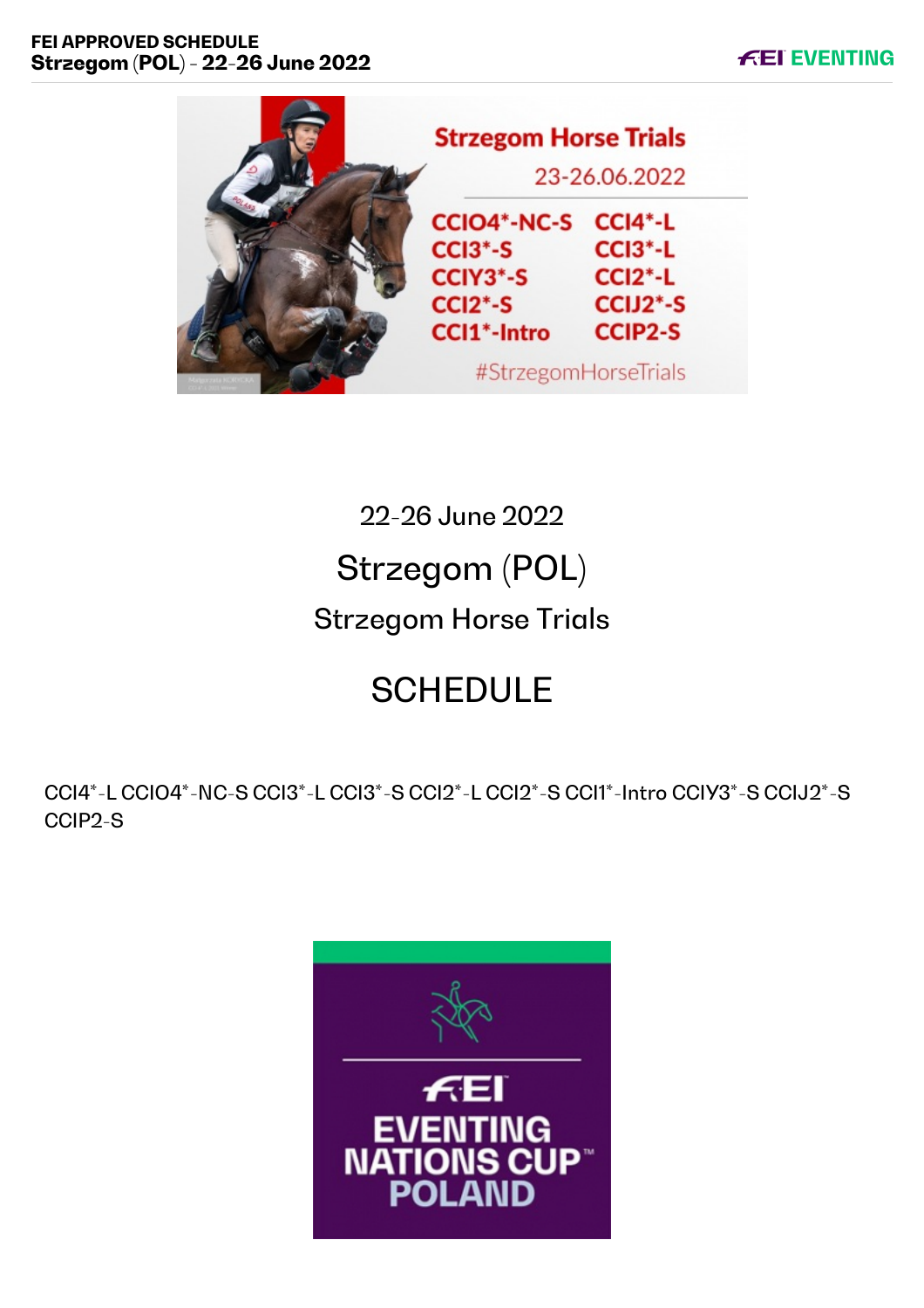### **I. DENOMINATION OF THE EVENT**

| Venue:                   |                          | Strzegom - Strzegom Horse Trials |             | NF:      | POL |
|--------------------------|--------------------------|----------------------------------|-------------|----------|-----|
| Date:                    | 22/06/2022 to 26/06/2022 |                                  |             |          |     |
| <b>Event Categories:</b> |                          |                                  |             |          |     |
| CCI4*-L                  |                          | CCIO4*-NC-S                      | CCI3*-L     | CCI3*-S  |     |
| $CCI2^* - L$             |                          | CCI2*-S                          | CCI1*-Intro | CCIY3*-S |     |
| CCIJ2*-S                 |                          |                                  |             |          |     |
| CCIP2-S                  |                          |                                  |             |          |     |

# **II. GENERAL CONDITIONS**

- FEI Statutes, 24th edition, effective 17 November 2021
- FEI General Regulations, 24th edition, effective 1st January 2020, updates effective 1st January 2022
- FEI Veterinary Regulations, 14th edition, effective 1 January 2018, updates effective 1st January 2022
- FEI Eventing Rules and its Annexes, 25th edition, effective 1st January 2020, updates effective 1st January 2022
- Equine Anti-Doping and Controlled Medication Regulations (EADCMR), 3rd Edition, effective 1st January 2021
- FEI Anti-Doping Rules for Human Athletes (ADRHA), based upon the 2021 WADA Code, effective 1st January 2021
- The FEI Policy for Enhanced Competition Safety during the Covid-19 Pandemic, effective as of 1 July 2020 and until further notice
- All subsequent published revisions/updates, the provisions of which will take precedence.

THE ANNEXE(S) IS/ARE PART OF THIS APPROVED AND SIGNED SCHEDULE AND MUST BE DISTRIBUTED TO ALL OFFICIALS AND NFs AND IS AVAILABLE TO OTHERS UPON REQUEST

Approved by the FEI, Lausanne, on 10 May 2022 (V1), modified on 16 May 2022 (V2)

Catrin Norinder FEI Director Eventing and Olympic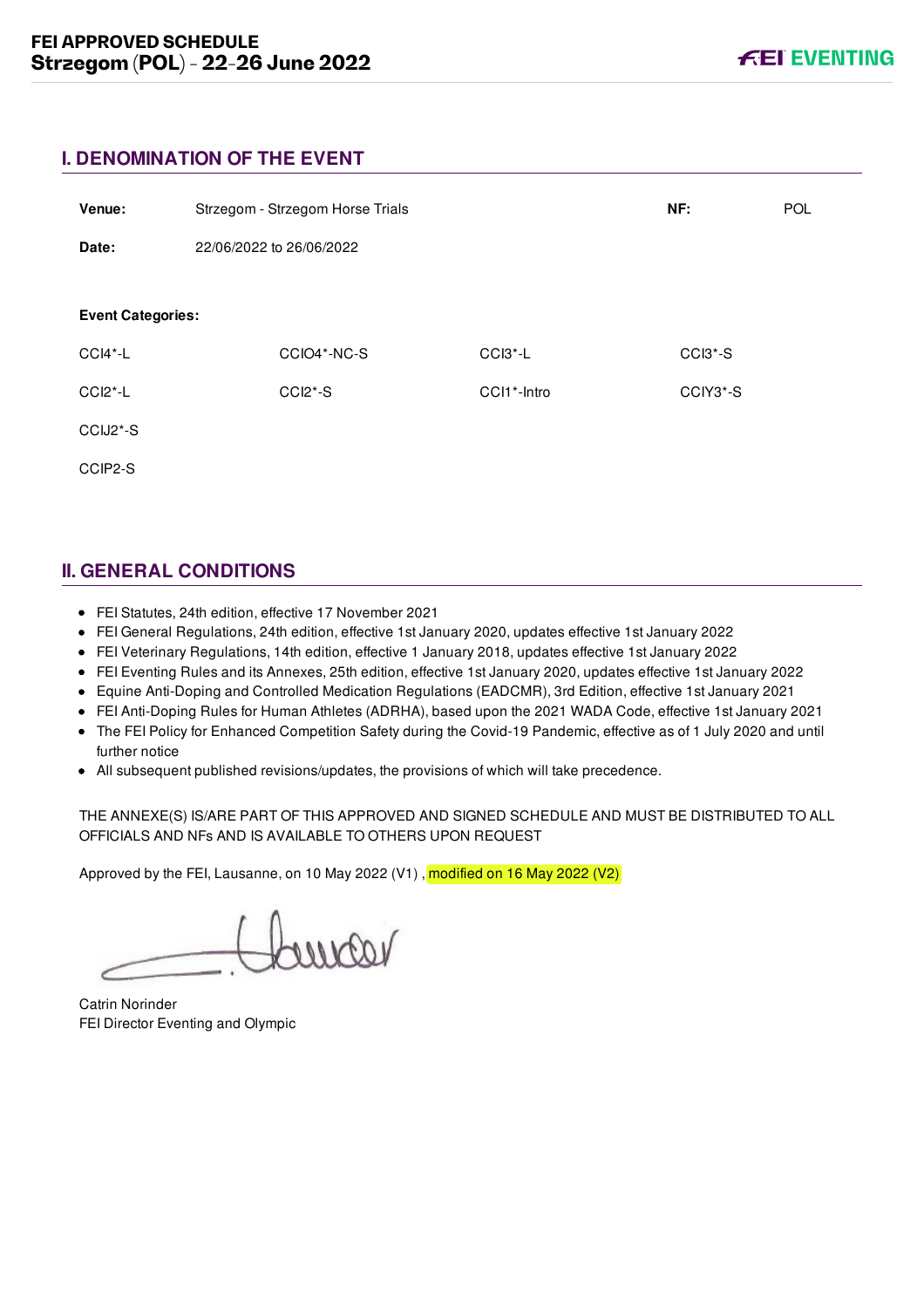# **Table of Contents**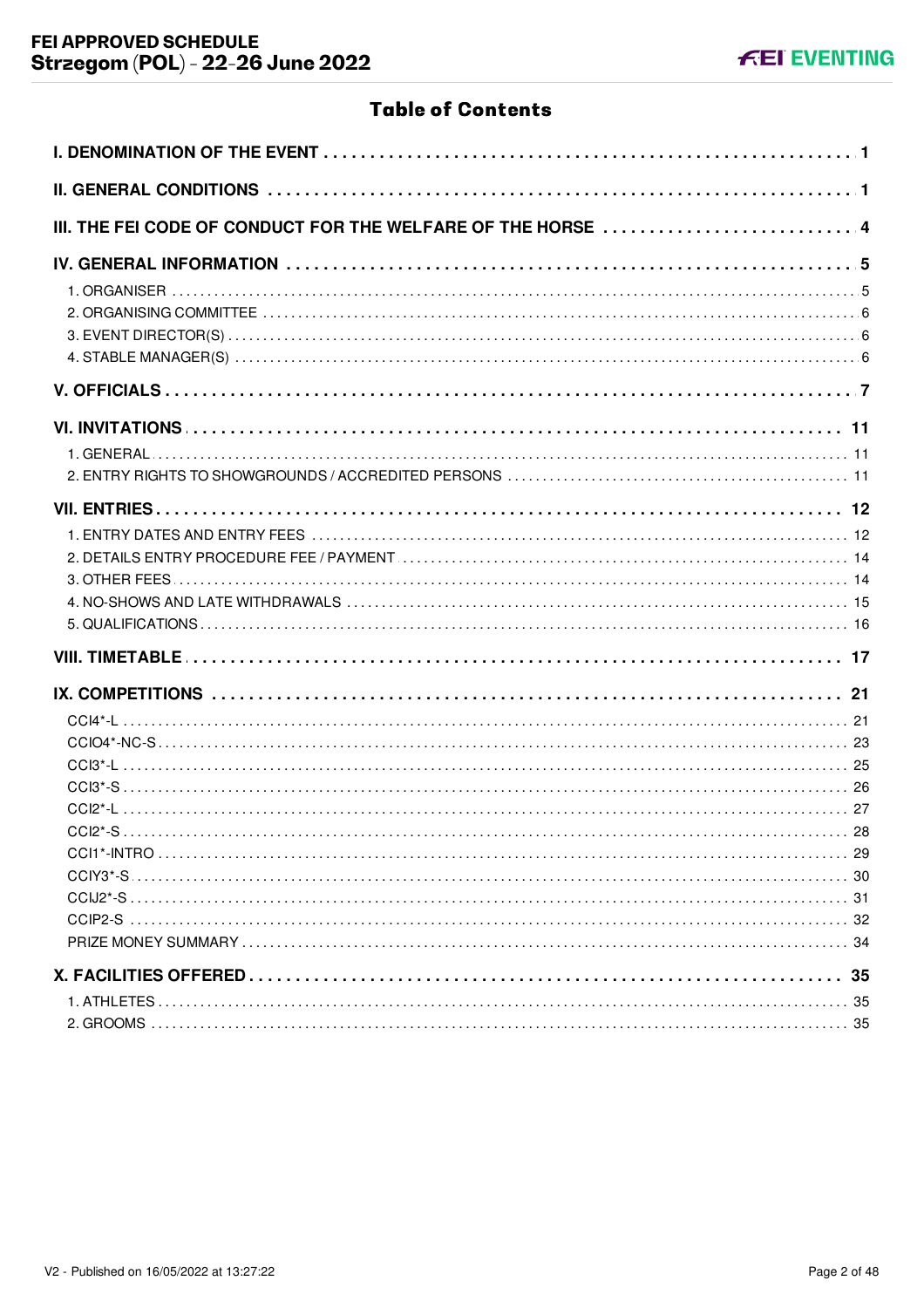| XI. LOGISTICAL, ADMINISTRATIVE AND TECHNICAL INFORMATION 37                         |    |
|-------------------------------------------------------------------------------------|----|
|                                                                                     |    |
|                                                                                     |    |
|                                                                                     |    |
|                                                                                     |    |
|                                                                                     |    |
|                                                                                     |    |
|                                                                                     |    |
|                                                                                     |    |
|                                                                                     |    |
|                                                                                     |    |
|                                                                                     |    |
|                                                                                     |    |
| 13. LOCAL TRANSPORTATION & ARRANGEMENTS FROM HOTEL TO SHOWGROUNDS  38               |    |
|                                                                                     |    |
|                                                                                     |    |
|                                                                                     |    |
|                                                                                     |    |
|                                                                                     |    |
|                                                                                     |    |
|                                                                                     |    |
|                                                                                     |    |
|                                                                                     |    |
|                                                                                     |    |
|                                                                                     |    |
| 7.2 VACCINATIONS - EQUINE INFLUENZA (FEI VETERINARY REGULATIONS ARTICLE 1003)  41   |    |
| 7.3 EXAMINATION ON ARRIVAL (FEI VETERINARY REGULATIONS ARTICLE 1031)  41            |    |
| 7.4 HORSE INSPECTIONS (FEI VETERINARY REGULATIONS ARTICLES 1034-1042)  42           |    |
| 7.5 LIMB SENSITIVITY EXAMINATION (FEI VETERINARY REGULATIONS ARTICLE 1048-1053)  42 |    |
| 8. EQUINE ANTI-DOPING AND CONTROLLED MEDICATION PROGRAMME (EADCMP)  42              |    |
|                                                                                     |    |
| 8.2 ELECTIVE TESTING (FEI VETERINARY REGULATIONS ARTICLES 1057 AND 1058)  42        |    |
|                                                                                     |    |
|                                                                                     |    |
|                                                                                     |    |
| 1. THE FEI POLICY FOR ENHANCED COMPETITION SAFETY DURING THE COVID-19 PANDEMIC  44  |    |
|                                                                                     |    |
|                                                                                     |    |
|                                                                                     |    |
|                                                                                     |    |
|                                                                                     |    |
|                                                                                     |    |
|                                                                                     |    |
|                                                                                     |    |
|                                                                                     |    |
|                                                                                     |    |
|                                                                                     | 48 |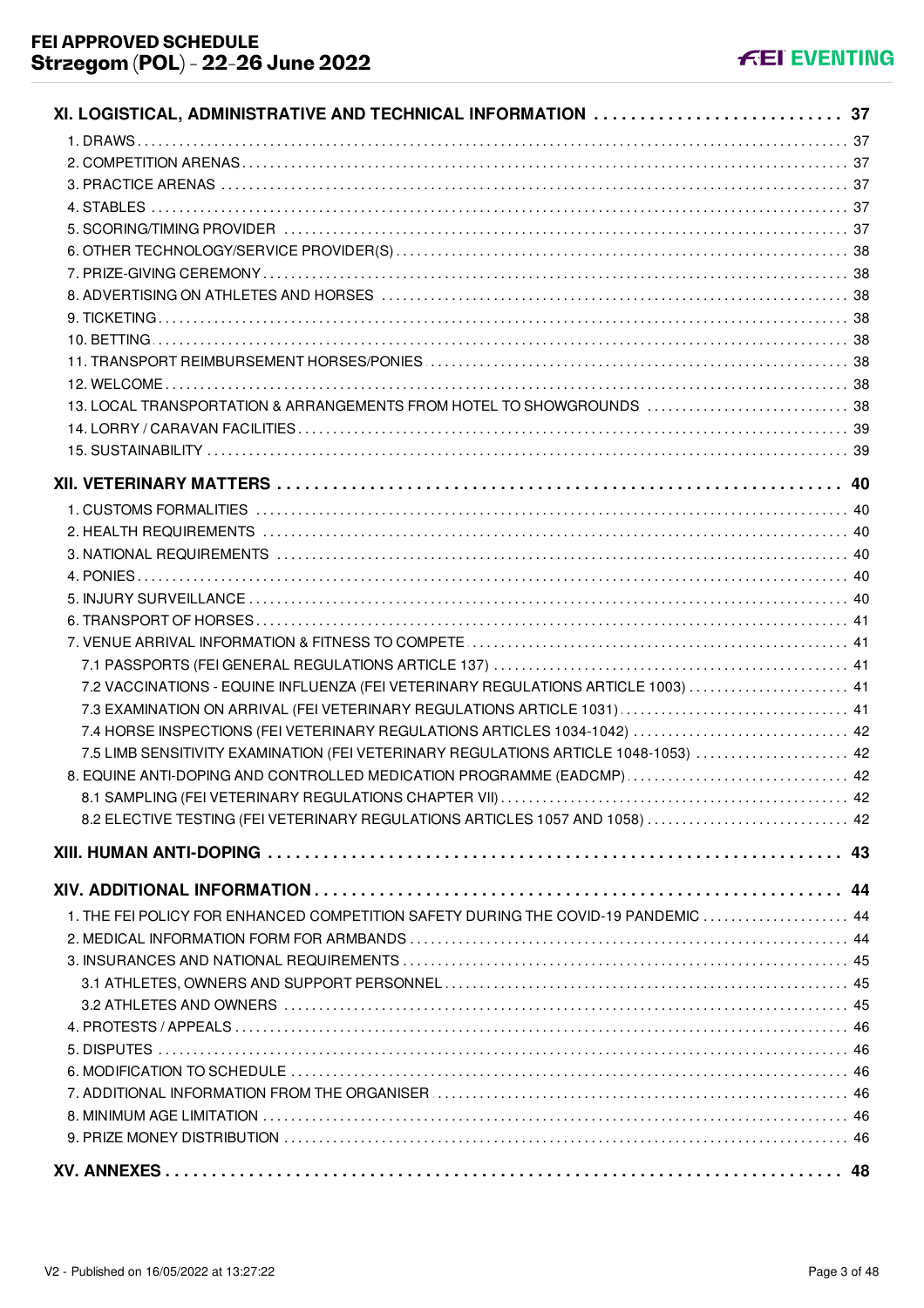# <span id="page-4-0"></span>**III. THE FEI CODE OF CONDUCT FOR THE WELFARE OF THE HORSE**

The Fédération Equestre Internationale (FEI) expects all those involved in international equestrian sport to adhere to the FEI's Code of Conduct and to acknowledge and accept that at all times the welfare of the horse must be paramount and must never be subordinated to competitive or commercial influences.

- 1. At all stages during the preparation and training of competition horses, welfare must take precedence over all other demands. This includes good horse management, training methods, farriery and tack, and transportation.
- 2. Horses and Athletes must be fit, competent and in good health before they are allowed to compete. This encompasses medication use, surgical procedures that threaten welfare or safety, pregnancy in mares and the misuse of aids.
- 3. Events must not prejudice horse welfare. This involves paying careful attention to the competition areas, ground surfaces, weather conditions, stabling, site safety and fitness of the horse for onward travel after the event.
- 4. Every effort must be made to ensure that horses receive proper attention after they have competed and that they are treated humanely when their competition careers are over. This covers proper veterinary care, competition injuries, euthanasia and retirement.
- 5. The FEI urges all involved with the sport to attain the highest levels of education in their areas of expertise.

The Long version of this Code can be obtained from the Fédération Equestre Internationale, HM King Hussein I Building, Chemin de la Joliette 8, 1006 Lausanne, Switzerland. Telephone: +41 21 310 47 47. The Code is available in English. The Code is also available on the FEI's website:<https://inside.fei.org/fei/regulations/general-rules>.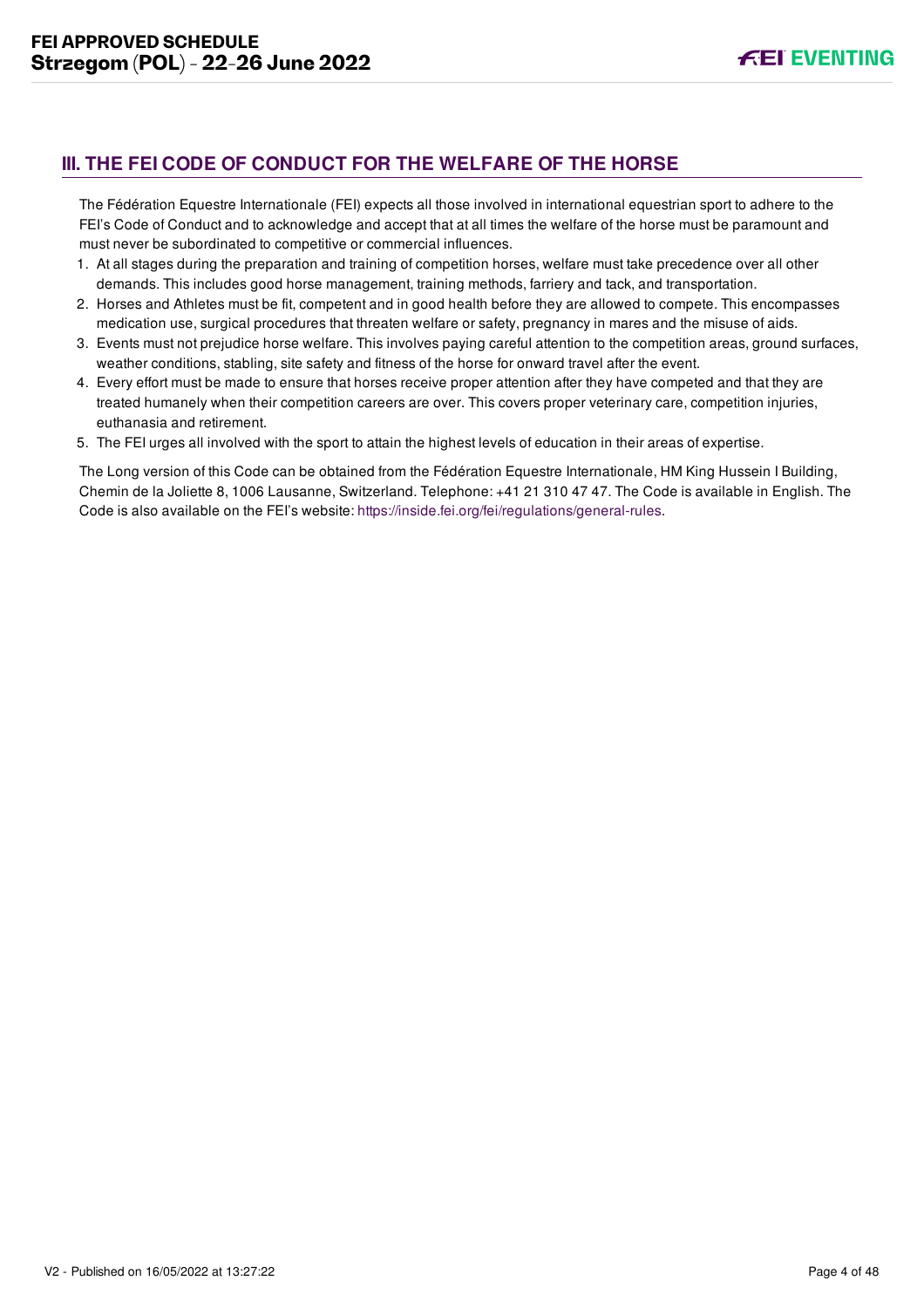# <span id="page-5-0"></span>**IV. GENERAL INFORMATION**

#### <span id="page-5-1"></span>**1. ORGANISER**

| Name:    | LKS Stragona                        |
|----------|-------------------------------------|
| Address: | Morawa 36<br>58-150 Strzegom Poland |
| Phone:   | 0048 748554042                      |
| Fax:     |                                     |
| Email:   | office@stragona.pl                  |
| Website: | www.strzegomhorsetrials.pl          |

#### **Showground contact details**

| Venue name: | Strzegom |
|-------------|----------|
| Address:    | Poland   |
| Phone:      |          |

#### **GPS Coordinates:** Lat: 50.96729, Long: 16.39881

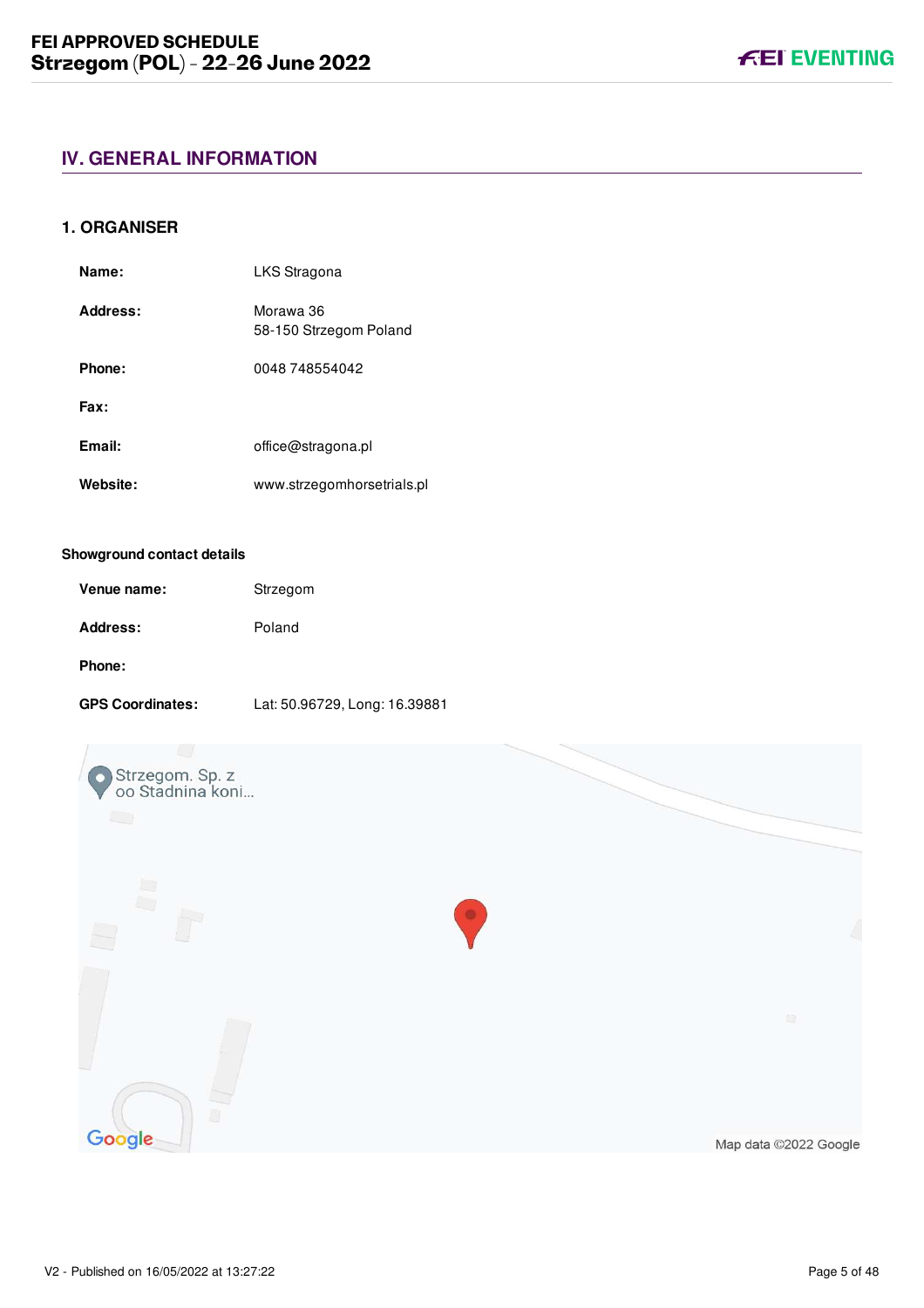# <span id="page-6-0"></span>**2. ORGANISING COMMITTEE**

| <b>Show Secretary</b>         | Agnieszka TYMCZYSZYN  |
|-------------------------------|-----------------------|
| <b>President of the Event</b> | Marcin KONARSKI       |
| <b>Press Officer</b>          | Agnieszka CHMIELINSKA |
| <b>Security Officer</b>       | Mateusz OSICKI        |

# <span id="page-6-1"></span>**3. EVENT DIRECTOR(S)**

- **Name:** Marta WÓJCIK
- **Address:** 58-150 Strzegom Poland

# <span id="page-6-2"></span>**4. STABLE MANAGER(S)**

**Name:** Malgorzata SICZYNSKA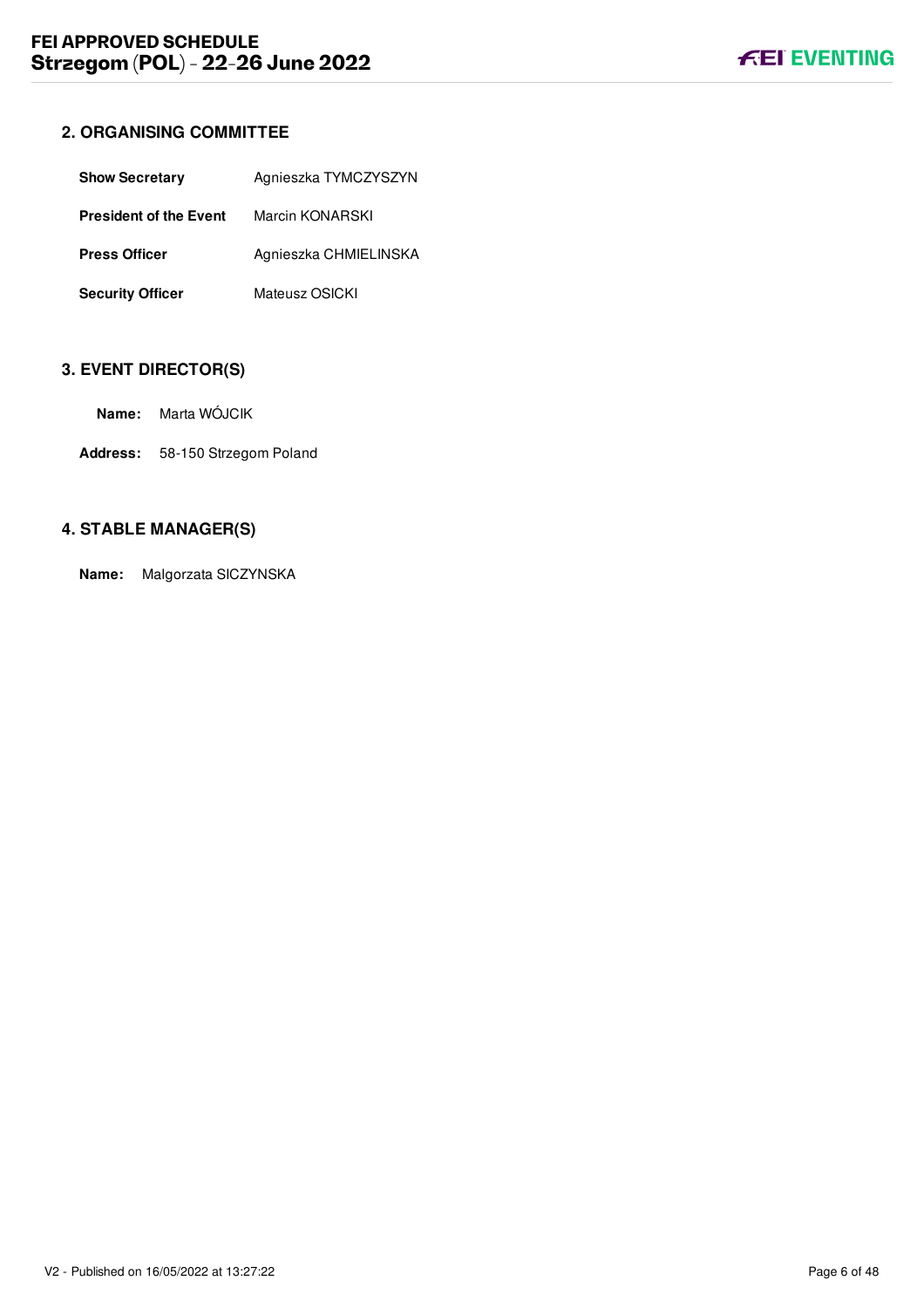# <span id="page-7-0"></span>**V. OFFICIALS**

**Please note that the schedule has been approved under the provision that all appointed Officials have successfully passed the online FEI Competency Evaluation Test.** 

**At least one Permitted Treating Vet must be appointed for every 200 horses at the venue (Veterinary regulations, art. 1007).**

| <b>Assignment</b>            | Name / FEI ID                            | <b>NF</b>  | <b>Function</b>  | <b>Events</b> |
|------------------------------|------------------------------------------|------------|------------------|---------------|
| 1. Ground Jury               |                                          |            |                  |               |
| CCI4*-L                      |                                          |            |                  |               |
| <b>Ground Jury President</b> | <b>Helen CHRISTIE</b><br>10049348        | <b>NZL</b> | Judge (3)        |               |
| <b>Ground Jury Member</b>    | Katarzyna<br><b>KONARSKA</b><br>10093780 | POL        | Judge (3)        |               |
| <b>Ground Jury Member</b>    | <b>John LYTTLE</b><br>10160352           | <b>IRL</b> | Judge (2)        |               |
| <b>Jumping Judge</b>         | All jury members                         |            |                  |               |
| CCIO4*-NC-S                  |                                          |            |                  |               |
| <b>Ground Jury President</b> | <b>Helen CHRISTIE</b><br>10049348        | <b>NZL</b> | Judge $(3)$      |               |
| <b>Ground Jury Member</b>    | Katarzyna<br><b>KONARSKA</b><br>10093780 | <b>POL</b> | Judge (3)        |               |
| <b>Jumping Judge</b>         | All jury members                         |            |                  |               |
| CCI3*-L                      |                                          |            |                  |               |
| <b>Ground Jury President</b> | <b>John LYTTLE</b><br>10160352           | <b>IRL</b> | Judge (2)        |               |
| <b>Ground Jury Member</b>    | <b>Jozef SNIEZEK</b><br>10050206         | <b>POL</b> | Judge (National) |               |
| <b>Jumping Judge</b>         | All jury members                         |            |                  |               |
| CCI3*-S                      |                                          |            |                  |               |
| <b>Ground Jury President</b> | <b>John LYTTLE</b><br>10160352           | <b>IRL</b> | Judge (2)        |               |
| <b>Ground Jury Member</b>    | <b>Jozef SNIEZEK</b><br>10050206         | <b>POL</b> | Judge (National) |               |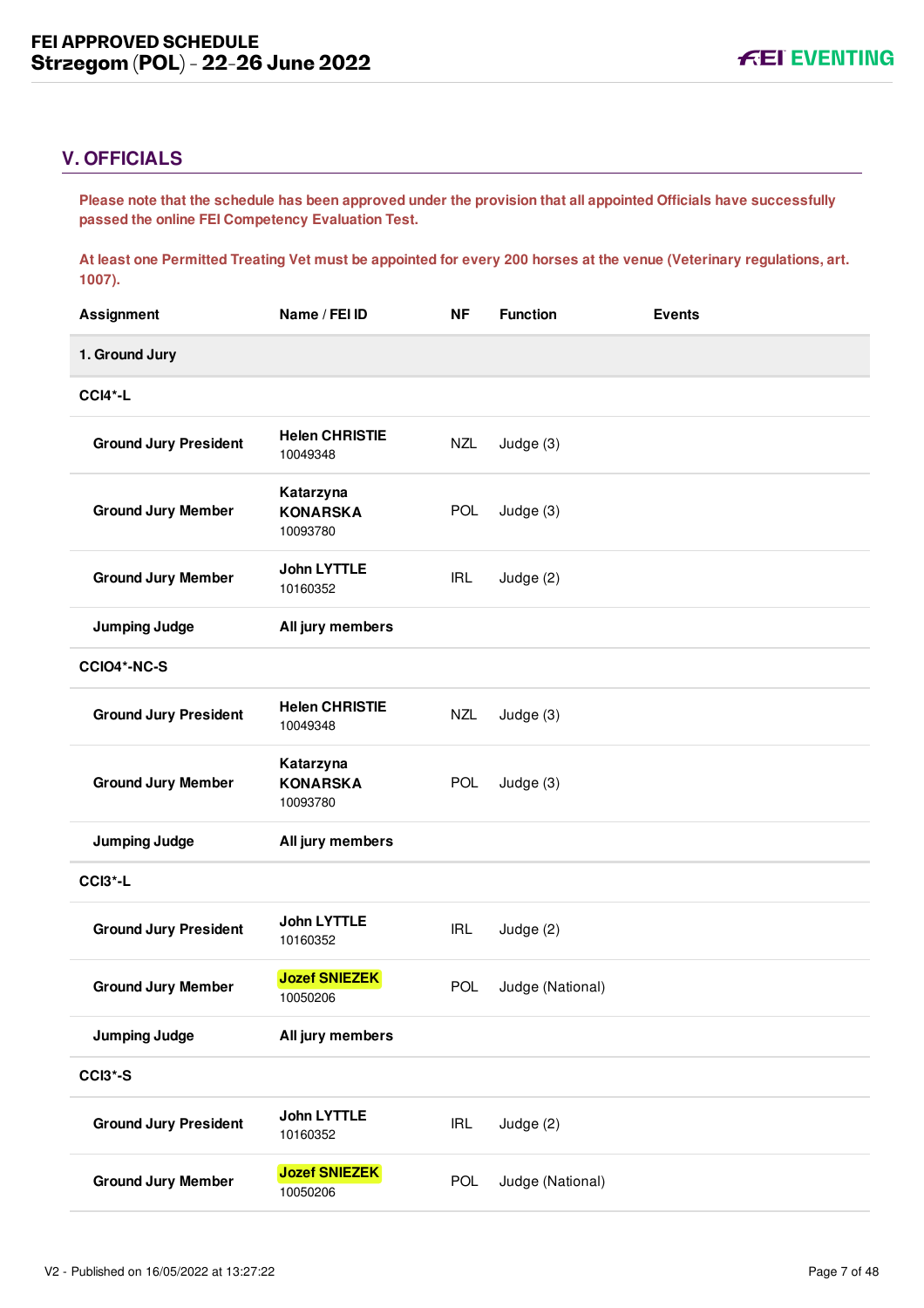| <b>FEI EVENTING</b> |  |  |  |
|---------------------|--|--|--|
|                     |  |  |  |

| <b>Assignment</b>            | Name / FEI ID                                        | <b>NF</b>  | <b>Function</b>  | <b>Events</b> |
|------------------------------|------------------------------------------------------|------------|------------------|---------------|
| <b>Jumping Judge</b>         | All jury members                                     |            |                  |               |
| <b>CCI2*-L</b>               |                                                      |            |                  |               |
| <b>Ground Jury President</b> | <b>Keiko KABASHIMA</b><br>(WINTER-NISHI)<br>10066174 | <b>JPN</b> | Judge (2)        |               |
| <b>Ground Jury Member</b>    | <b>Elzbieta DABROWSKA</b><br>10168193                | POL        | Judge (National) |               |
| <b>Jumping Judge</b>         | All jury members                                     |            |                  |               |
| <b>CCI2*-S</b>               |                                                      |            |                  |               |
| <b>Ground Jury President</b> | <b>Keiko KABASHIMA</b><br>(WINTER-NISHI)<br>10066174 | <b>JPN</b> | Judge (2)        |               |
| <b>Ground Jury Member</b>    | <b>Elzbieta DABROWSKA</b><br>10168193                | POL        | Judge (National) |               |
| <b>Jumping Judge</b>         | All jury members                                     |            |                  |               |
| CCI1*-Intro                  |                                                      |            |                  |               |
| <b>Ground Jury President</b> | Malgorzata<br><b>CHAJECKA</b><br>10149409            | <b>POL</b> | Judge (2)        |               |
| <b>Ground Jury Member</b>    | <b>Krzysztof KSZTON</b><br>10188623                  | POL        | Judge (National) |               |
| <b>Jumping Judge</b>         | All jury members                                     |            |                  |               |
| CCIY3*-S                     |                                                      |            |                  |               |
| <b>Ground Jury President</b> | <b>John LYTTLE</b><br>10160352                       | <b>IRL</b> | Judge (2)        |               |
| <b>Ground Jury Member</b>    | <b>Jozef SNIEZEK</b><br>10050206                     | POL        | Judge (National) |               |
| <b>Jumping Judge</b>         | All jury members                                     |            |                  |               |
| CCIJ2*-S                     |                                                      |            |                  |               |
| <b>Ground Jury President</b> | <b>John LYTTLE</b><br>10160352                       | <b>IRL</b> | Judge (2)        |               |
| <b>Ground Jury Member</b>    | <b>Jozef SNIEZEK</b><br>10050206                     | <b>POL</b> | Judge (National) |               |
| <b>Jumping Judge</b>         | All jury members                                     |            |                  |               |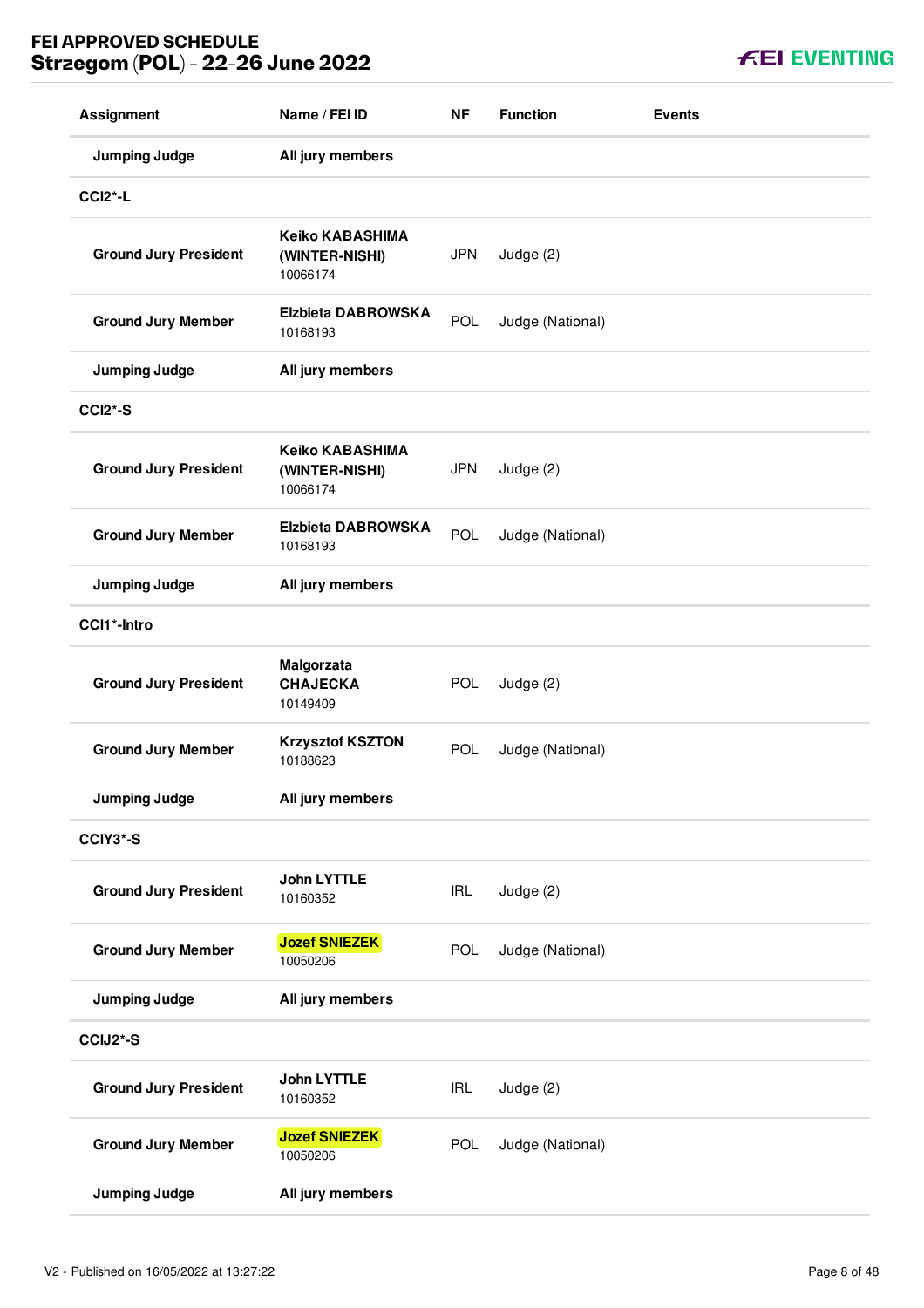| <b>Assignment</b>                                        | Name / FEI ID                                    | <b>NF</b>  | <b>Function</b>                  | <b>Events</b>                                        |
|----------------------------------------------------------|--------------------------------------------------|------------|----------------------------------|------------------------------------------------------|
| CCIP2-S                                                  |                                                  |            |                                  |                                                      |
| <b>Ground Jury President</b>                             | <b>Helen CHRISTIE</b><br>10049348                | <b>NZL</b> | Judge (3)                        |                                                      |
| <b>Ground Jury Member</b>                                | Katarzyna<br><b>KONARSKA</b><br>10093780         | <b>POL</b> | Judge (3)                        |                                                      |
| <b>Jumping Judge</b>                                     | All jury members                                 |            |                                  |                                                      |
| 2. Technical Delegate                                    |                                                  |            |                                  |                                                      |
| <b>Technical Delegate</b>                                | <b>Stuart BUNTINE</b><br>10053029                | <b>GBR</b> | Technical<br>delegate (3)        | CCI4*-L, CCIO4*-NC-S, CCI3*-<br>L, CCl3*-S, CClY3*-S |
| <b>Technical Delegate</b>                                | <b>Michael GOLA</b><br>10140590                  | <b>GER</b> | Technical<br>delegate (2)        | CCI2*-L, CCI2*-S, CCIJ2*-S                           |
| <b>Technical Delegate</b>                                | <b>Tomasz</b><br><b>MOSSAKOWSKI</b><br>10049773  | <b>POL</b> | Technical<br>delegate (2)        | CCI1*-Intro, CCIP2-S                                 |
| <b>Assistant Technical</b><br><b>Delegate</b>            | <b>Tomasz KOWALA</b><br>10075867                 | POL        | Technical<br>delegate (National) | <b>All Events</b>                                    |
| <b>Assistant Technical</b><br><b>Delegate</b>            | <b>Michael GOLA</b><br>10140590                  | <b>GER</b> | Technical<br>delegate (2)        | CCI4*-L, CCIO4*-NC-S                                 |
| 3. Course Designer                                       |                                                  |            |                                  |                                                      |
| <b>Cross Country Course</b><br><b>Designer</b>           | <b>Marcin KONARSKI</b><br>10004896               | POL        | Course designer (3)              | <b>All Events</b>                                    |
| <b>Jumping Course Designer</b>                           | <b>Szymon TARANT</b><br>10052103                 | <b>POL</b> | Course designer (3)              | All Events                                           |
| <b>Cross Country Assistant</b><br><b>Course Designer</b> | <b>Krzysztof RAFALAK</b><br>10057214             | POL        | Course<br>designer (National)    | <b>All Events</b>                                    |
| <b>Course Builder</b>                                    | <b>XC JUMPS - Marcin</b><br>Konarski<br>30000055 | POL        | Corporation                      | <b>All Events</b>                                    |
| 4. Chief Steward                                         |                                                  |            |                                  |                                                      |
| <b>Chief Steward</b>                                     | <b>Zbigniew SEIBT</b><br>10052984                | <b>POL</b> | Steward (3)                      | <b>All Events</b>                                    |
| <b>5. Assistant Stewards</b>                             |                                                  |            |                                  |                                                      |
| <b>Assistant Steward</b>                                 | <b>Grzegorz JASICZEK</b><br>10210974             | <b>POL</b> | Steward (National)               | <b>All Events</b>                                    |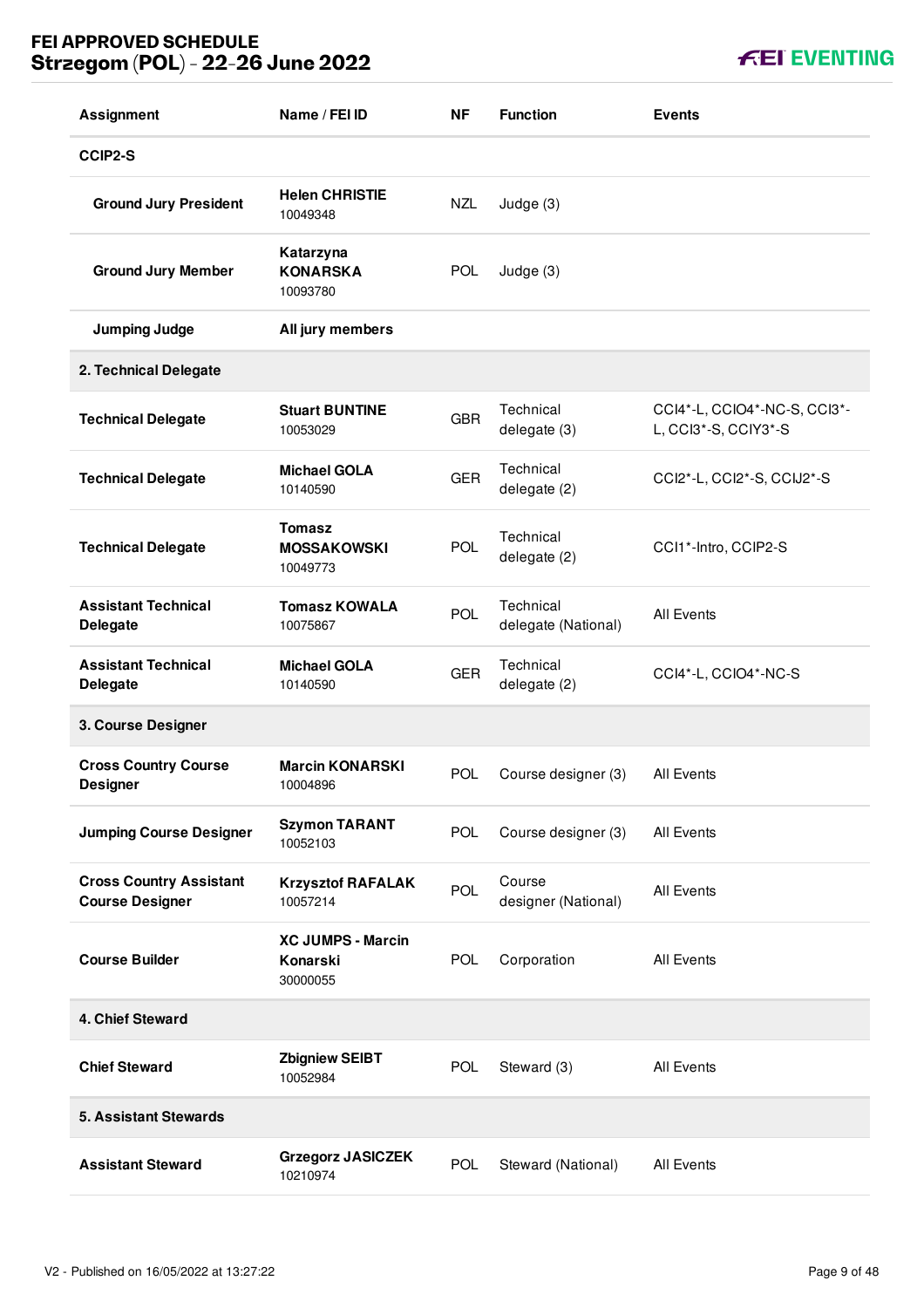**KEI EVENTING** 

| <b>Assignment</b>                                     | Name / FEI ID                                              | <b>NF</b>  | <b>Function</b>                                      | <b>Events</b>     |  |  |
|-------------------------------------------------------|------------------------------------------------------------|------------|------------------------------------------------------|-------------------|--|--|
| <b>Assistant Steward</b>                              | <b>Beata PAKULSKA</b><br>10196000                          | <b>POL</b> | Steward (1)                                          | All Events        |  |  |
| <b>Assistant Steward</b>                              | <b>Anna AUGUSTYNSKA</b><br><b>MINCGER</b><br>10108472      | <b>POL</b> | Steward (1)                                          | <b>All Events</b> |  |  |
| <b>Assistant Steward</b>                              | Justyna OLSZAK<br>10119851                                 | <b>POL</b> | Steward (2)                                          | All Events        |  |  |
| <b>Assistant Steward</b>                              | Lucyna LASICA<br>10105563                                  | <b>POL</b> | Steward (National)                                   | All Events        |  |  |
| 6. FEI Veterinary Delegate                            |                                                            |            |                                                      |                   |  |  |
| <b>Veterinary Delegate</b>                            | <b>Janusz OKONSKI</b><br>10049846                          | <b>POL</b> | Official<br>Veterinarian (3)                         | All Events        |  |  |
| 7. Veterinary Service Manager & Treating Veterinarian |                                                            |            |                                                      |                   |  |  |
| <b>Veterinary Service</b><br>Manager (VSM)            | <b>Lukasz GATKIEWICZ</b><br>10086688                       | POL        | Official<br>Veterinarian (3)                         | All Events        |  |  |
| <b>Treating Veterinarian</b>                          | <b>Michal</b><br><b>KORNASZEWSKI</b><br>10086690           | <b>POL</b> | <b>FEI Permitted</b><br><b>Treating Veterinarian</b> | All Events        |  |  |
| <b>Treating Veterinarian</b>                          | <b>Lukasz GATKIEWICZ</b><br>10086688                       | POL        | <b>FEI Permitted</b><br><b>Treating Veterinarian</b> | <b>All Events</b> |  |  |
| 8. Chief Medical Officer & Medical Services           |                                                            |            |                                                      |                   |  |  |
| <b>Chief Medical Officer</b>                          | <b>Piotr WOZNIAK</b><br>10007531<br>Phone: 00486 603317213 | POL        |                                                      | <b>All Events</b> |  |  |
| <b>Medical Services</b>                               | <b>PW Piotr Woźniak</b><br>30000058                        | <b>POL</b> | Corporation                                          | All Events        |  |  |
| 9. Farrier                                            |                                                            |            |                                                      |                   |  |  |
| <b>Farrier</b>                                        | <b>Ryszard MAMAJEK</b><br>10236529<br>Phone: 0048602589257 |            |                                                      | All Events        |  |  |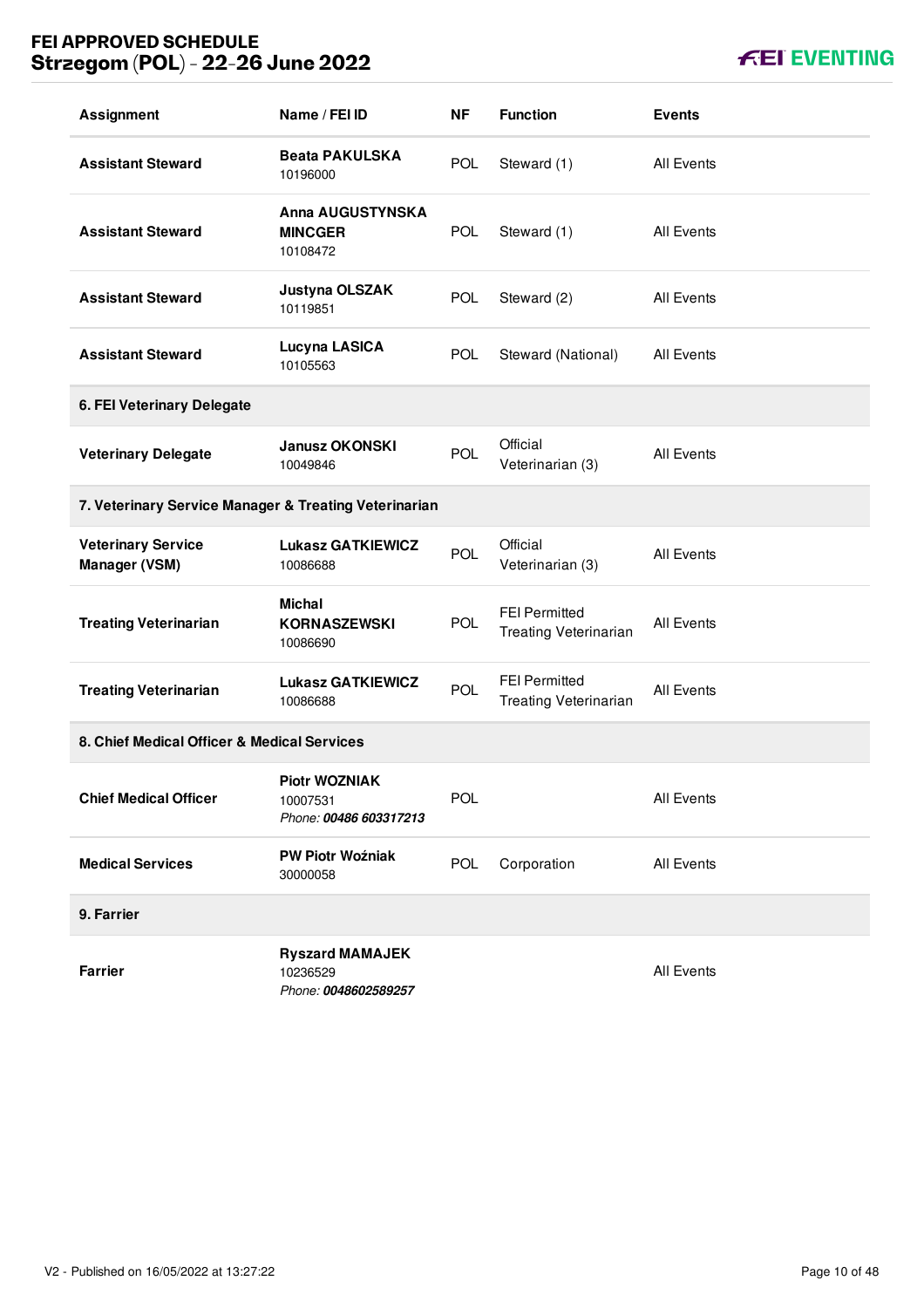# <span id="page-11-0"></span>**VI. INVITATIONS**

#### <span id="page-11-1"></span>**1. GENERAL**

| <b>Invited NFs</b>                         | Unlimited                                                                                                                                                           |
|--------------------------------------------|---------------------------------------------------------------------------------------------------------------------------------------------------------------------|
| Number of athletes from the host<br>nation | Unlimited                                                                                                                                                           |
| Number of athletes per NF                  | Unlimited                                                                                                                                                           |
| Maximum number of horses per<br>athlete    | Unlimited                                                                                                                                                           |
| Ballot procedure in case of                | The number of starters will be limited to MAX, 250 in all series/classes.                                                                                           |
| excessive entries                          | If there are more than 250 entries at the closing date: priority to be given for<br>entries with payments and for 4* level up to 80 horses in CCI4*.                |
|                                            | After 250 places are filled, the remaining entries will be placed on a waiting<br>list and will be admitted only if there are any withdrawals from the initial 250. |

Athletes are invited by the Organiser through their National Federation. One (1) groom per athlete.

### <span id="page-11-2"></span>**2. ENTRY RIGHTS TO SHOWGROUNDS / ACCREDITED PERSONS**

Entry right to the stable area according to FEI Veterinary Regulations Articles 1008-1009

#### **NUMBER OF ACCREDITED PERSONS**

| <b>Athlete</b> | Unlimited                                       |
|----------------|-------------------------------------------------|
| <b>Partner</b> |                                                 |
| Groom          |                                                 |
| Horse owner    | 2 accreditations per horse acc. to FEI Passport |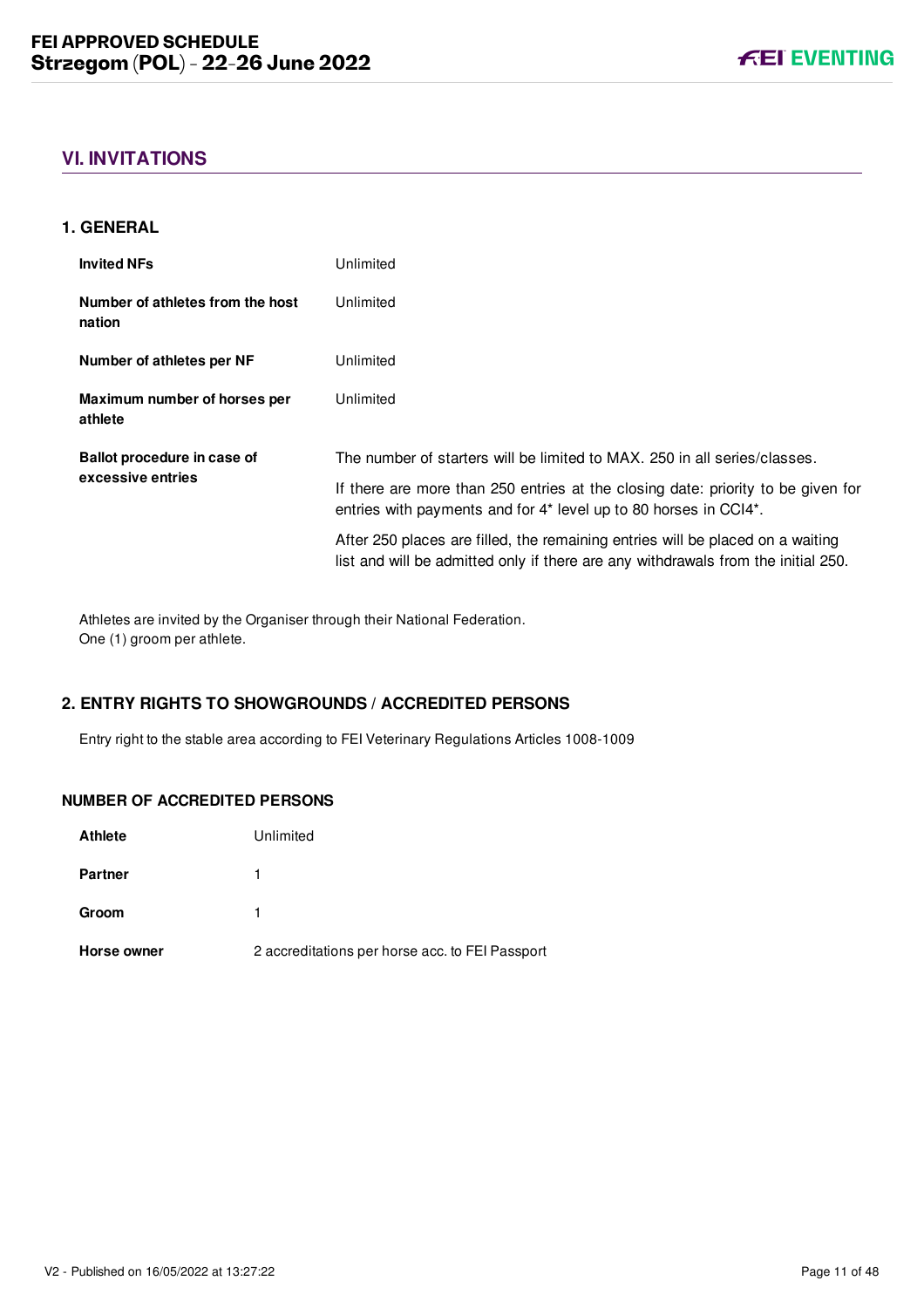# <span id="page-12-0"></span>**VII. ENTRIES**

#### **IMPORTANT**

- Entries must be made through the FEI Entry System for all categories of this Event ([https://entry.fei.org\)](https://entry.fei.org);
- Additional documentation can be found at: <https://inside.fei.org/fei/your-role/it-services/fei-entry-system>
- All Athletes and Horses participating in any International Competition must be registered with the FEI;
- Athletes and/or Horses present at the Event without having been entered through the FEI's Online Entry System will automatically be disqualified unless compelling circumstances warrant otherwise.

#### <span id="page-12-1"></span>**1. ENTRY DATES AND ENTRY FEES**

Entries have to be in accordance with Art. 509 of the FEI Eventing Rules, 25th edition, effective 1st January 2020, updates effective 1st January 2022.

#### **Deadlines for entries**

| <b>Closing date for</b><br>definite entries: | CCI4*-L 01/06/2022     |
|----------------------------------------------|------------------------|
|                                              | CCIO4*-NC-S 01/06/2022 |
|                                              | CCI3*-L 01/06/2022     |
|                                              | CCI3*-S 01/06/2022     |
|                                              | CCI2*-L 01/06/2022     |
|                                              | CCI2*-S 01/06/2022     |
|                                              | CCI1*-Intro 01/06/2022 |
|                                              | CCIY3*-S 01/06/2022    |
|                                              | CCIJ2*-S 01/06/2022    |
|                                              | CCIP2-S 01/06/2022     |
|                                              |                        |
|                                              |                        |
| Last date for                                | CCI4*-L 14/06/2022     |
| substitutions:                               | CCIO4*-NC-S 14/06/2022 |
|                                              | CCI3*-L 14/06/2022     |
|                                              | CCI3*-S 14/06/2022     |
|                                              | CCI2*-L 14/06/2022     |
|                                              | CCI2*-S 14/06/2022     |
|                                              | CCI1*-Intro 14/06/2022 |
|                                              | CCIY3*-S 14/06/2022    |
|                                              | CCIJ2*-S 14/06/2022    |
|                                              | CCIP2-S 14/06/2022     |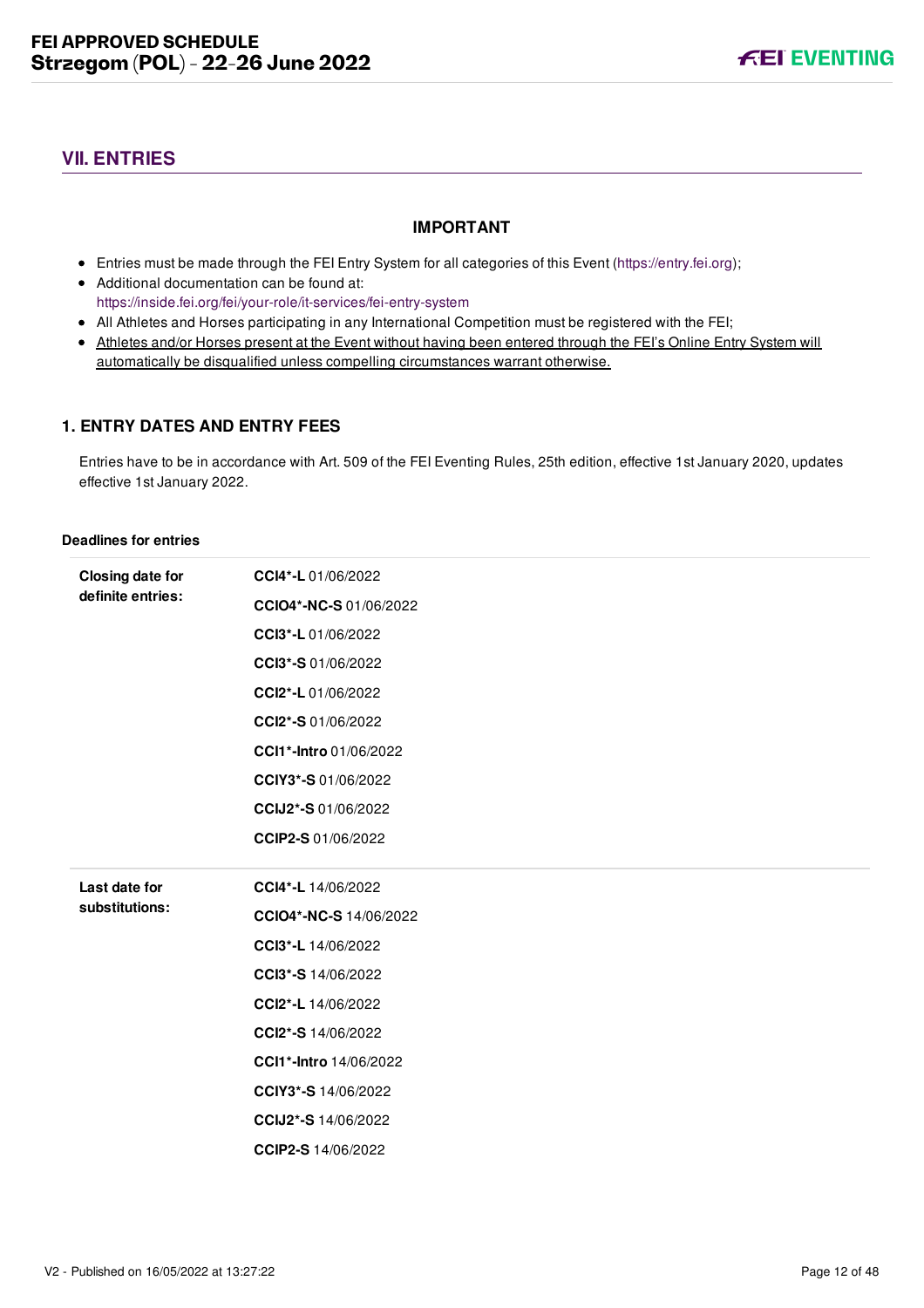#### **Fees for horses**

| Entry fee per horse              |                        |
|----------------------------------|------------------------|
| CCI4*-L                          | 450 EUR incl. VAT (8%) |
| CCIO4*-NC-S                      | 450 EUR incl. VAT (8%) |
| CCI3*-L                          | 420 EUR incl. VAT (8%) |
| $CCI3*-S$                        | 395 EUR incl. VAT (8%) |
| CCI <sub>2</sub> <sup>*</sup> -L | 380 EUR incl. VAT (8%) |
| $CCI2*-S$                        | 360 EUR incl. VAT (8%) |
| CCI1*-Intro                      | 320 EUR incl. VAT (8%) |
| CCIY3*-S                         | 395 EUR incl. VAT (8%) |
| CCIJ2*-S                         | 360 EUR incl. VAT (8%) |
| CCIP2-S                          | 360 EUR incl. VAT (8%) |

#### **EADCMP Fee**

Lower Level Events (CIMs) CHF 18 per horse per event (For definition of CIMs see Appendix E of the FEI General Regulations) Higher Level Events CHF 25 per horse per event (All other events not defined as CIMs)

| CCI4*-L                          | 25 EUR incl. VAT (0%) (25 CHF not included in entry fee) |
|----------------------------------|----------------------------------------------------------|
| CCIO4*-NC-S                      | 25 EUR incl. VAT (0%) (25 CHF not included in entry fee) |
| CCI <sub>3</sub> <sup>*</sup> -L | 18 EUR incl. VAT (0%) (18 CHF not included in entry fee) |
| $CCI3*-S$                        | 18 EUR incl. VAT (0%) (18 CHF not included in entry fee) |
| CCI <sub>2</sub> <sup>*</sup> -L | 18 EUR incl. VAT (0%) (18 CHF not included in entry fee) |
| CCI <sub>2</sub> *-S             | 18 EUR incl. VAT (0%) (18 CHF not included in entry fee) |
| CCI1*-Intro                      | 18 EUR incl. VAT (0%) (18 CHF not included in entry fee) |
| CCIY3*-S                         | 18 EUR incl. VAT (0%) (18 CHF not included in entry fee) |
| CCIJ2*-S                         | 18 EUR incl. VAT (0%) (18 CHF not included in entry fee) |
| CCIP2-S                          | 18 EUR incl. VAT (0%) (18 CHF not included in entry fee) |
| Stabling fee per horse           |                                                          |
| Not Applicable                   |                                                          |
| Total fee per horse              |                                                          |
|                                  |                                                          |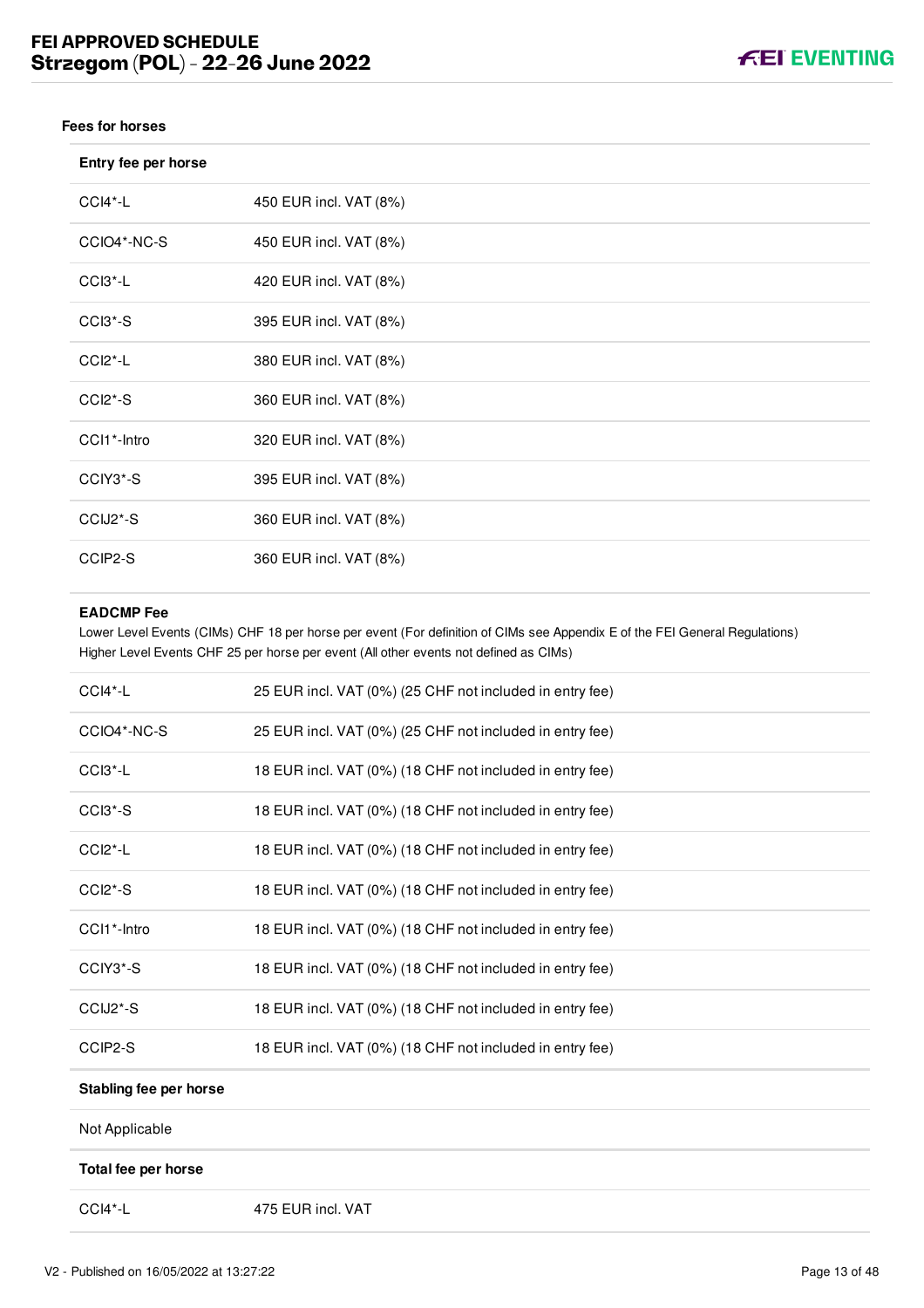| CCIO4*-NC-S                       | 475 EUR incl. VAT |
|-----------------------------------|-------------------|
| $CCI3 - L$                        | 438 EUR incl. VAT |
| CCI3 <sup>*</sup> -S              | 413 EUR incl. VAT |
| CCI <sub>2</sub> <sup>*</sup> -L  | 398 EUR incl. VAT |
| $CCI2*-S$                         | 378 EUR incl. VAT |
| CCI1*-Intro                       | 338 EUR incl. VAT |
| CCIY3*-S                          | 413 EUR incl. VAT |
| CCIJ <sub>2</sub> <sup>*</sup> -S | 378 EUR incl. VAT |
| CCIP2-S                           | 378 EUR incl. VAT |

#### <span id="page-14-0"></span>**2. DETAILS ENTRY PROCEDURE FEE / PAYMENT**

OC details: LKS STRAGONA, Morawa 36, 58-150 Strzegom

Payment in EUR:

SANTANDER BANK POLSKA S.A. O/STRZEGOM

PL 42 1090 2343 0000 0001 0499 6685

Swift codes: WBK PPLPP

**All entry fee have to be paid by banks transfer and the payment confirmation have to be send before 21th of JUNE**

**to [office@stragona.pl](mailto:office@stragona.pl)**

**There will be no possibility to pay by cash on site.**

| Late entries /after 1.06 | All accepted entries after this date will be automatically charged 50 EUR |
|--------------------------|---------------------------------------------------------------------------|
|--------------------------|---------------------------------------------------------------------------|

Change a horse/rider to another class

After:  $14.06 - 12:00 = 25$  EUR

If you need an invoice, you need to declare it during payment.

If you don't do that, your invoice will not be issued.

Invoices ordered after the show will not be issued

#### <span id="page-14-1"></span>**3. OTHER FEES**

All other fees must be listed hereunder with the details of the amounts to be charged and approved by the FEI. Only fees approved by the FEI and listed in the approved Schedule can be charged by the OC.

Electricity for boxes (upon request) 100 EUR per box incl. VAT (8%) available only by request in advance - before closing date for Definite Entries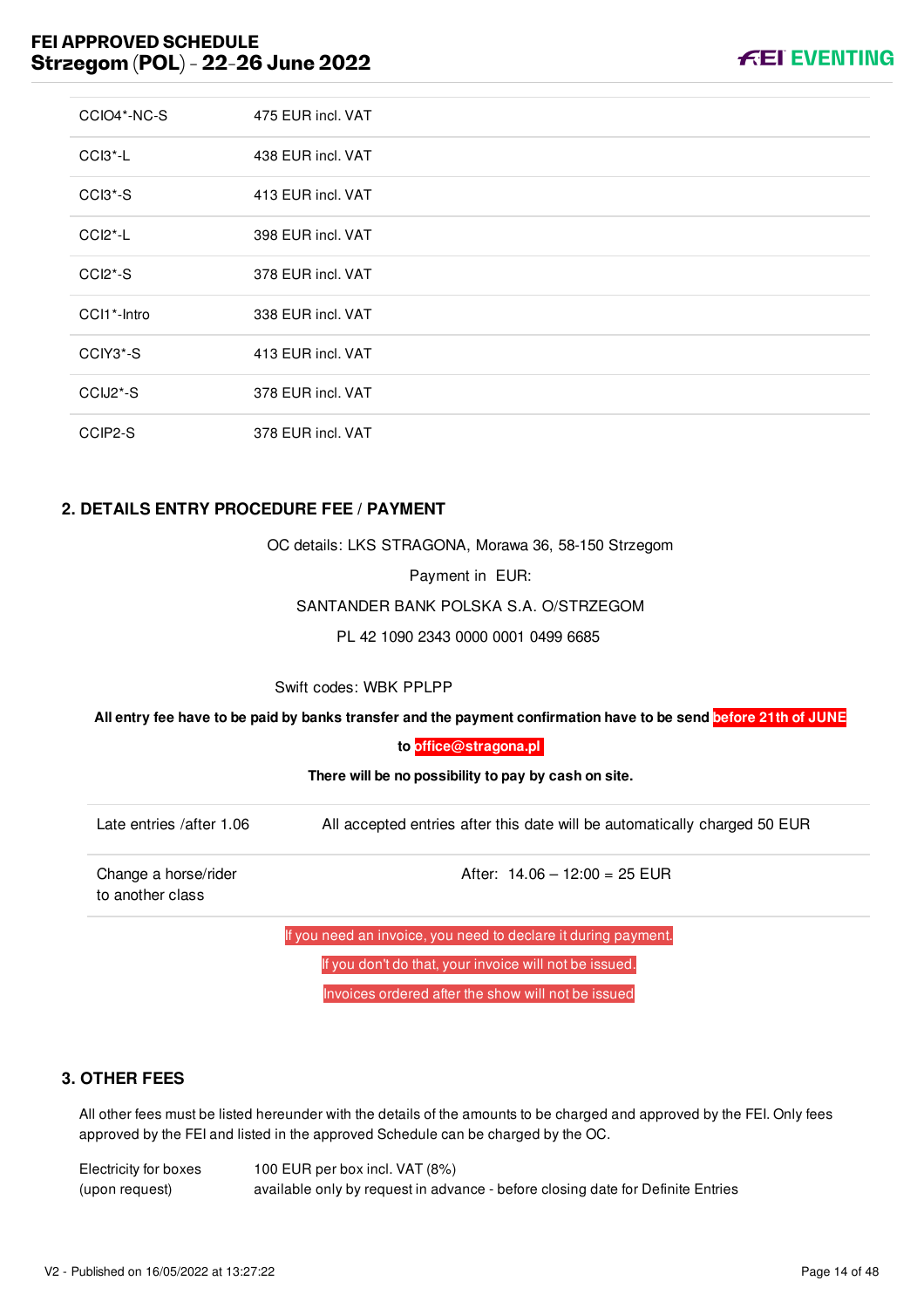| Manure disposal                                               | Provided by the OC                                                                   |
|---------------------------------------------------------------|--------------------------------------------------------------------------------------|
| Hay                                                           | 5 EUR per bale incl. VAT (8%)                                                        |
| Straw                                                         | 3 EUR per bale incl. VAT (8%)                                                        |
| Shavings                                                      | 15 EUR per bale incl. VAT (8%)                                                       |
| Lorry / Caravan area                                          |                                                                                      |
| Power supply                                                  | Provided by the OC at the following cost:<br>75 EUR per lorry/caravan incl. VAT (8%) |
| Water supply                                                  | Provided by the OC                                                                   |
| <b>Specific fees</b>                                          |                                                                                      |
| Additional Box (only if<br>available) upon<br>advance request | 150 EUR per box incl. VAT (8%)                                                       |
| Official Veterinary<br>Papers                                 | 25 EUR per horse incl. VAT (8%)                                                      |

### **PLEASE NOTE:**

**All riders are reminded that in Poland is in force "e-TOOLL" system – electronic toll collection systemmore info: www.e-toll.gov.pl**

All aforementioned amounts include VAT, if applicable

VAT number of the Organiser: PL 8842276847

### <span id="page-15-0"></span>**4. NO-SHOWS AND LATE WITHDRAWALS**

In the case of withdrawals after the date of definite entries or no-shows the athlete or the respective NF will be held liable to reimburse the OC for the actual financial loss incurred by the OC (i.e. stabling and hotel expenses) as a result of the late withdrawal or no-show.

#### **Amount charged All withdrawal:**

**Before 14.06 – 50% entry fee have to be paid**

**After 14.06 – 100% entry fee have to be paid**

In case of withdrawal or no-shows after the date of 14.06.2022: the athlete or the respective NF the athlete will be held liable and have to pay full entry fee. Presentation of a med. or vet. certificate will **not** exempt from having to charge fees.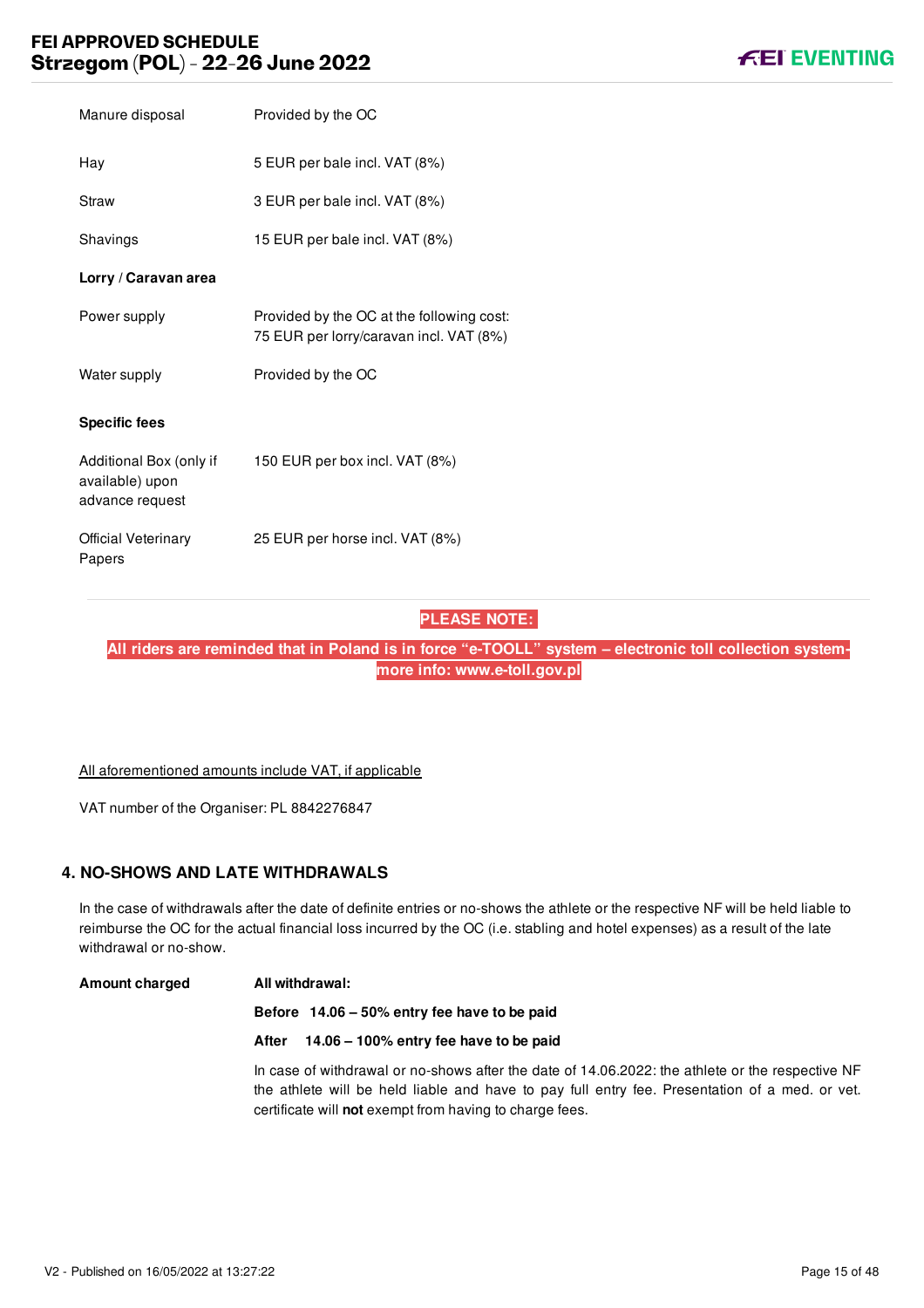#### **Refund procedure Withdrawal:**

**Before 1.06– 100% refund Before 14.06 – 50% refund After 14.06 – no refund**

In case of withdrawal or no-shows after the date of 14.06.2022: the athlete or the respective NF the athlete will be held liable and have to pay full entry fee. Presentation of a med. or vet. certificate will **not** exempt from having to charge fees.

### <span id="page-16-0"></span>**5. QUALIFICATIONS**

Entries have to be in accordance with Art. 520 and 521 of the FEI Eventing Rules, 25th edition, effective 1st January 2020, updates effective 1st January 2022.

The eligibility to compete will be determined by a combination of the following:

- The level of the Athlete category (National, D, C, B, A) (Art.519)
- The achievement of a number of Minimum Eligibility Requirements according to the eligibility matrix of requirements (Art. 520)

**FEI EVENTING**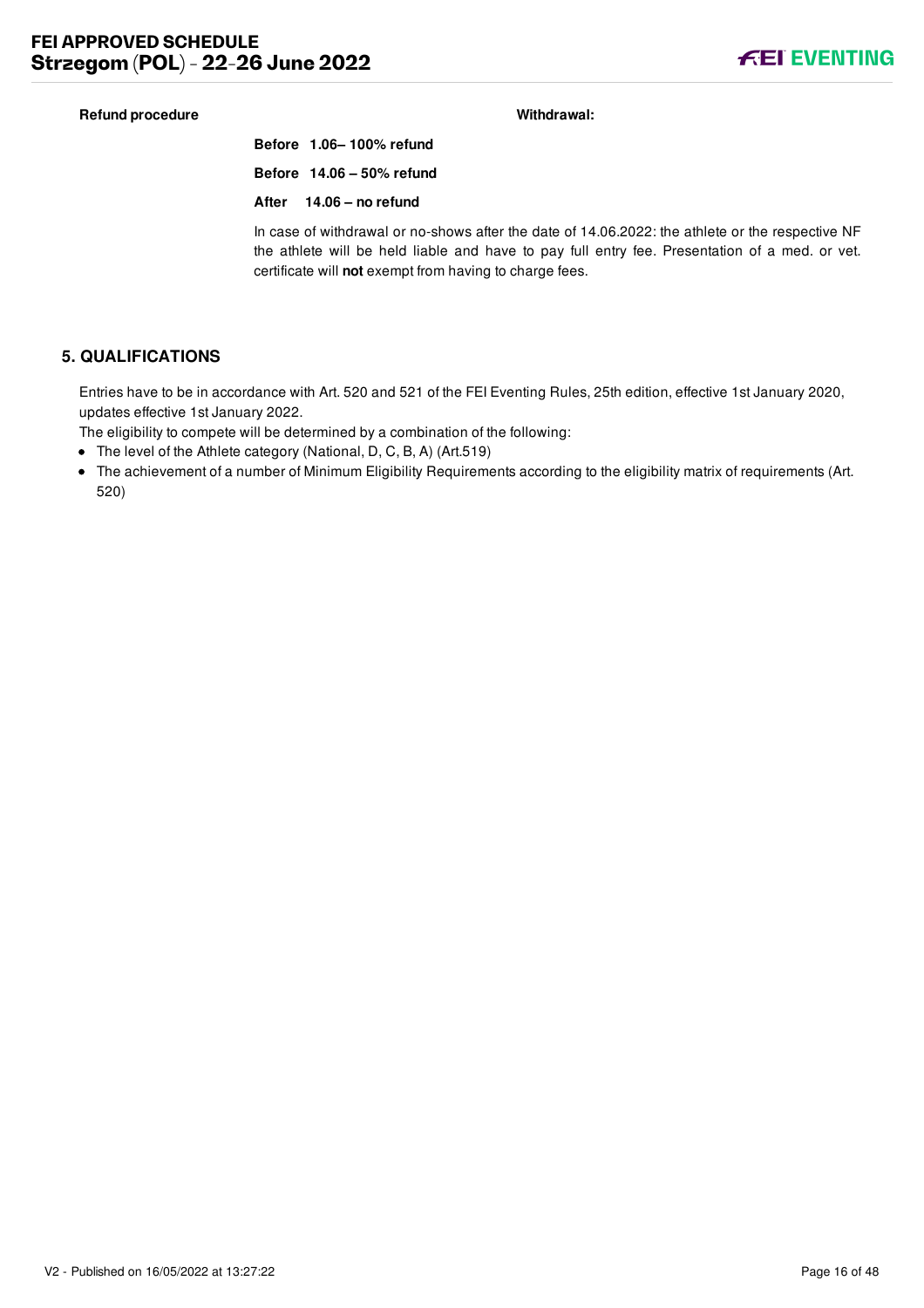# <span id="page-17-0"></span>**VIII. TIMETABLE**

| $CCI4*-L$                  | Day       | Date       | <b>Time</b>     |
|----------------------------|-----------|------------|-----------------|
| <b>Opening of stables</b>  | Tuesday   | 21/06/2022 | 08:00           |
| Vet examination on arrival | Tuesday   | 21/06/2022 | 08:00           |
| Official course inspection | Wednesday | 22/06/2022 | $13:00 - 16:00$ |
| 1st horse inspection       | Wednesday | 22/06/2022 | 17:00           |
| <b>Dressage Test</b>       | Thursday  | 23/06/2022 | 11:00           |
| <b>Cross-Country Test</b>  | Saturday  | 25/06/2022 | 15:00           |
| 2nd horse inspection       | Sunday    | 26/06/2022 | 08:00           |
| <b>Jumping Test</b>        | Sunday    | 26/06/2022 | 13:30           |
| Prize-giving               | Sunday    | 26/06/2022 | 14:00           |

| CCIO4*-NC-S                       | Day       | <b>Date</b> | Time  |
|-----------------------------------|-----------|-------------|-------|
| Vet examination on arrival        | Tuesday   | 21/06/2022  | 08:00 |
| <b>Opening of stables</b>         | Tuesday   | 21/06/2022  | 08:00 |
| <b>Official course inspection</b> | Wednesday | 22/06/2022  | 13:00 |
| <b>Dressage Test</b>              | Thursday  | 23/06/2022  | 14:00 |
| <b>Cross-Country Test</b>         | Saturday  | 25/06/2022  | 13:00 |
| 2nd horse inspection              | Sunday    | 26/06/2022  | 09:00 |
| <b>Jumping Test</b>               | Sunday    | 26/06/2022  | 14:30 |
| Prize-giving                      | Sunday    | 26/06/2022  | 15:30 |

| $CCI3$ <sup>*</sup> -L            | Day       | Date       | Time  |
|-----------------------------------|-----------|------------|-------|
| <b>Opening of stables</b>         | Tuesday   | 21/06/2022 | 08:00 |
| Vet examination on arrival        | Tuesdav   | 21/06/2022 | 08:00 |
| <b>Official course inspection</b> | Wednesday | 22/06/2022 | 13:00 |
| 1st horse inspection              | Wednesday | 22/06/2022 | 17:00 |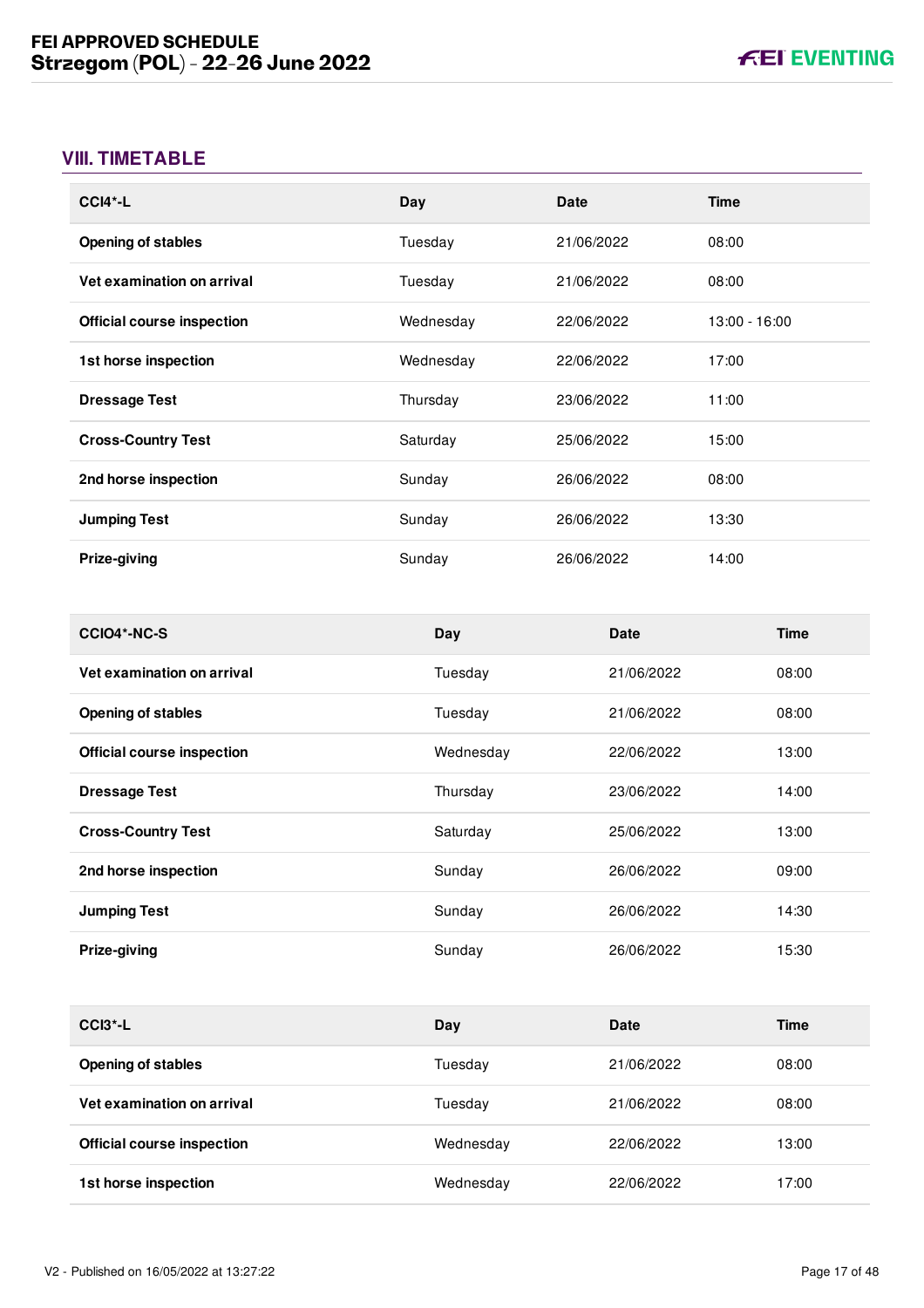# **FEI EVENTING**

| <b>Dressage Test</b>      | Thursday | 23/06/2022 | 13:00 |
|---------------------------|----------|------------|-------|
| <b>Cross-Country Test</b> | Saturday | 25/06/2022 | 11:00 |
| 2nd horse inspection      | Sunday   | 26/06/2022 | 08:00 |
| <b>Jumping Test</b>       | Sunday   | 26/06/2022 | 11:00 |
| Prize-giving              | Sunday   | 26/06/2022 | 14:00 |

| $CCI3*-S$                         | Day       | <b>Date</b> | <b>Time</b> |
|-----------------------------------|-----------|-------------|-------------|
| <b>Opening of stables</b>         | Tuesday   | 21/06/2022  | 08:00       |
| Vet examination on arrival        | Tuesday   | 21/06/2022  | 08:00       |
| <b>Official course inspection</b> | Wednesday | 22/06/2022  | 15:00       |
| <b>Dressage Test</b>              | Thursday  | 23/06/2022  | 14:30       |
| <b>Jumping Test</b>               | Saturday  | 25/06/2022  | 08:30       |
| <b>Cross-Country Test</b>         | Sunday    | 26/06/2022  | 10:00       |
| Prize-giving                      | Sunday    | 26/06/2022  | 12:00       |

| $CCI2*-L$                  | Day       | <b>Date</b> | <b>Time</b> |
|----------------------------|-----------|-------------|-------------|
| Vet examination on arrival | Tuesday   | 21/06/2022  | 08:00       |
| <b>Opening of stables</b>  | Tuesday   | 21/06/2022  | 08:00       |
| Official course inspection | Wednesday | 22/06/2022  | 13:00       |
| 1st horse inspection       | Wednesday | 22/06/2022  | 17:00       |
| <b>Dressage Test</b>       | Thursday  | 23/06/2022  | 13:00       |
| <b>Cross-Country Test</b>  | Saturday  | 25/06/2022  | 09:00       |
| 2nd horse inspection       | Sunday    | 26/06/2022  | 08:00       |
| <b>Jumping Test</b>        | Sunday    | 26/06/2022  | 09:30       |
| Prize-giving               | Sunday    | 26/06/2022  | 12:00       |

| $CCI2*-S$                  | Day     | <b>Date</b> | Time  |
|----------------------------|---------|-------------|-------|
| Vet examination on arrival | Tuesdav | 21/06/2022  | 08:00 |
| <b>Opening of stables</b>  | Tuesdav | 21/06/2022  | 08:00 |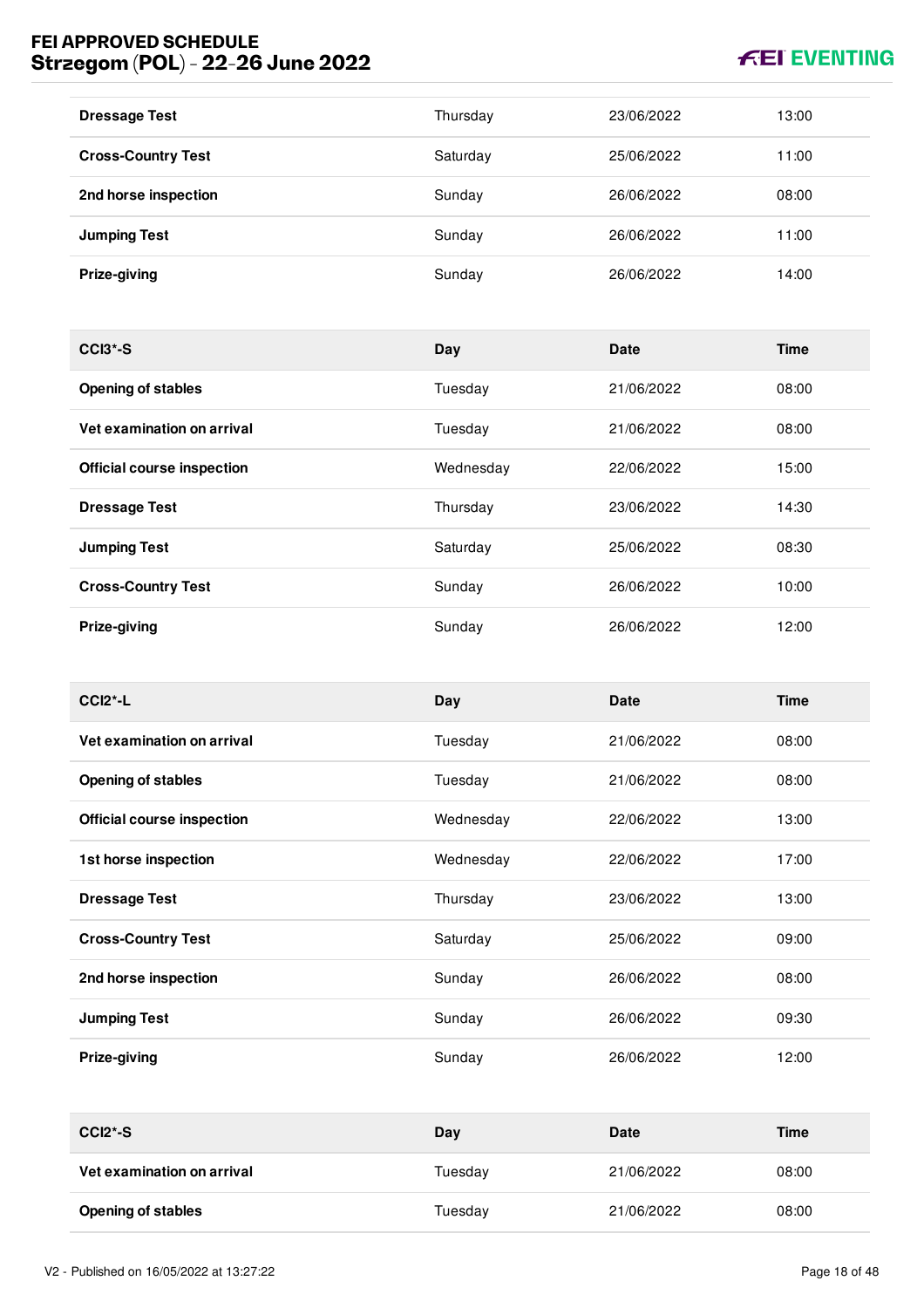# **FEI EVENTING**

| <b>Official course inspection</b> | Wednesday | 22/06/2022 | 13:00 |
|-----------------------------------|-----------|------------|-------|
| <b>Dressage Test</b>              | Thursday  | 23/06/2022 | 16:00 |
| <b>Jumping Test</b>               | Saturday  | 25/06/2022 | 11:00 |
| <b>Cross-Country Test</b>         | Sunday    | 26/06/2022 | 12:00 |
| Prize-giving                      | Sunday    | 26/06/2022 | 14:00 |

| CCI1*-Intro                       | Day       | <b>Date</b> | <b>Time</b> |
|-----------------------------------|-----------|-------------|-------------|
| <b>Opening of stables</b>         | Tuesday   | 21/06/2022  | 08:00       |
| Vet examination on arrival        | Tuesday   | 21/06/2022  | 08:00       |
| <b>Official course inspection</b> | Wednesday | 22/06/2022  | 13:00       |
| <b>Dressage Test</b>              | Thursday  | 23/06/2022  | 08:00       |
| <b>Jumping Test</b>               | Saturday  | 25/06/2022  | 12:00       |
| <b>Cross-Country Test</b>         | Saturday  | 25/06/2022  | 14:00       |
| Prize-giving                      | Saturday  | 25/06/2022  | 16:00       |

| CCIY3*-S                          | Day       | <b>Date</b> | <b>Time</b>     |
|-----------------------------------|-----------|-------------|-----------------|
| Vet examination on arrival        | Tuesday   | 21/06/2022  | 08:00           |
| <b>Opening of stables</b>         | Tuesday   | 21/06/2022  | 08:00           |
| <b>Official course inspection</b> | Wednesday | 22/06/2022  | $13:00 - 16:00$ |
| <b>Dressage Test</b>              | Thursday  | 23/06/2022  | 12:00           |
| <b>Cross-Country Test</b>         | Saturday  | 25/06/2022  | 12:00           |
| 2nd horse inspection              | Sunday    | 26/06/2022  | 08:00           |
| <b>Jumping Test</b>               | Sunday    | 26/06/2022  | 13:00           |
| Prize-giving                      | Sunday    | 26/06/2022  | 14:00           |

| CCIJ <sub>2</sub> <sup>*</sup> -S | Day       | <b>Date</b> | Time            |
|-----------------------------------|-----------|-------------|-----------------|
| Vet examination on arrival        | Tuesday   | 21/06/2022  | 08:00           |
| <b>Opening of stables</b>         | Tuesdav   | 21/06/2022  | 08:00           |
| <b>Official course inspection</b> | Wednesday | 22/06/2022  | $13:00 - 16:00$ |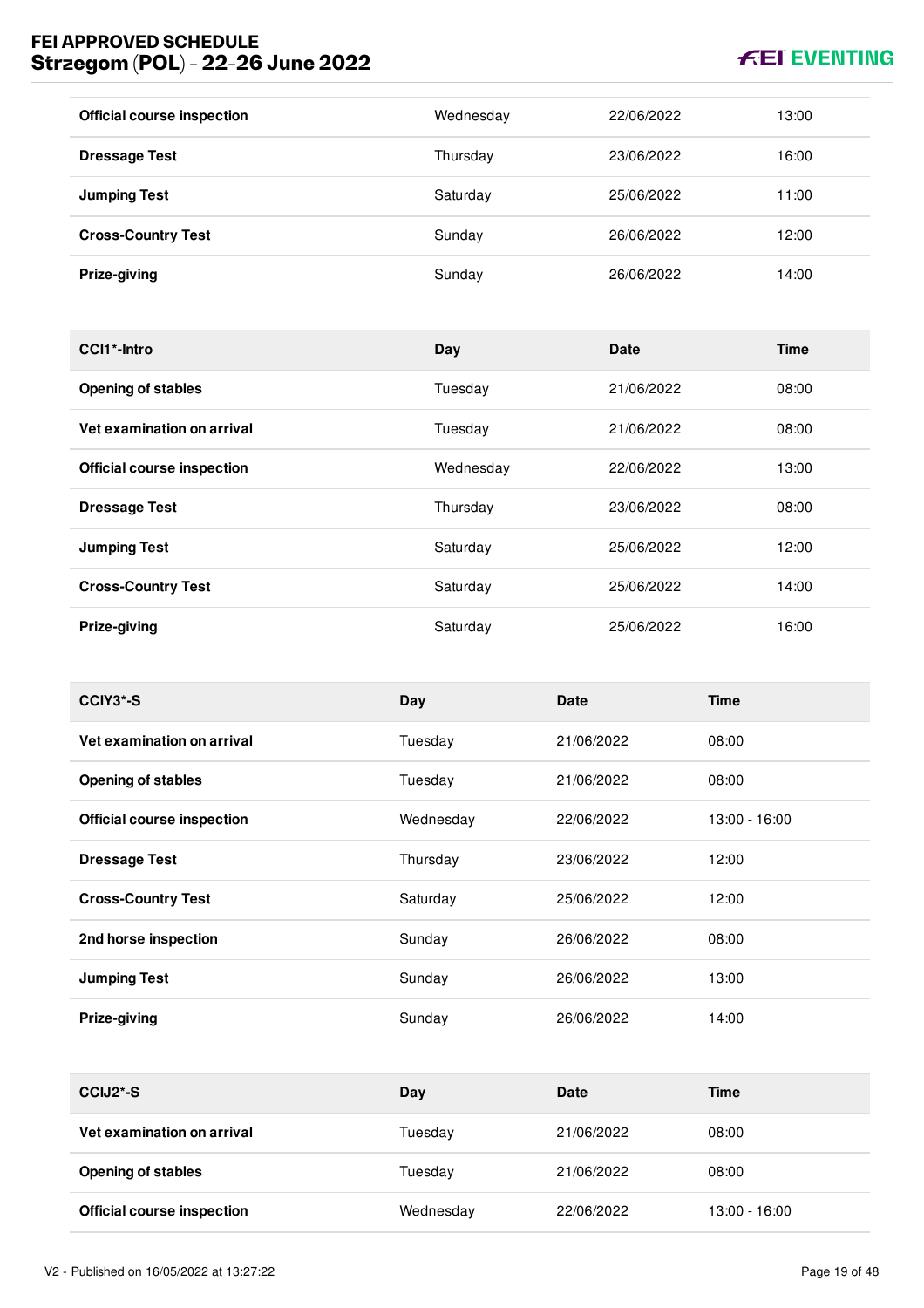# **KEI EVENTING**

| <b>Dressage Test</b>      | Thursday | 23/06/2022 | 12:00 |
|---------------------------|----------|------------|-------|
| <b>Cross-Country Test</b> | Saturday | 25/06/2022 | 12:00 |
| 2nd horse inspection      | Sunday   | 26/06/2022 | 08:00 |
| <b>Jumping Test</b>       | Sunday   | 26/06/2022 | 12:00 |
| Prize-giving              | Sunday   | 26/06/2022 | 13:00 |

| CCIP2-S                           | Day       | <b>Date</b> | <b>Time</b> |
|-----------------------------------|-----------|-------------|-------------|
| Vet examination on arrival        | Tuesday   | 21/06/2022  | 08:00       |
| <b>Opening of stables</b>         | Tuesday   | 21/06/2022  | 08:00       |
| <b>Official course inspection</b> | Wednesday | 22/06/2022  | 13:00       |
| <b>Dressage Test</b>              | Thursday  | 23/06/2022  | 09:00       |
| <b>Jumping Test</b>               | Saturday  | 25/06/2022  | 12:00       |
| <b>Cross-Country Test</b>         | Saturday  | 25/06/2022  | 13:00       |
| Prize-giving                      | Saturday  | 25/06/2022  | 16:00       |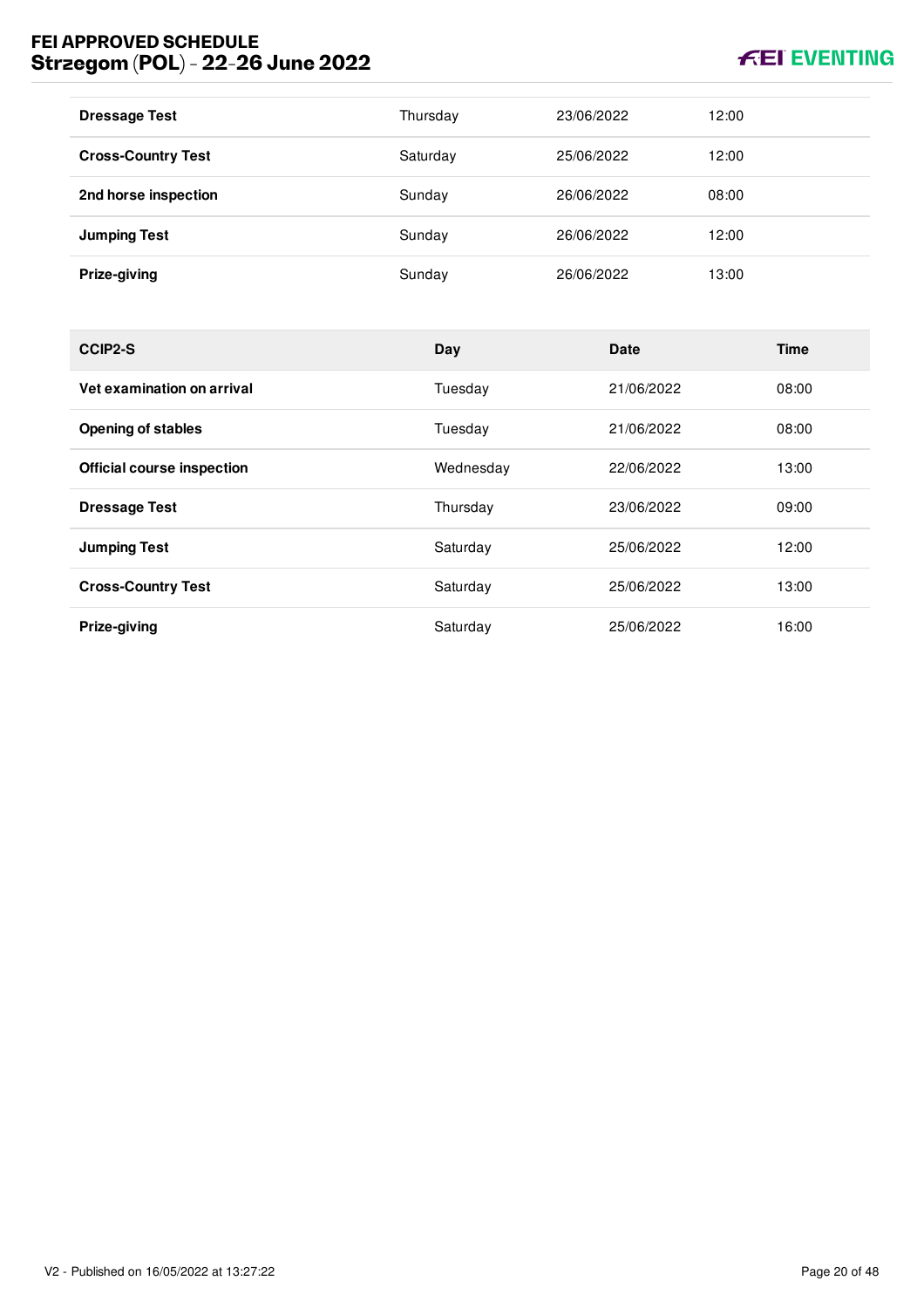# <span id="page-21-0"></span>**IX. COMPETITIONS**

**These competitions will be in accordance with the FEI Eventing Rules and its Annexes, 25th edition, effective 1st January 2020, updates effective 1st January 2022.**

#### <span id="page-21-1"></span>**CCI4\*-L**

# **IMPORTANT INFORMATION:** THIS PROVISIONAL TIMETABLE WILL BE REVIEWED AT LATEST 14 OF JUNE AND PUBLISHED ON WWW.StrzegomHorseTrials.Pl,

The minor changes can be expected, especially when the cross country day is played.

#### **TECHNICAL CONDITIONS**

| <b>DRESSAGE TEST</b><br>$CCI4*-L$   | $CCH* B$                |             |
|-------------------------------------|-------------------------|-------------|
| <b>CROSS-COUNTRY</b><br><b>TEST</b> | Length:                 | 5700 m      |
| $CCI4*-L$                           | Speed:                  | 570 m/min   |
|                                     | Number of efforts:      | $35 - 40$   |
| <b>JUMPING</b><br>CCI4*-L           | Distance:               | 600 m       |
|                                     | Speed:                  | $375$ m/min |
|                                     | Max. number of efforts: | 15          |
|                                     | Number of obstacles:    | 12          |

#### **PRIZE CLASSIFICATION**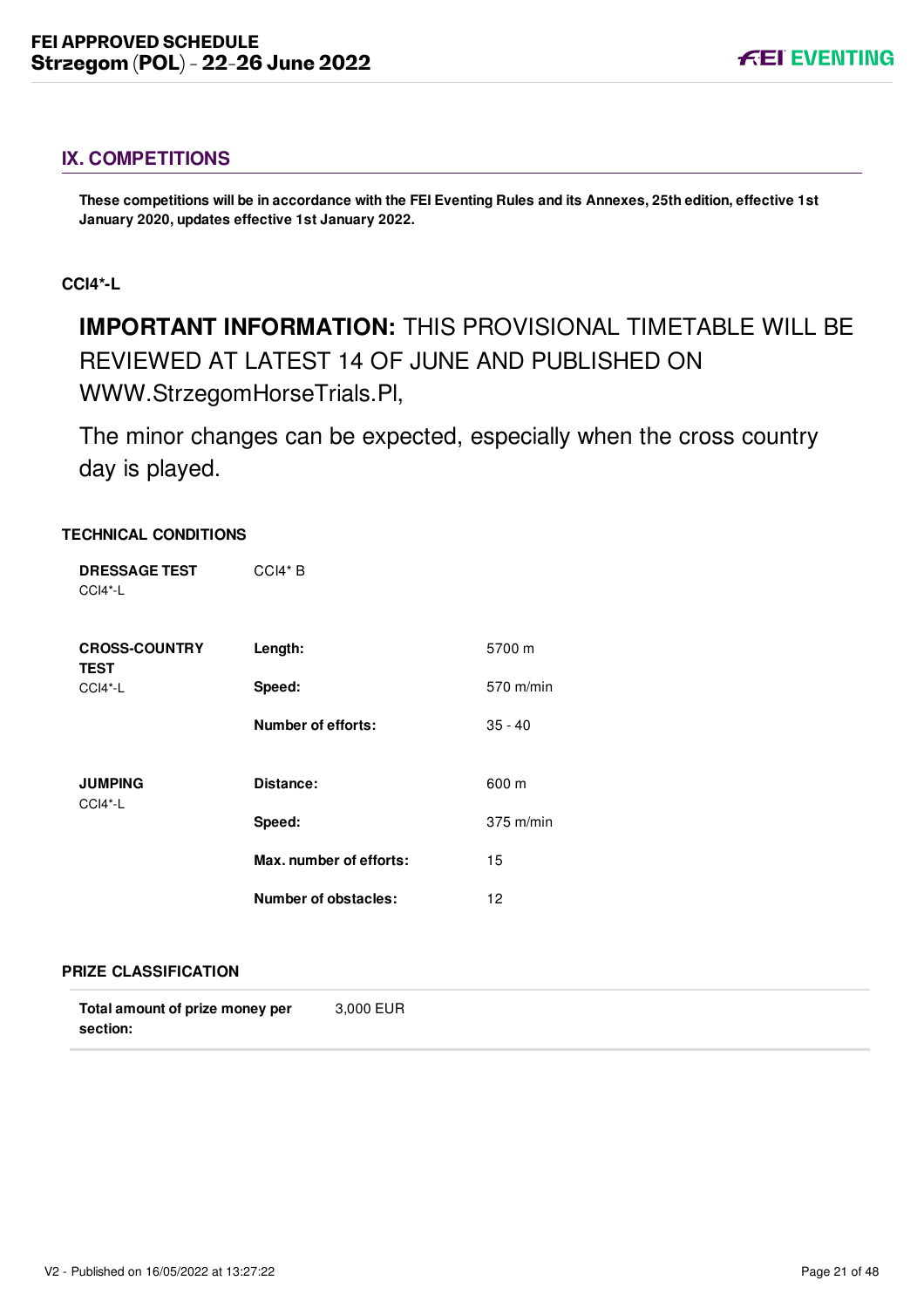**FEI EVENTING** 

3000 EUR (based on up to 35 horses in class)

I-1000 II-750 III-500 IV- 400 350 EUR to be divided into 25%

4500 EUR (based on more than 35 horses in class)

I-1500 II-1100 III -750 IV -450 V - 350  $VI - 250$ 100 EUR to be divided into 25%

10%

**Other details on prize money distribution**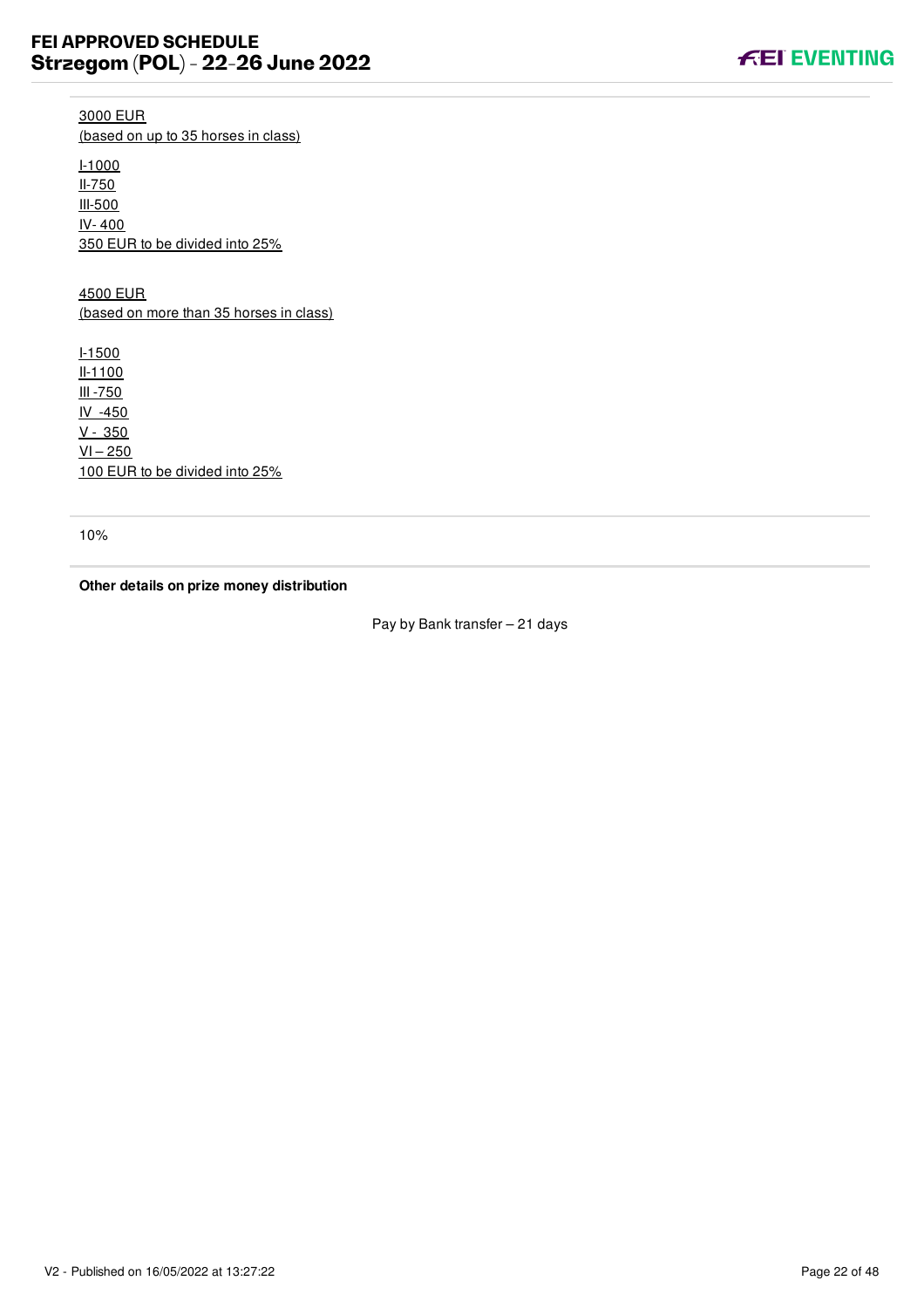# <span id="page-23-0"></span>**CCIO4\*-NC-S**

# **IMPORTANT INFORMATION:** THIS PROVISIONAL TIMETABLE WILL BE REVIEWED AT LATEST 14 OF JUNE AND PUBLISHED ON WWW.StrzegomHorseTrials.Pl,

The minor changes can be expected, especially when the cross country day is played.

#### **TECHNICAL CONDITIONS**

| <b>DRESSAGE TEST</b><br>CCIO4*-NC-S | $CCH* B$                |               |
|-------------------------------------|-------------------------|---------------|
| <b>CROSS-COUNTRY</b><br><b>TEST</b> | Length:                 | 3420 - 3990 m |
| CCIO4*-NC-S                         | Speed:                  | 570 m/min     |
|                                     | Number of efforts:      | $30 - 35$     |
| <b>JUMPING</b><br>CCIO4*-NC-S       | Distance:               | 600 m         |
|                                     | Speed:                  | $375$ m/min   |
|                                     | Max. number of efforts: | 15            |
|                                     | Number of obstacles:    | 11 - 12       |

#### **PRIZE CLASSIFICATION**

| Total amount of prize money per | 3,000 EUR |  |
|---------------------------------|-----------|--|
| section:                        |           |  |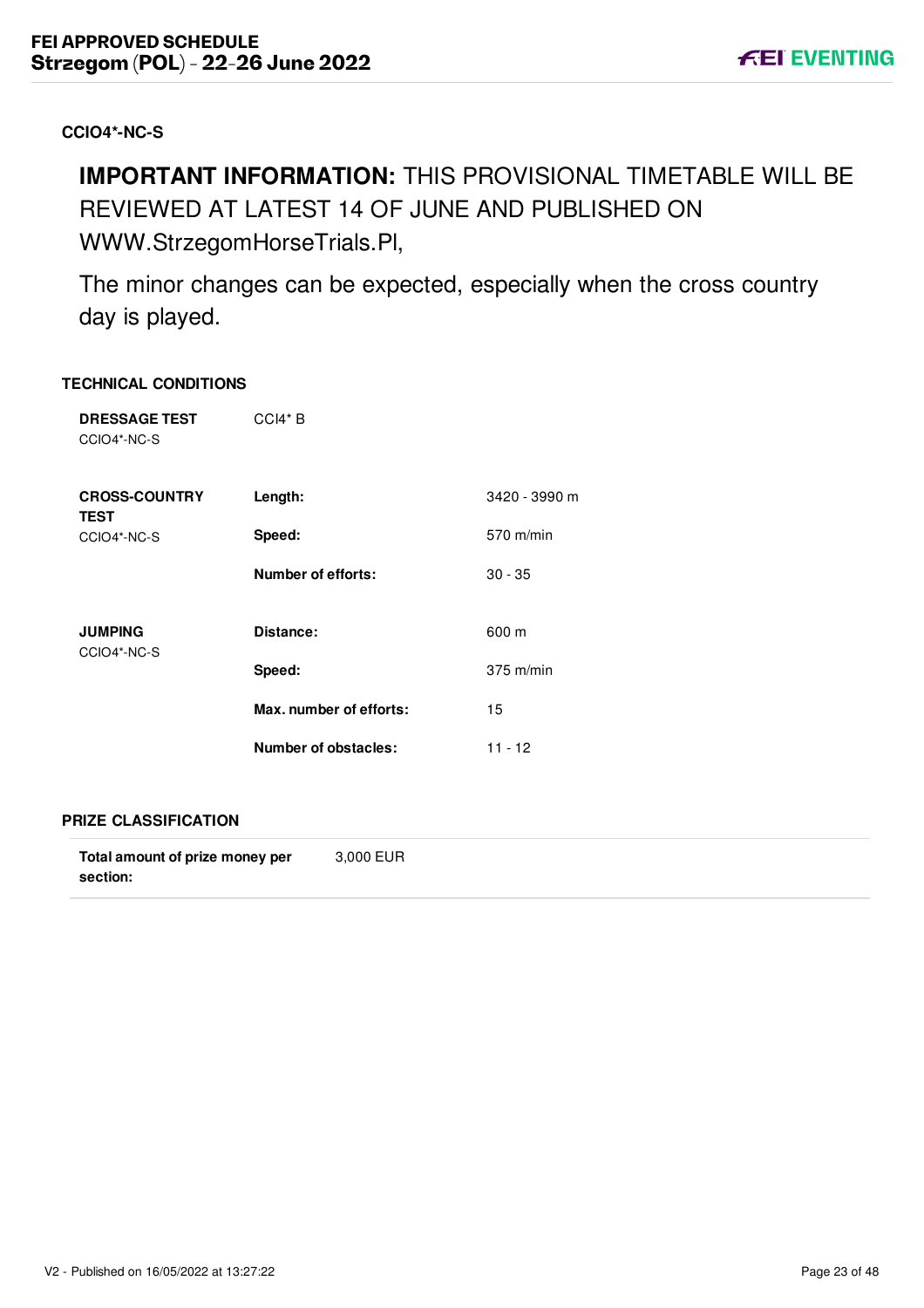

3000 EUR (based on up to 35 horses in class)

I-1000 II-750 III-500 IV- 400 350 EUR to be divided into 25%

4500 EUR (based on more than 35 horses in class)

I-1500 II-1100 III -750 IV -450  $V - 350$  $VI - 250$ 100 EUR to be divided into 25%

10%

**Other details on prize money distribution**

Pay by Bank transfer – 21 days

**FEI EVENTING**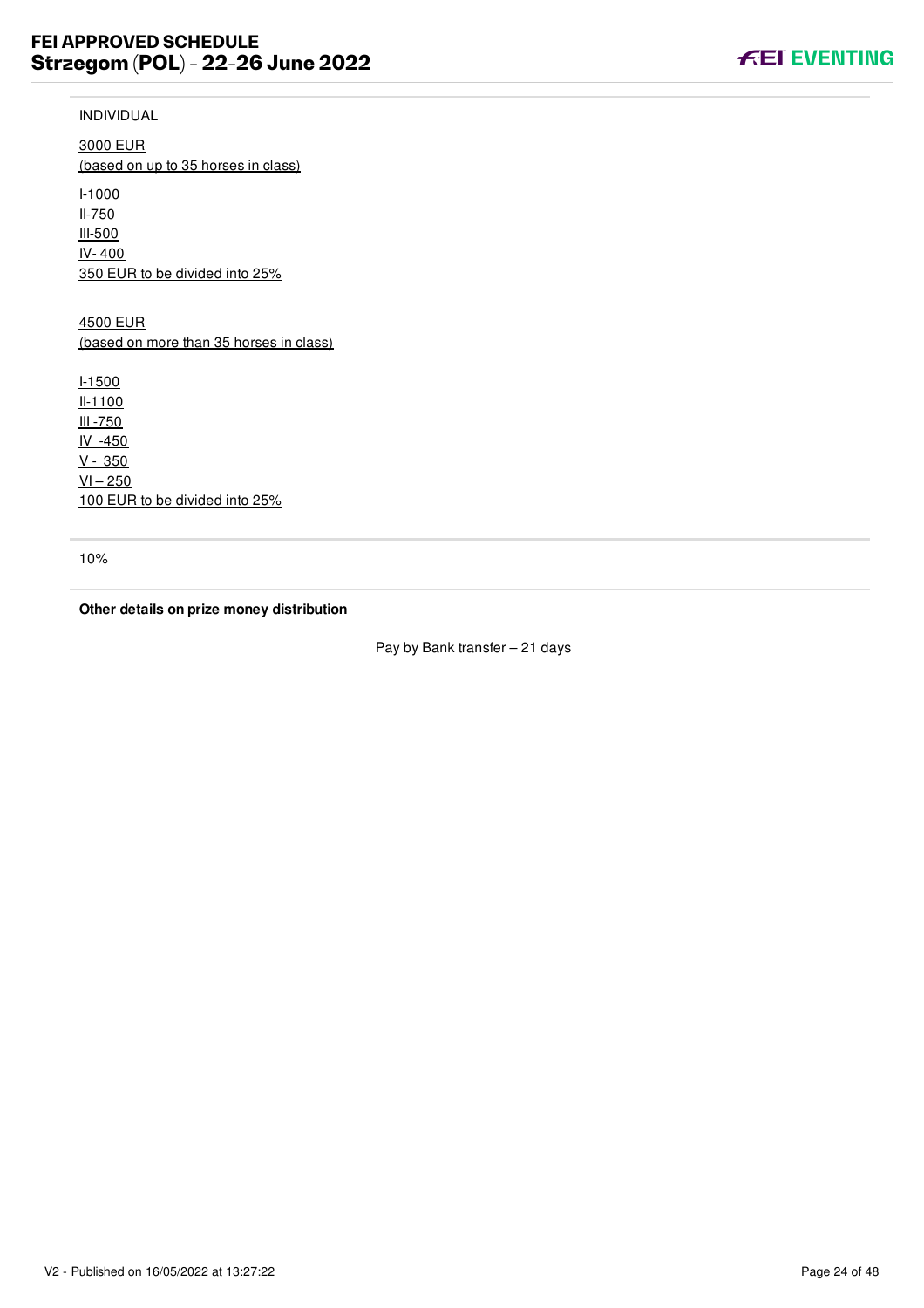Pay by Bank transfer – 21 days

Tax 10%

<span id="page-25-0"></span>**CCI3\*-L**

**IMPORTANT INFORMATION:** THIS PROVISIONAL TIMETABLE WILL BE REVIEWED AT LATEST 14 OF JUNE AND PUBLISHED ON WWW.StrzegomHorseTrials.Pl, The minor changes can be expected, especially when the cross country day is played.

#### **TECHNICAL CONDITIONS**

| <b>DRESSAGE TEST</b><br>CCI3*-L     | CCI3 <sup>*</sup> B         |               |
|-------------------------------------|-----------------------------|---------------|
| <b>CROSS-COUNTRY</b><br><b>TEST</b> | Length:                     | 4400 - 5500 m |
| CCI3*-L                             | Speed:                      | 550 m/min     |
|                                     | <b>Number of efforts:</b>   | $30 - 35$     |
| <b>JUMPING</b><br>CCI3*-L           | Distance:                   | 600 m         |
|                                     | Speed:                      | 350 m/min     |
|                                     | Max. number of efforts:     | 14            |
|                                     | <b>Number of obstacles:</b> | $10 - 11$     |
| <b>PRIZE CLASSIFICATION</b>         |                             |               |

| Total amount of prize money per<br>section: | 1,000 EUR<br>1000 EUR /base on 50 horses in class, if more than 50 starters<br>price money will be double/ |  |
|---------------------------------------------|------------------------------------------------------------------------------------------------------------|--|
|                                             | I-300, II-225, III-150, IV-125, V-100                                                                      |  |
|                                             | 100 EUR to be divided into 25%                                                                             |  |
| 10%                                         |                                                                                                            |  |

**Other details on prize money distribution**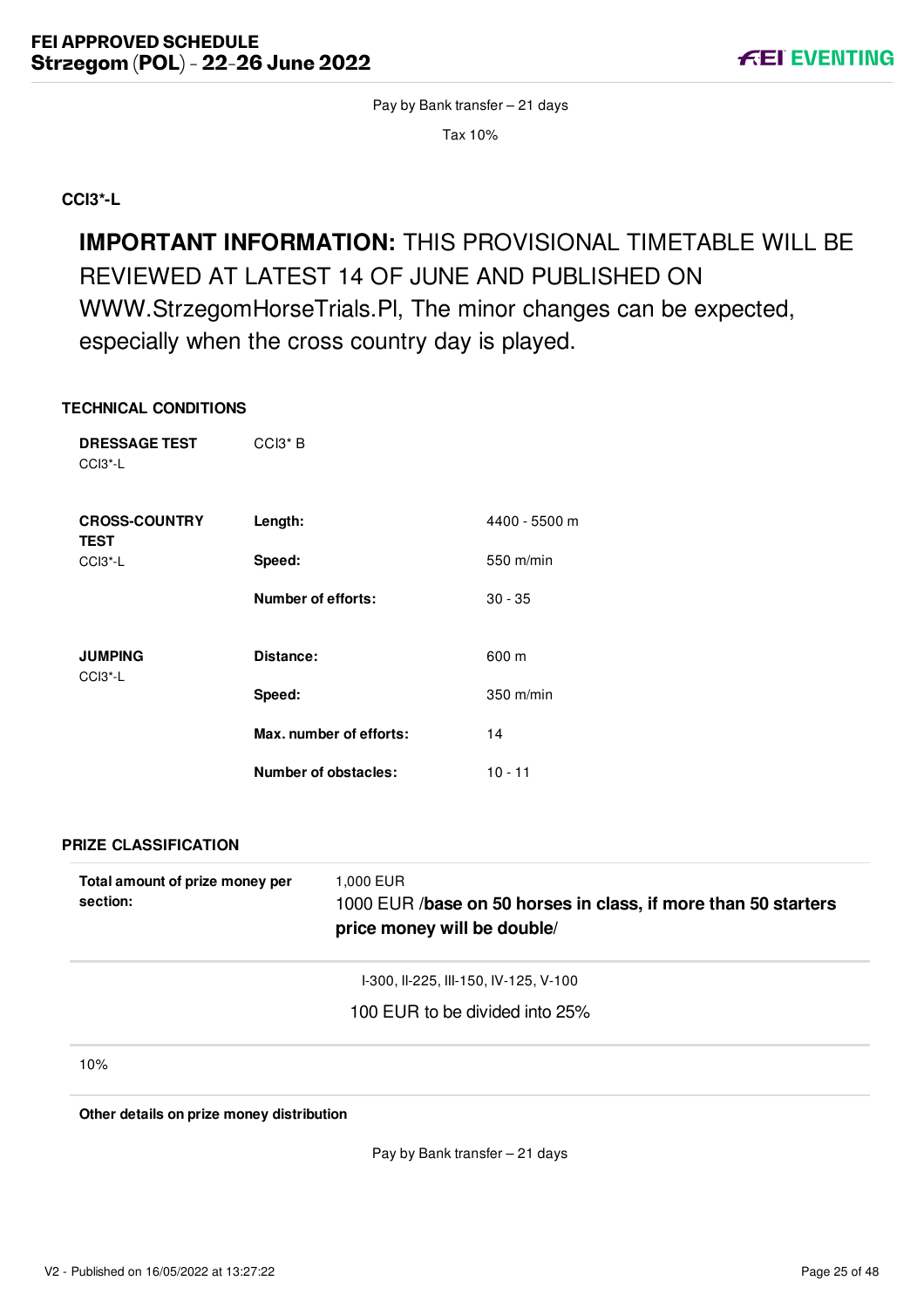# <span id="page-26-0"></span>**CCI3\*-S**

# **IMPORTANT INFORMATION:** THIS PROVISIONAL TIMETABLE WILL BE REVIEWED AT LATEST 14 OF JUNE AND PUBLISHED ON WWW.StrzegomHorseTrials.Pl, The minor changes can be expected, especially when the cross country day is played.

#### **TECHNICAL CONDITIONS**

| <b>DRESSAGE TEST</b><br>CCI <sub>3</sub> <sup>*</sup> -S | CCI <sub>3</sub> * B    |               |
|----------------------------------------------------------|-------------------------|---------------|
| <b>CROSS-COUNTRY</b><br><b>TEST</b>                      | Length:                 | 3025 - 3575 m |
| CCI <sub>3</sub> <sup>*</sup> -S                         | Speed:                  | 550 m/min     |
|                                                          | Number of efforts:      | $27 - 32$     |
| <b>JUMPING</b><br>CCI <sub>3</sub> <sup>*</sup> -S       | Distance:               | 600 m         |
|                                                          | Speed:                  | $350$ m/min   |
|                                                          | Max. number of efforts: | 14            |
|                                                          | Number of obstacles:    | $10 - 11$     |

**PRIZE CLASSIFICATION**

| Total amount of prize money per<br>section: | 1,000 EUR<br>1000 EUR /base on 50 horses in class, if more than 50 starters<br>price money will be double/ |
|---------------------------------------------|------------------------------------------------------------------------------------------------------------|
|                                             | I-300, II-225, III-150, IV-125, V-100                                                                      |
|                                             | 100 EUR to be divided into 25%                                                                             |
| 10%                                         |                                                                                                            |

**Other details on prize money distribution**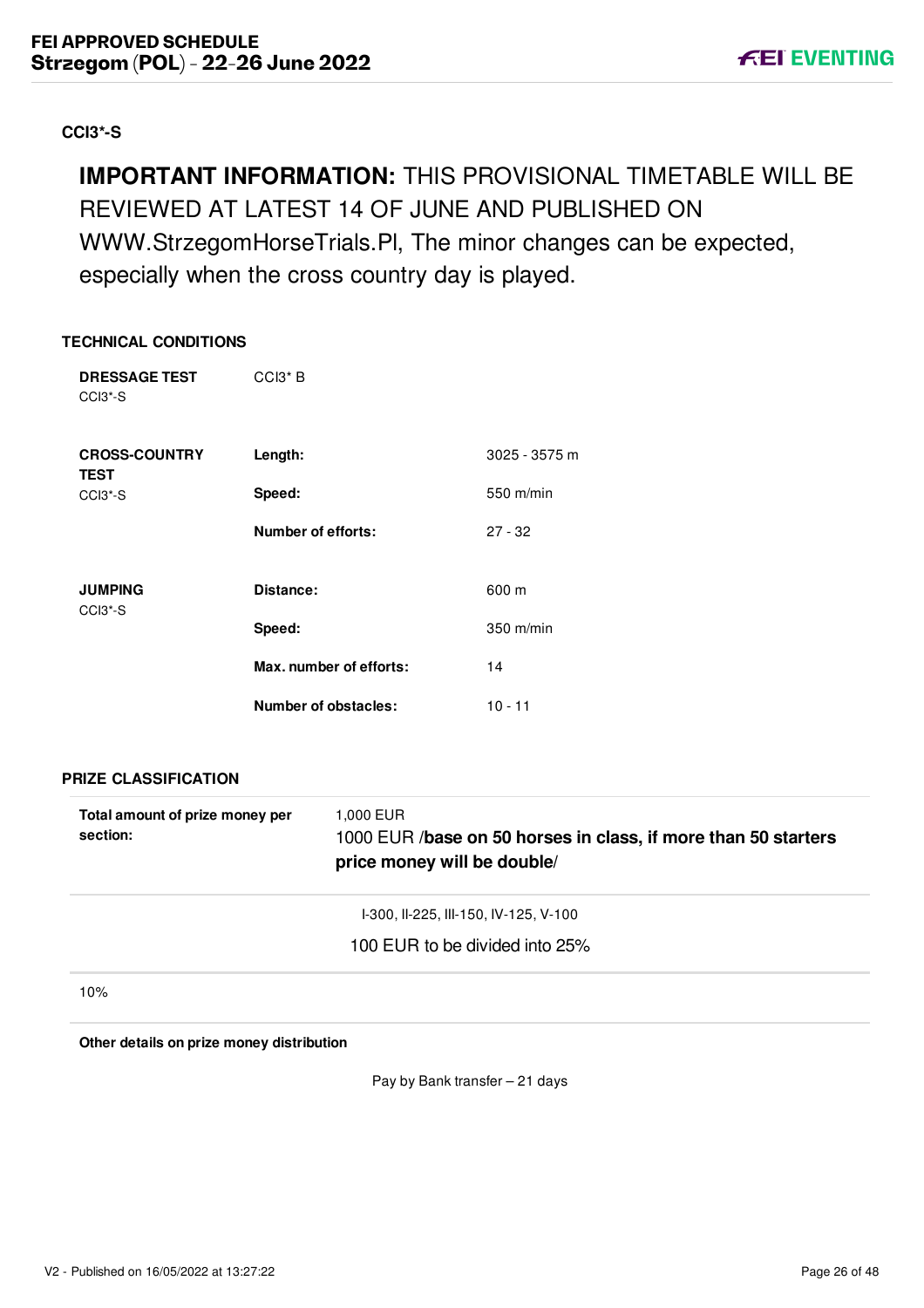# <span id="page-27-0"></span>**CCI2\*-L**

# **IMPORTANT INFORMATION:** THIS PROVISIONAL TIMETABLE WILL BE REVIEWED AT LATEST 14 OF JUNE AND PUBLISHED ON WWW.StrzegomHorseTrials.Pl, The minor changes can be expected, especially when the cross country day is played.

### **TECHNICAL CONDITIONS**

| <b>DRESSAGE TEST</b><br>$CCI2^* - L$               | $CCl2*B$                |               |
|----------------------------------------------------|-------------------------|---------------|
| <b>CROSS-COUNTRY</b><br><b>TEST</b>                | Length:                 | 3640 - 4680 m |
| CCI <sub>2</sub> <sup>*</sup> -L                   | Speed:                  | $520$ m/min   |
|                                                    | Number of efforts:      | $25 - 30$     |
| <b>JUMPING</b><br>CCI <sub>2</sub> <sup>*</sup> -L | Distance:               | 600 m         |
|                                                    | Speed:                  | $350$ m/min   |
|                                                    | Max. number of efforts: | 13            |
|                                                    | Number of obstacles:    | $10 - 11$     |

**PRIZE CLASSIFICATION**

| Total amount of prize money per<br>section: | 1,000 EUR<br>1000 EUR /base on 50 horses in class, if more than 50 starters<br>price money will be double/ |
|---------------------------------------------|------------------------------------------------------------------------------------------------------------|
|                                             | 1-300, II-225, III-150, IV-125, V-100                                                                      |
|                                             | 100 EUR to be divided into 25%                                                                             |
| 10%                                         |                                                                                                            |

**Other details on prize money distribution**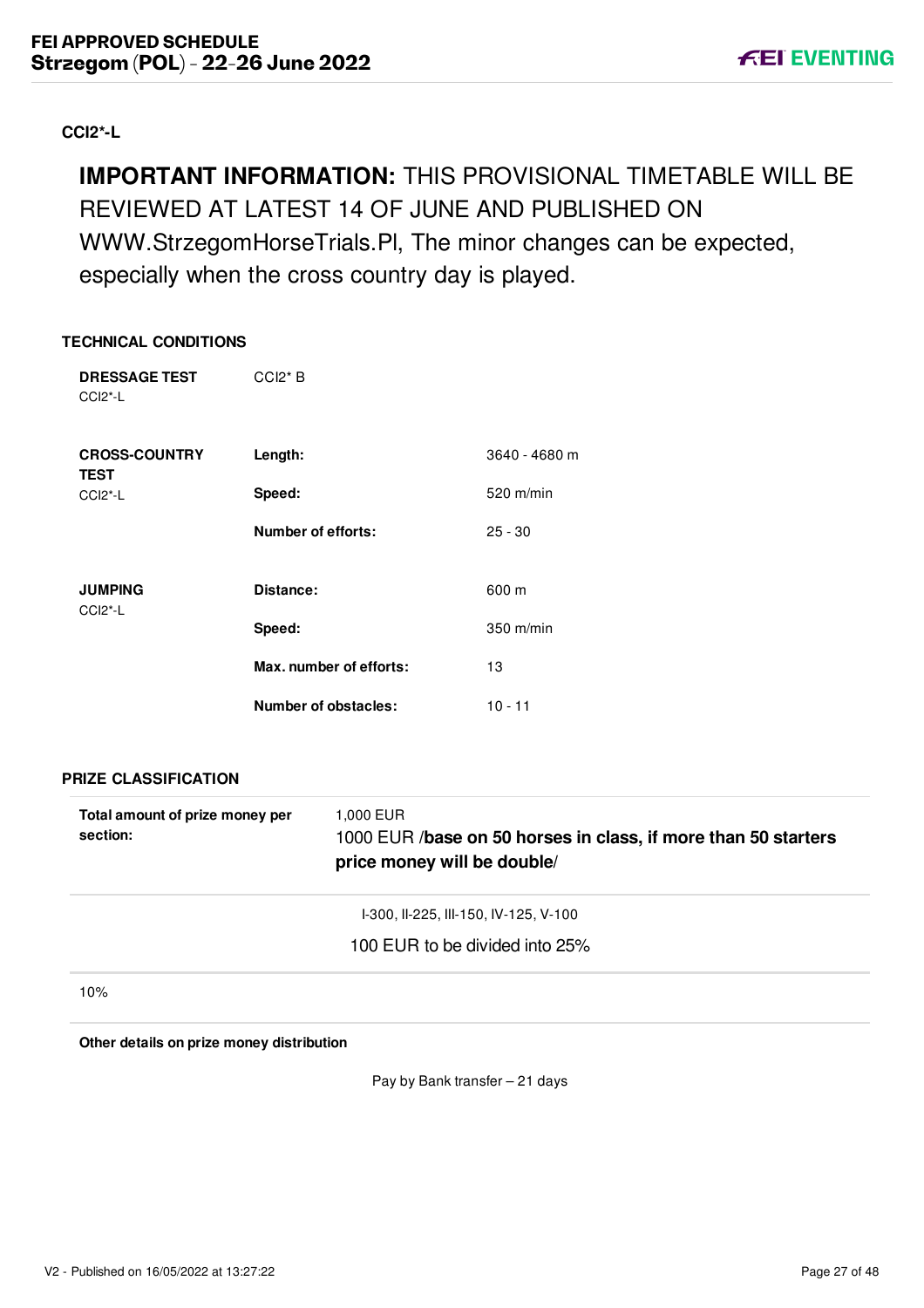# <span id="page-28-0"></span>**CCI2\*-S**

# **IMPORTANT INFORMATION:** THIS PROVISIONAL TIMETABLE WILL BE REVIEWED AT LATEST 14 OF JUNE AND PUBLISHED ON WWW.StrzegomHorseTrials.Pl, The minor changes can be expected, especially when the cross country day is played.

#### **TECHNICAL CONDITIONS**

| <b>DRESSAGE TEST</b><br>CCI <sub>2</sub> <sup>*</sup> -S | $CCl2*B$                |               |
|----------------------------------------------------------|-------------------------|---------------|
| <b>CROSS-COUNTRY</b><br><b>TEST</b>                      | Length:                 | 2600 - 3120 m |
| CCI <sub>2</sub> <sup>*</sup> -S                         | Speed:                  | 520 m/min     |
|                                                          | Number of efforts:      | $25 - 30$     |
| <b>JUMPING</b><br>CCI <sub>2</sub> <sup>*</sup> -S       | Distance:               | 600 m         |
|                                                          | Speed:                  | 350 m/min     |
|                                                          | Max. number of efforts: | 13            |
|                                                          | Number of obstacles:    | $10 - 11$     |

**PRIZE CLASSIFICATION**

| Total amount of prize money per<br>section: | 1,000 EUR<br>1000 EUR /base on 50 horses in class, if more than 50 starters<br>price money will be double/ |
|---------------------------------------------|------------------------------------------------------------------------------------------------------------|
|                                             | I-300, II-225, III-150, IV-125, V-100                                                                      |
|                                             | 100 EUR to be divided into 25%                                                                             |
| 10%                                         |                                                                                                            |

**Other details on prize money distribution**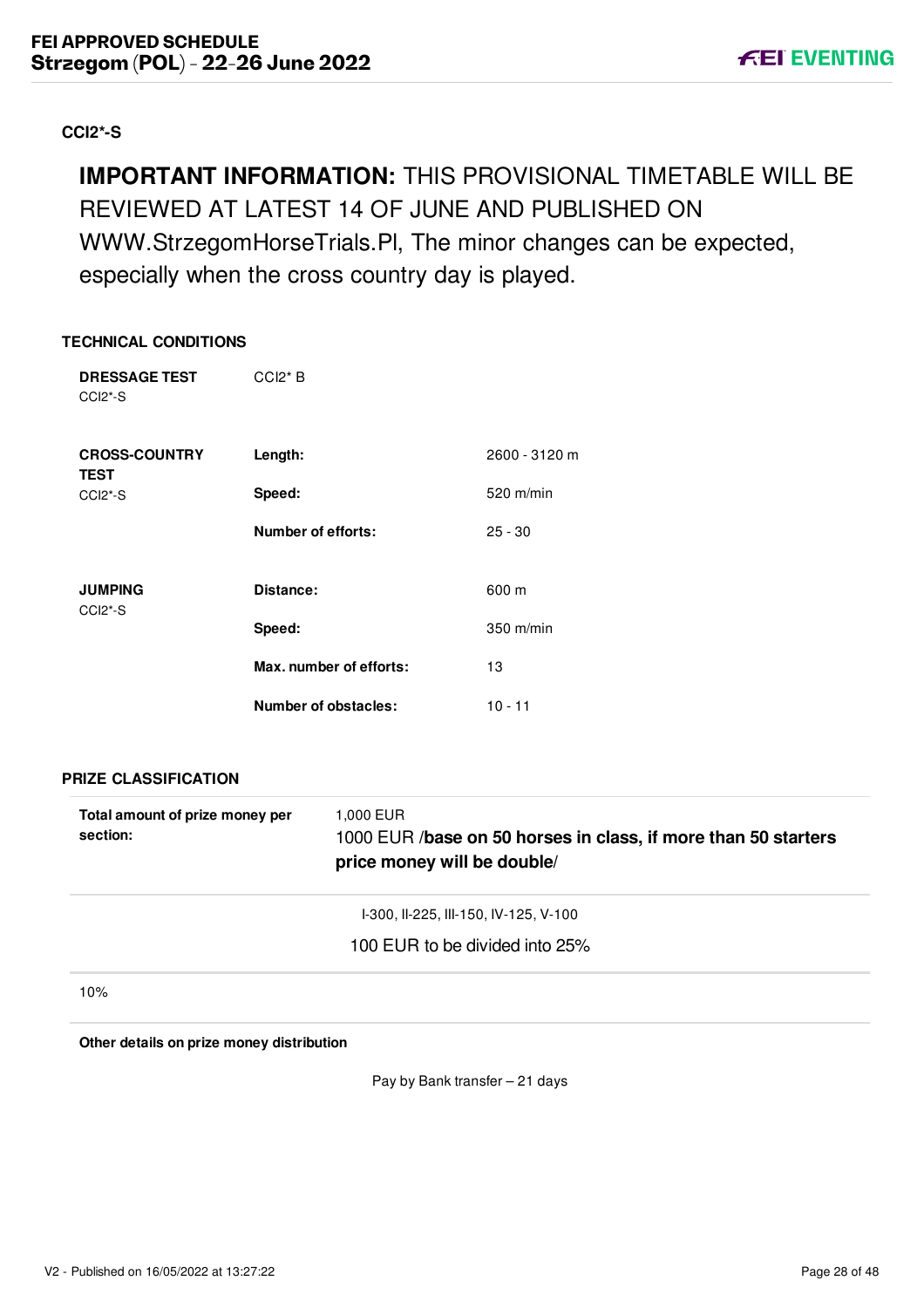# <span id="page-29-0"></span>**CCI1\*-INTRO**

# **IMPORTANT INFORMATION:** THIS PROVISIONAL TIMETABLE WILL BE REVIEWED AT LATEST 14 OF JUNE AND PUBLISHED ON WWW.StrzegomHorseTrials.Pl, The minor changes can be expected, especially when the cross country day is played.

#### **TECHNICAL CONDITIONS**

| <b>DRESSAGE TEST</b><br>CCI1*-Intro | CCI <sub>1</sub> *      |               |
|-------------------------------------|-------------------------|---------------|
| <b>CROSS-COUNTRY</b><br><b>TEST</b> | Length:                 | 2000 - 3000 m |
| CCI1*-Intro                         | Speed:                  | $500$ m/min   |
|                                     | Number of efforts:      | 25            |
| <b>JUMPING</b><br>CCI1*-Intro       | Distance:               | 600 m         |
|                                     | Speed:                  | 350 m/min     |
|                                     | Max. number of efforts: | 12            |
|                                     | Number of obstacles:    | $10 - 11$     |

#### **PRIZE CLASSIFICATION**

-

| Total amount of prize money per | No Prize Money |  |
|---------------------------------|----------------|--|
| section:                        |                |  |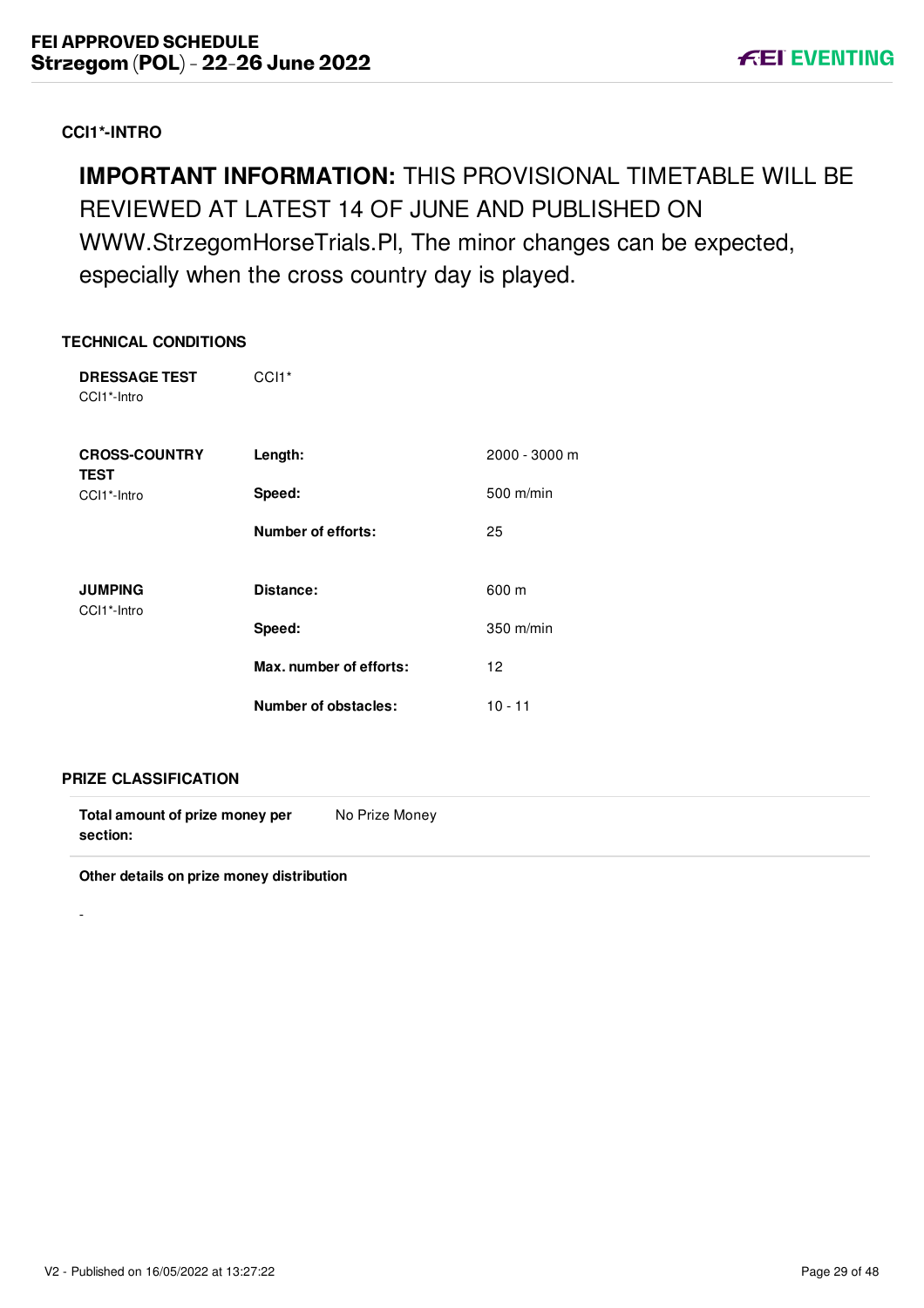# <span id="page-30-0"></span>**CCIY3\*-S**

# **IMPORTANT INFORMATION:** THIS PROVISIONAL TIMETABLE WILL BE REVIEWED AT LATEST 14 OF JUNE AND PUBLISHED ON WWW.StrzegomHorseTrials.Pl,

The minor changes can be expected, especially when the cross country day is played.

#### **TECHNICAL CONDITIONS**

| <b>DRESSAGE TEST</b><br>CCIY3*-S    | CCI <sub>3</sub> * B      |               |
|-------------------------------------|---------------------------|---------------|
| <b>CROSS-COUNTRY</b><br><b>TEST</b> | Length:                   | 3025 - 3575 m |
| CCIY3*-S                            | Speed:                    | 550 m/min     |
|                                     | <b>Number of efforts:</b> | $27 - 32$     |
| <b>JUMPING</b><br>CCIY3*-S          | Distance:                 | 600 m         |
|                                     | Speed:                    | $350$ m/min   |
|                                     | Max. number of efforts:   | 14            |
|                                     | Number of obstacles:      | $10 - 11$     |

#### **PRIZE CLASSIFICATION**

-

| Total amount of prize money per | No Prize Money |
|---------------------------------|----------------|
| section:                        |                |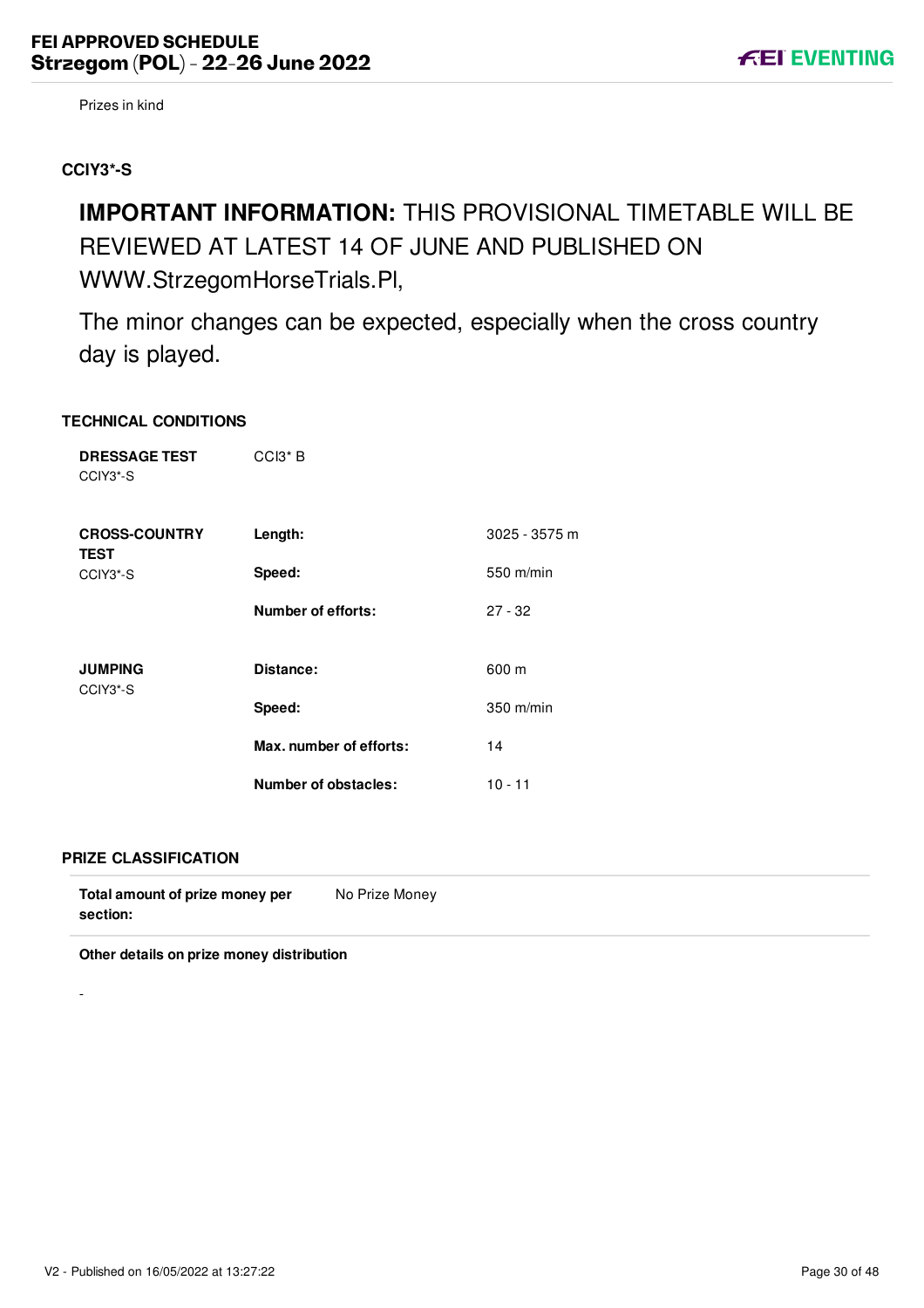### <span id="page-31-0"></span>**CCIJ2\*-S**

# **IMPORTANT INFORMATION:** THIS PROVISIONAL TIMETABLE WILL BE REVIEWED AT LATEST 14 OF JUNE AND PUBLISHED ON WWW.StrzegomHorseTrials.Pl,

The minor changes can be expected, especially when the cross country day is played.

### **TECHNICAL CONDITIONS**

| <b>DRESSAGE TEST</b><br>CCIJ2*-S | $CCI2*B$                    |               |
|----------------------------------|-----------------------------|---------------|
| <b>CROSS-COUNTRY</b>             | Length:                     | 2600 - 3120 m |
| <b>TEST</b><br>CCIJ2*-S          | Speed:                      | 520 m/min     |
|                                  | <b>Number of efforts:</b>   | $25 - 30$     |
| <b>JUMPING</b>                   | Distance:                   | 600 m         |
| CCIJ2*-S                         | Speed:                      | 350 m/min     |
|                                  | Max. number of efforts:     | 13            |
|                                  | <b>Number of obstacles:</b> | $10 - 11$     |

#### **PRIZE CLASSIFICATION**

-

| Total amount of prize money per | No Prize Money |
|---------------------------------|----------------|
| section:                        |                |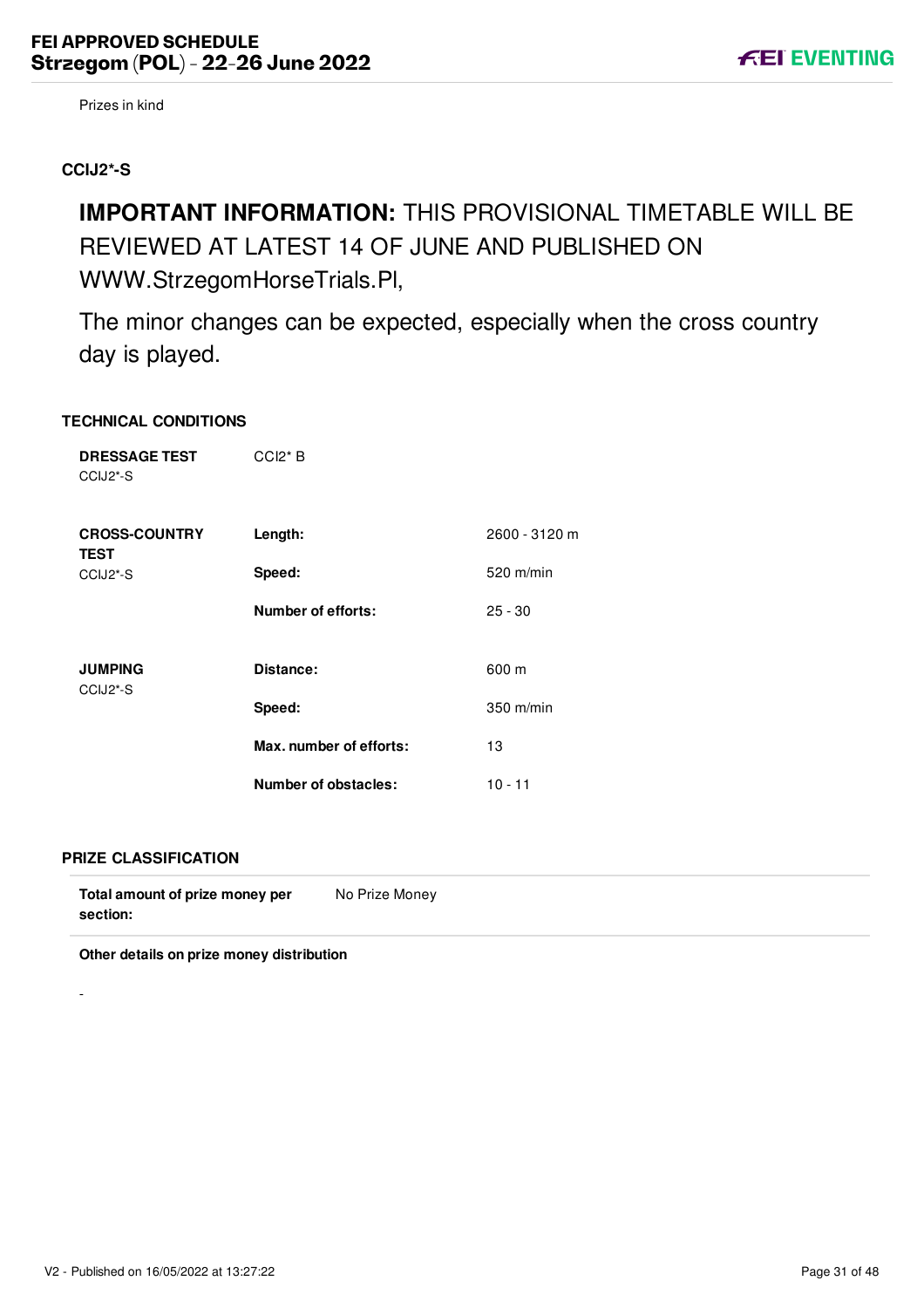#### <span id="page-32-0"></span>**CCIP2-S**

**IMPORTANT INFORMATION:** THIS PROVISIONAL TIMETABLE WILL BE REVIEWED AT LATEST 14 OF APRIL AND PUBLISHED ON WWW.StrzegomHorseTrials.Pl, The minor changes can be expected, especially when the cross country day is played.

#### **TECHNICAL CONDITIONS**

| <b>DRESSAGE TEST</b><br>CCIP2-S     | $CCl2*B$                    |               |
|-------------------------------------|-----------------------------|---------------|
| <b>CROSS-COUNTRY</b><br><b>TEST</b> | Length:                     | 2700 - 3700 m |
| CCIP2-S                             | Speed:                      | $520$ m/min   |
|                                     | <b>Number of efforts:</b>   | $25 - 30$     |
|                                     |                             |               |
| <b>JUMPING</b><br>CCIP2-S           | Distance:                   | 500 m         |
|                                     | Speed:                      | 350 m/min     |
|                                     | Max. number of efforts:     | 14            |
|                                     | <b>Number of obstacles:</b> | $10 - 11$     |

#### **PRIZE CLASSIFICATION**

-

**Total amount of prize money per section:** No Prize Money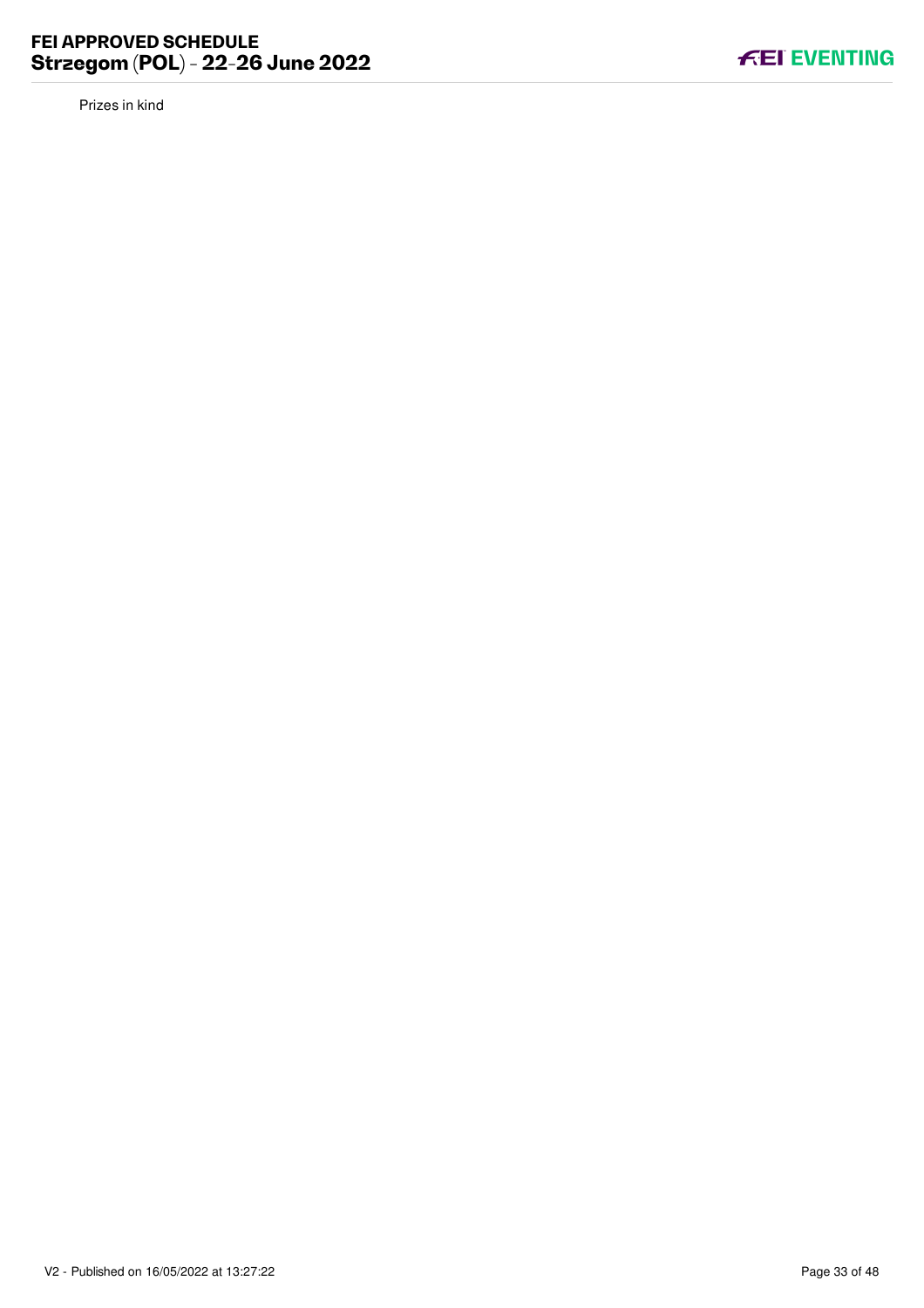

#### <span id="page-34-0"></span>**PRIZE MONEY SUMMARY**

| Category                                                  |              | Amount        |
|-----------------------------------------------------------|--------------|---------------|
| CCI4*-L                                                   |              | 3,000.00 EUR  |
| CCIO4*-NC-S                                               |              | 3,000.00 EUR  |
| CCIO4*-NC-S - Event additional prize money<br><b>TEAM</b> |              | 3,000.00 EUR  |
| 3000 EUR                                                  |              |               |
| $1 - 1000$<br>$II-750$<br>III-550<br>IV-450<br>$VI - 350$ |              |               |
| CCI3*-L                                                   |              | 1,000.00 EUR  |
| CCI3*-S                                                   |              | 1,000.00 EUR  |
| CCI2*-L                                                   |              | 1,000.00 EUR  |
| CCI2*-S                                                   |              | 1,000.00 EUR  |
| CCI1*-Intro                                               |              | 0.00 EUR      |
| CCIY3*-S                                                  |              | 0.00 EUR      |
| CCIJ2*-S                                                  |              | 0.00 EUR      |
| CCIP2-S                                                   |              | 0.00 EUR      |
|                                                           | <b>Total</b> | 13,000.00 EUR |

# THIS PROVISIONAL TIMETABLE WILL BE REVIEWED AT LATEST 14 OF JUNE AND PUBLISHED ON WWW.StrzegomHorseTrials.PL

#### **IMPORTANT**

#### **The total amount of prize money shown for each Competition in the schedule must be distributed. (FEI General Regulations articles 127 and 128)**

The value of the **1st prize must not exceed 1/3 of the total prize money** distributed for the competition. The minimum number of prizes offered for each competition must be allocated on the basis of one prize for every commenced four Athletes, with a minimum of five prizes.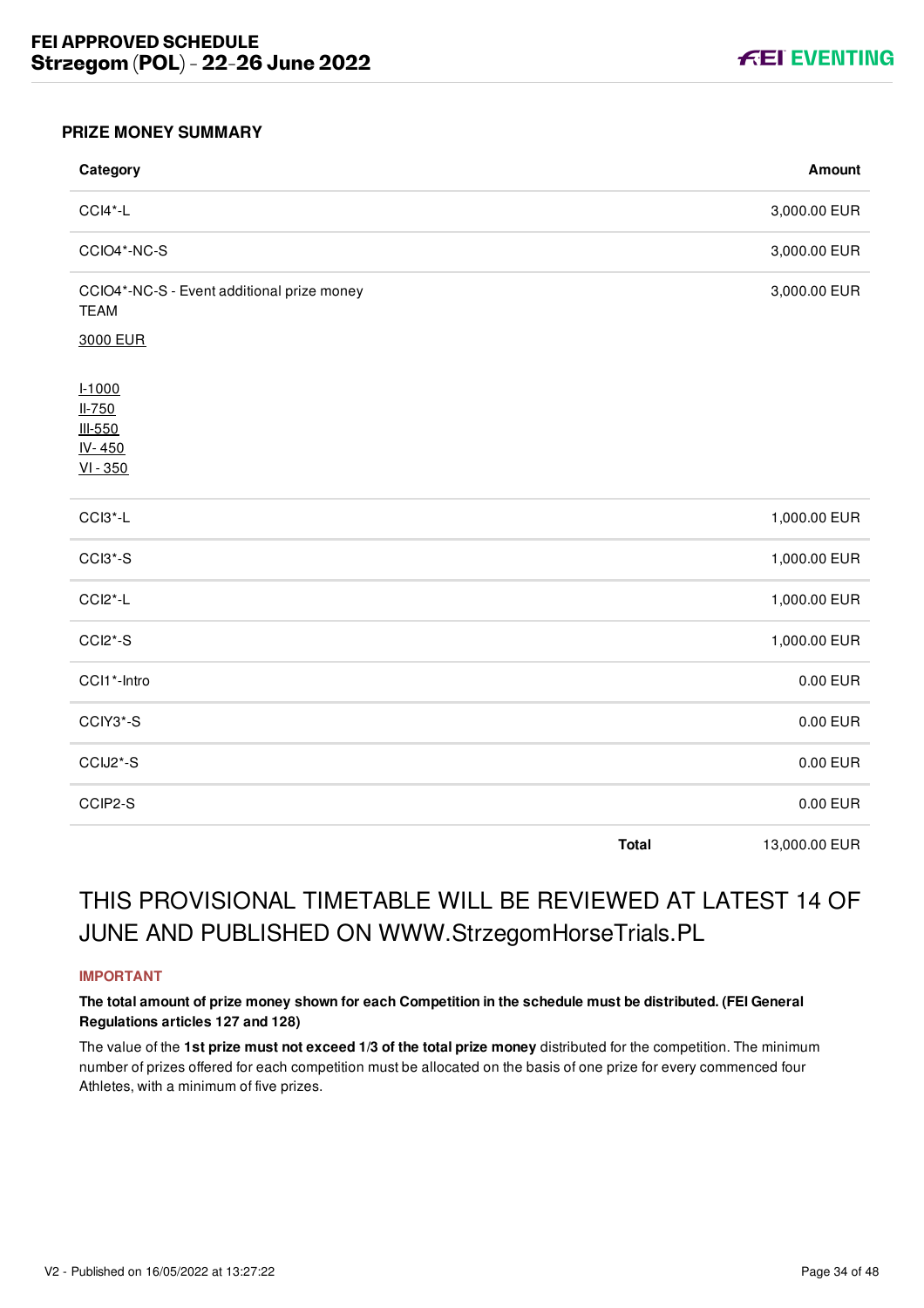# <span id="page-35-0"></span>**X. FACILITIES OFFERED**

#### <span id="page-35-1"></span>**1. ATHLETES**

#### **ACCOMMODATION**

**Hotel name:** Great Polonia Strzegom

Address: Rynek 39 58-150 Strzegom Poland

#### **Telephone:**

Accommodated (bed and breakfast) from **21/06/2022** to **26/06/2022**

#### At the expense of **Athletes**

list of others hotels available: [www.booking.com](file:///home/deployer/api-schedules/production/releases/46/symfony/public/www.booking.com) - at athlete expenses

#### **MEALS**

At the expense of **Athletes**

Meals provided from **21/06/2022** to **26/06/2022**

On-site Restaurant will be open from 7am until 9pm at grooms expenses

#### <span id="page-35-2"></span>**2. GROOMS**

#### **ACCOMMODATION**

Requests for accommodation must be sent with entries.

Accommodation will be at the expense of **Athletes**

Accommodated (bed and breakfast) from **21/06/2022** to **26/06/2022**

list of hotels available: [www.booking.com](file:///home/deployer/api-schedules/production/releases/46/symfony/public/www.booking.com)

#### **MEALS**

Meals at the expense of **Athletes**

Meals provided from **21/06/2022** to **26/06/2022**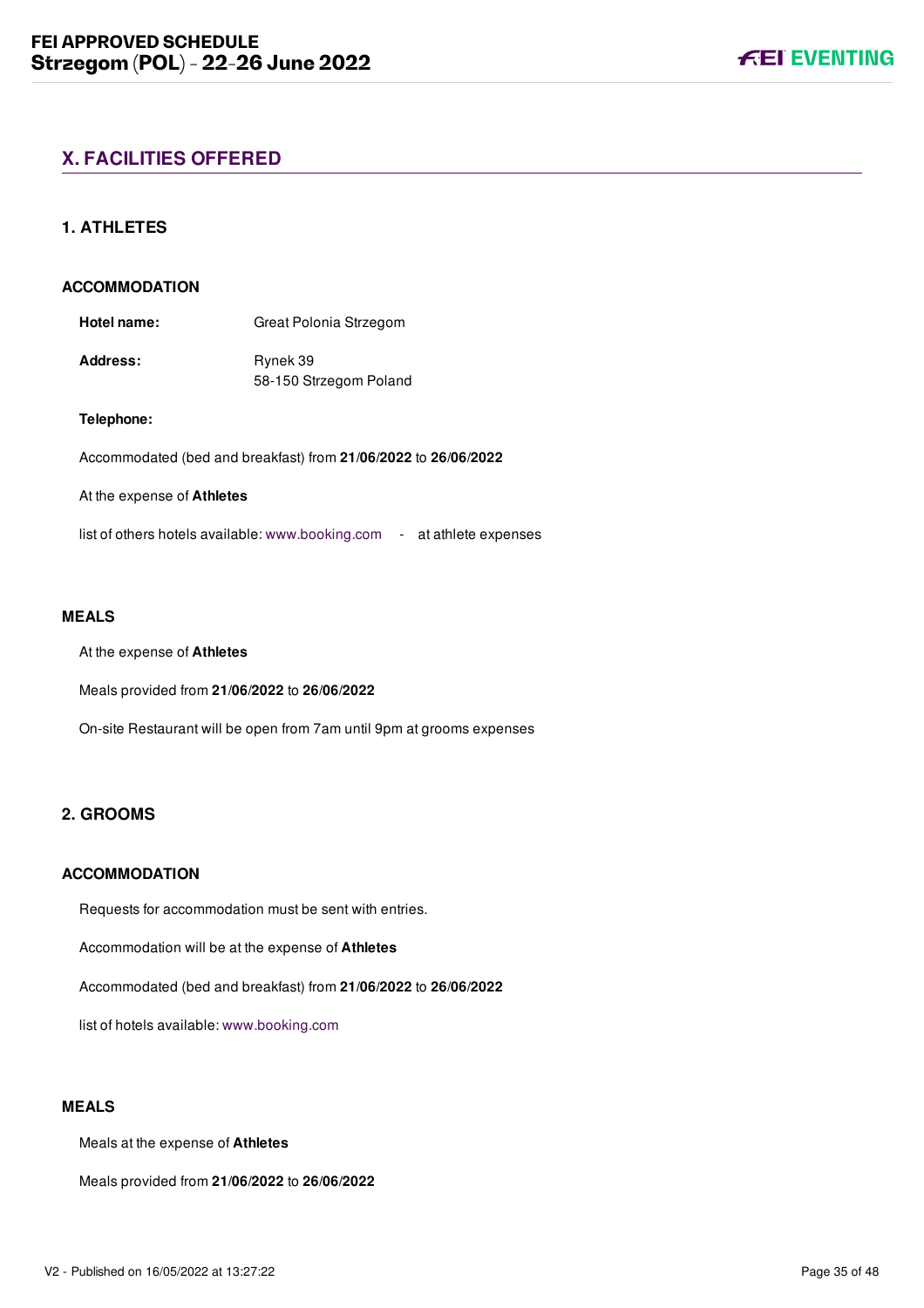On-site Restaurant will be open from 7am until 9pm at grooms expenses

If applicable, Organiser must provide proper sanitary conditions. The showering facilities should be sufficient for both male and female grooms with hot and cold water. Shower facilities as well as restrooms should at all times be in a state of cleanliness.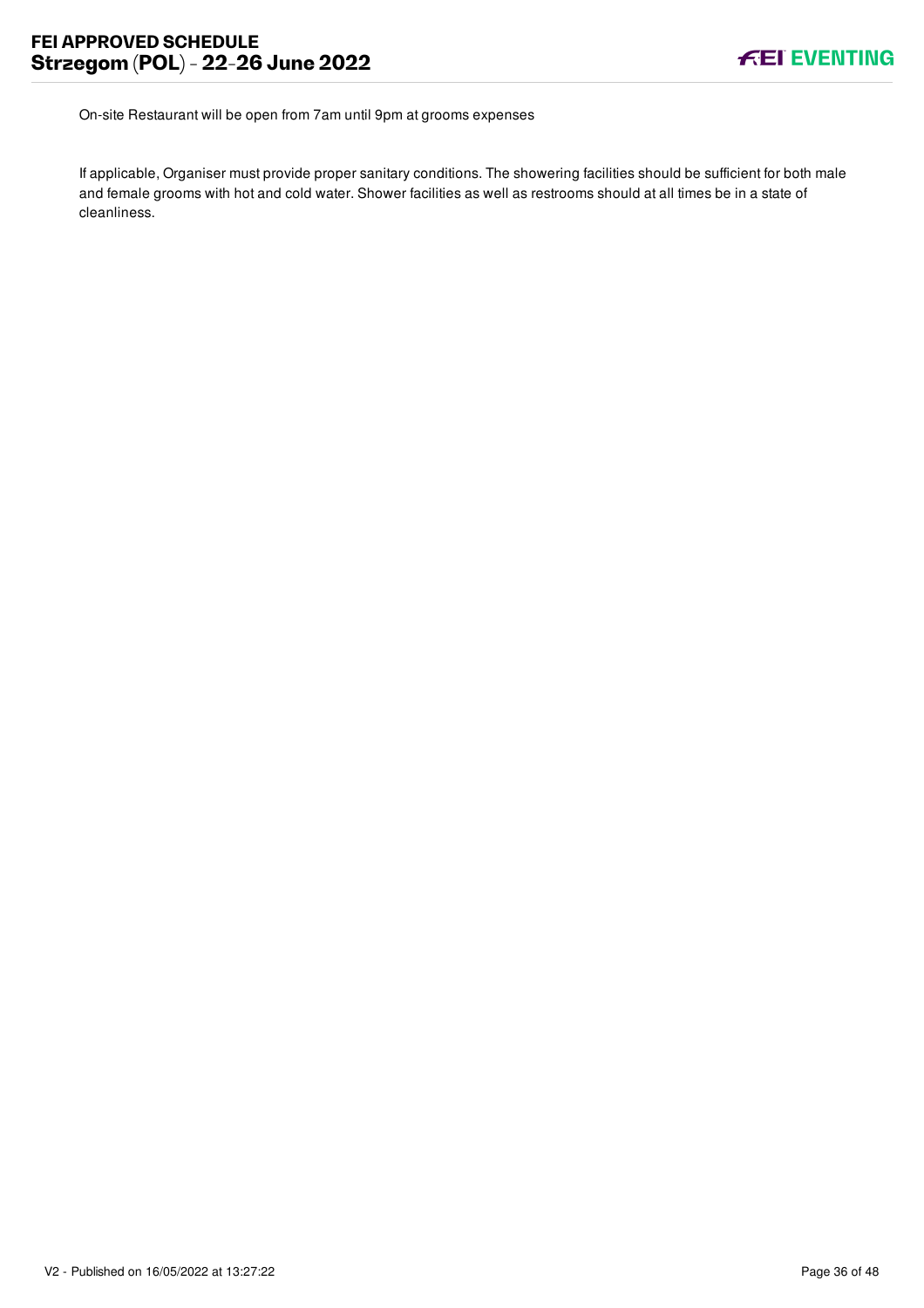# <span id="page-37-0"></span>**XI. LOGISTICAL, ADMINISTRATIVE AND TECHNICAL INFORMATION**

#### <span id="page-37-1"></span>**1. DRAWS**

| # | Draw name        | Day    | <b>Date</b> | Time  | <b>Additional information</b> |
|---|------------------|--------|-------------|-------|-------------------------------|
|   | Draw             | Friday | 17/06/2022  | 12:00 | Event Office                  |
| 2 | Nations Cup Draw | Monday | 20/06/2022  | 18:00 | ONLINE via ZOOM               |

#### <span id="page-37-2"></span>**2. COMPETITION ARENAS**

|               | <b>Name</b> | Width (m) | Length (m) | Type of footing/ground |
|---------------|-------------|-----------|------------|------------------------|
| Dressage      | ARENA A     | 60        | 90         | all weather            |
| Dressage      | ARENA B     | 25        | 65         | all weather            |
| Dressage      | ARENA C     | 20        | 60         | all weather            |
| Cross-country |             |           |            | grass/sand             |
| Jumping       | Arena A     | 60        | 90         | all weather            |

### <span id="page-37-3"></span>**3. PRACTICE ARENAS**

| Name    | Width (m) | Length (m) | Type of footing/ground |
|---------|-----------|------------|------------------------|
| Arena E | 40        | 110        | all weather            |
| Arena D | 60        | 85         | all weather            |

### <span id="page-37-4"></span>**4. STABLES**

Size of boxes **3** m x **3** m An adequate number of stables must be at least 4m x 3m to accommodate the larger Horses.

# <span id="page-37-5"></span>**5. SCORING/TIMING PROVIDER**

The FEI may require to be provided with real time results data feed of your event according to FEI requirements; in this case, you and your provider will be informed accordingly.

The Scoring and Timing of the Event will be performed by the following FEI Certified Provider: (The list of certified Service Providers is available here: [https://inside.fei.org/fei/your-role/it-services/it-providers/list\)](https://inside.fei.org/fei/your-role/it-services/it-providers/list)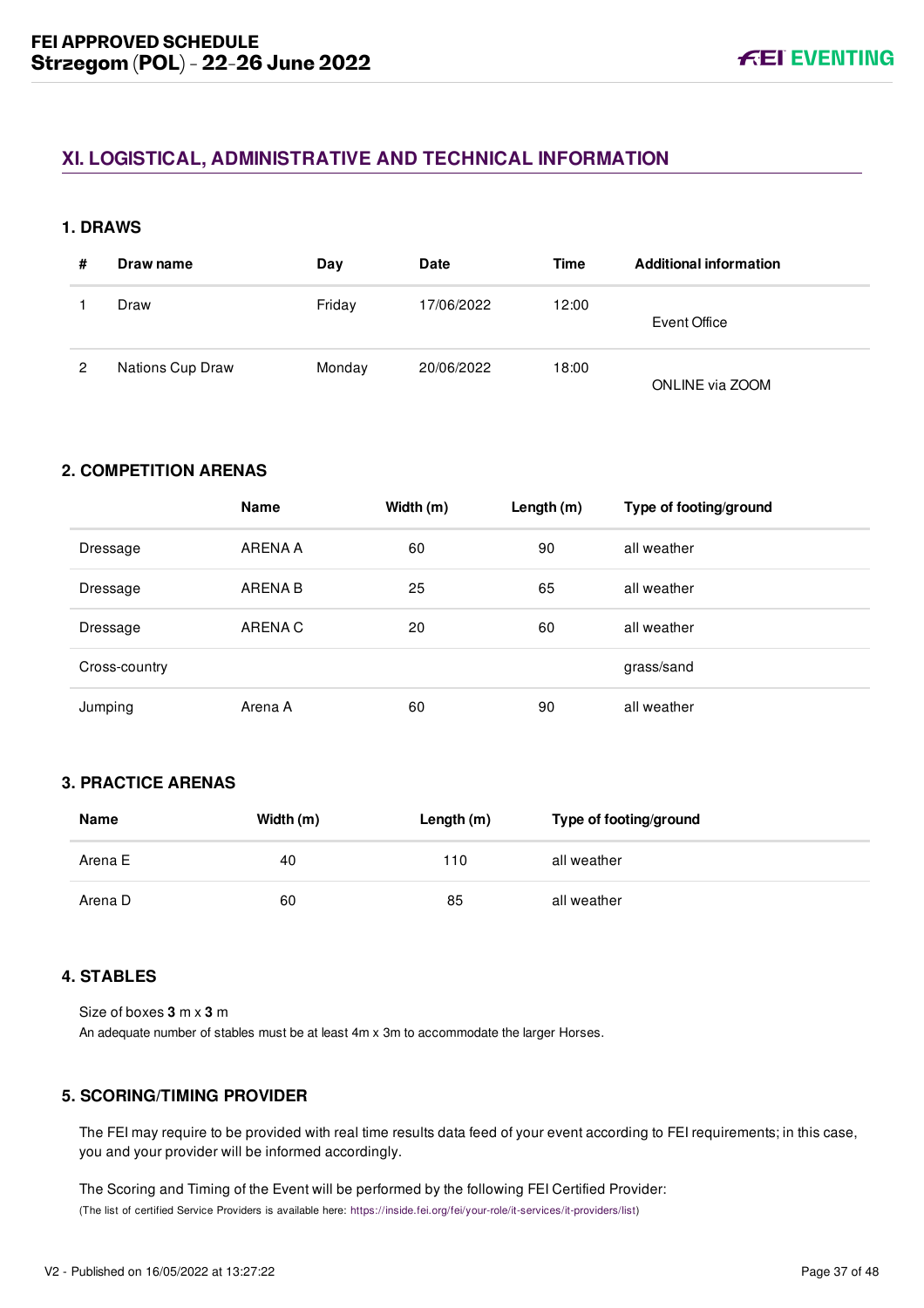**FEI EVENTING** 

**Name of the company:** Rechenstelle GbR

**FEI Certified Service Provider ID number:** GU31Y202AKSCH

#### <span id="page-38-0"></span>**6. OTHER TECHNOLOGY/SERVICE PROVIDER(S)**

Will you use other technology/service provider(s) at your Event? **No**

#### <span id="page-38-1"></span>**7. PRIZE-GIVING CEREMONY**

The owner of the winning horse/pony is invited to the prize-giving ceremony: **Yes** The athletes required to present themselves for the prize-giving ceremony of each competition are: **yes**

Athletes riding their horses: **Yes**

#### <span id="page-38-2"></span>**8. ADVERTISING ON ATHLETES AND HORSES**

At CI events, and all competitions except for the Nations Cup, athletes are authorised to carry the logo of their personal sponsor in accordance with article 541 of the FEI Eventing Rules.

Personal sponsor logo: **Authorised**

The Chief Steward will check that the advertising on athletes and horses complies with these Articles.

#### <span id="page-38-3"></span>**9. TICKETING**

Are you selling tickets for spectators to attend your event? **Yes**

**Name of your ticketing provider:** Strzegom Horse Trials Web address to buy tickets: [www.StrzegomHorseTrials.pl](file:///home/deployer/api-schedules/production/releases/46/symfony/public/www.StrzegomHorseTrials.pl)

#### <span id="page-38-4"></span>**10. BETTING**

Betting will be authorised by the Organiser: **Yes**

# <span id="page-38-5"></span>**11. TRANSPORT REIMBURSEMENT HORSES/PONIES**

### <span id="page-38-6"></span>**12. WELCOME**

The time and date of arrival of athletes, horses and their means of transport must be given to the Organiser in order to facilitate their arrival.

# <span id="page-38-7"></span>**13. LOCAL TRANSPORTATION & ARRANGEMENTS FROM HOTEL TO SHOWGROUNDS**

Walking distance: **Yes**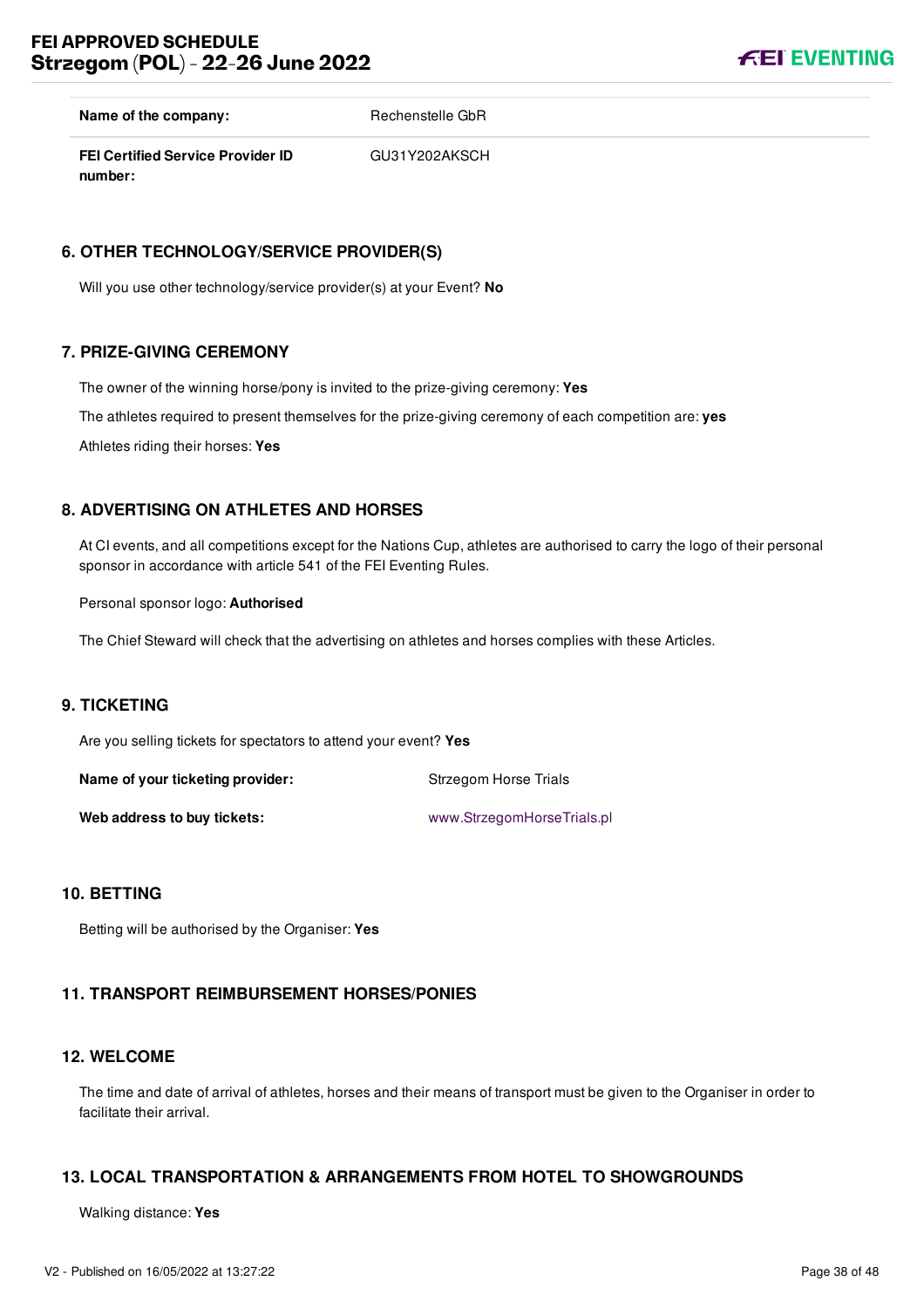Organiser shuttle service available: **No**

Public transport available: **Yes, paid by the athlete**

Approximate cost per round trip: **20 EUR**

#### <span id="page-39-0"></span>**14. LORRY / CARAVAN FACILITIES**

Lorry or caravan can be parked close to the stables: **Yes**

#### <span id="page-39-1"></span>**15. SUSTAINABILITY**

Please consider the environment when organising an FEI Event. Please find useful information on FEI Sustainability here: <http://inside.fei.org/fei/your-role/organisers/handbook>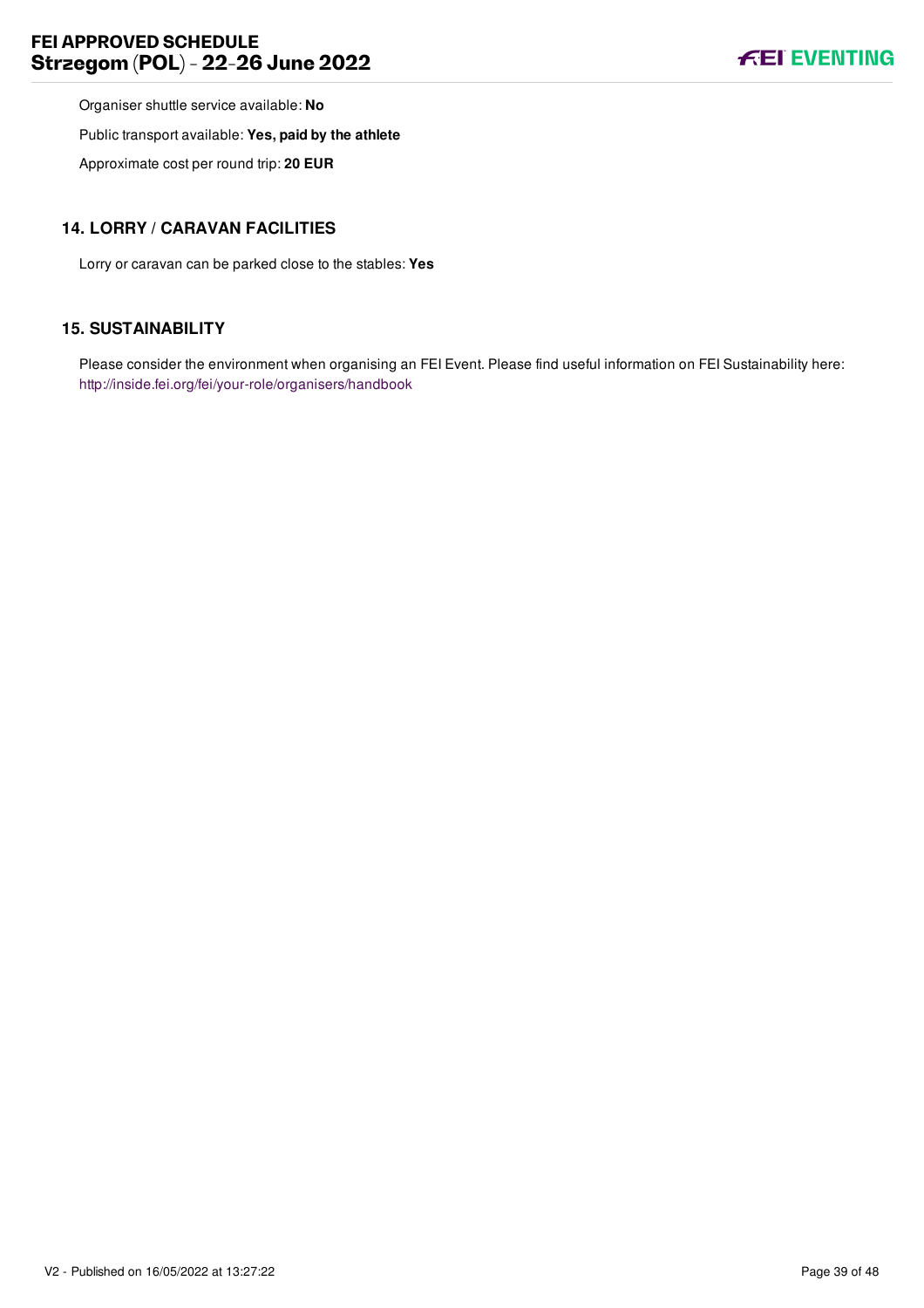### <span id="page-40-0"></span>**XII. VETERINARY MATTERS**

#### <span id="page-40-1"></span>**1. CUSTOMS FORMALITIES**

Contact details for Customs Formalities:

Not applicable

#### <span id="page-40-2"></span>**2. HEALTH REQUIREMENTS**

#### **GENERAL**

In accordance with the FEI Code of Conduct for the Welfare of the Horse it is imperative that all Horses at FEI Events are physically fit and free from infectious disease before being allowed to compete.

#### **ENTRY OF HORSES**

#### **Required health tests and vaccinations**

-

#### **Quarantine period**

-

**Specimen Import Licence applied**

<span id="page-40-3"></span>**3. NATIONAL REQUIREMENTS**

#### <span id="page-40-4"></span>**4. PONIES**

-

-

FEI Veterinary Regulations, Chapter IX: For all Pony Events, Ponies must be available for Pony Measurement if requested by the FEI.

### <span id="page-40-5"></span>**5. INJURY SURVEILLANCE**

FEI Veterinary Regulations Chapter VIII: Horses participating in FEI Events are subject to injury surveillance protocols; and in the event of fatality, a post mortem examination.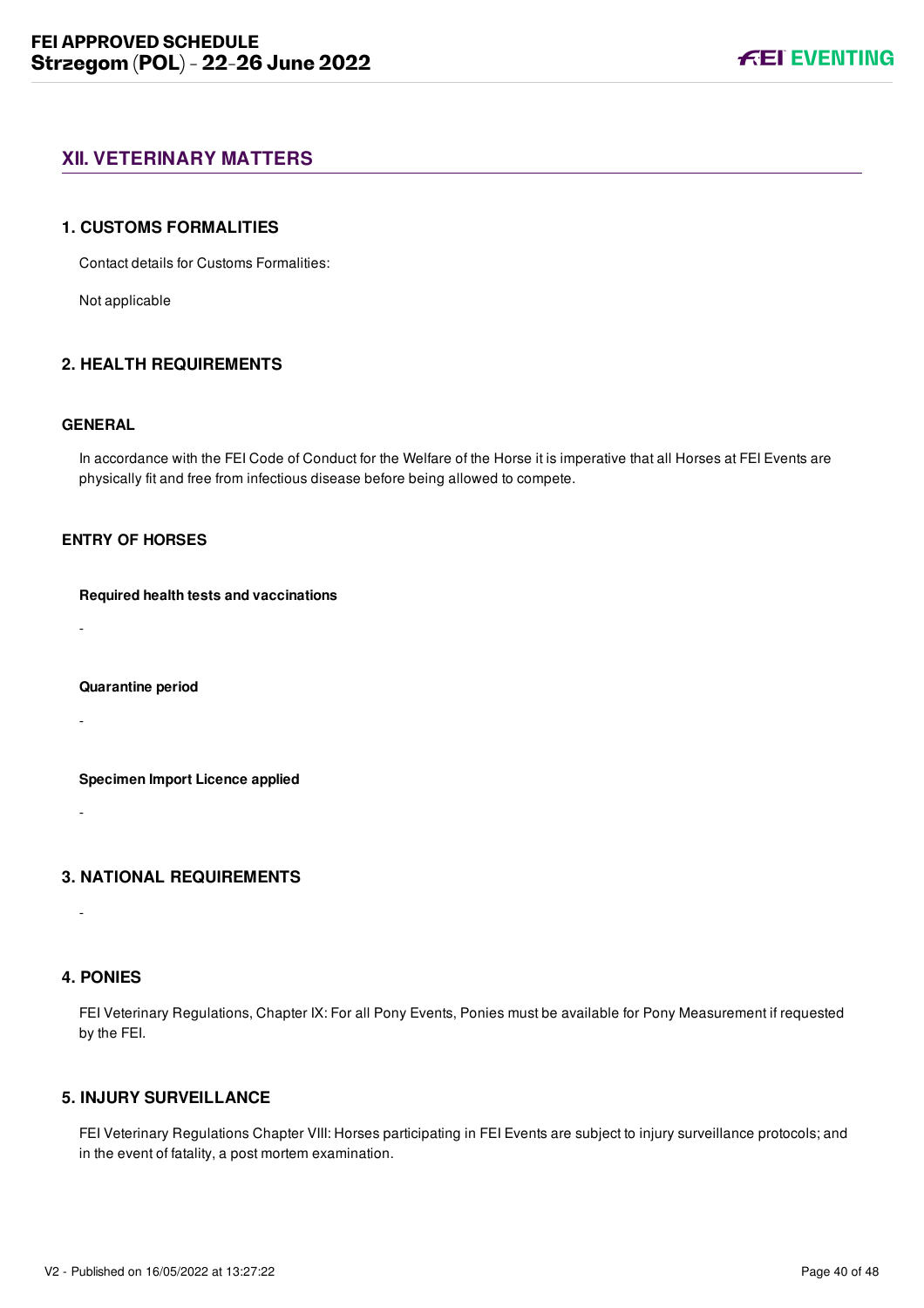#### <span id="page-41-0"></span>**6. TRANSPORT OF HORSES**

Horses must be fit to travel and be transported in suitable vehicles for the transport of horses. Any government requirements for disease testing and control must be requested well in advance, to ensure that the horse is in compliance by the time of arrival at the border of the country where the Event is taking place. Athletes, or their representatives, have the responsibility to comply with national legislation in both their country of origin and the host nation of the Event. Where necessary athletes must contact local government authorities or veterinary advisors for information regarding animal health requirements and transport legislation. Within the European Union (EU), this includes EU Council Regulation (EC) No 1/2005 concerning the protection of animals during transport within the Member States of the EU.

### <span id="page-41-1"></span>**7. VENUE ARRIVAL INFORMATION & FITNESS TO COMPETE**

#### <span id="page-41-2"></span>**7.1 PASSPORTS (FEI GENERAL REGULATIONS ARTICLE 137)**

For all issues relating to FEI Horse Passports/FEI Recognition Cards please contact your National Federation.All Horses competing at FEI Events must be registered with the FEI.FEI Passports or FEI Recognition Cards (for those Horses with a national passport approved by the FEI) are compulsory for FEI Events.NB: Horses entered in CIMs and in CSIP in their country of residence are not required to have an FEI Passport or FEI Recognition Card but must be properly registered with the FEI and identifiable (GRs 137.2).Athletes who do not present a Horse's Passport and/or Recognition Card, or one that is not correctly validated or fail to meet other passport requirements will be subject to Sanctions in accordance with Annex VI of the FEI Veterinary Regulations and may not be allowed to compete.NB: for Horses permanently resident in a Member State of the European Union: all Horses must have a national EU passport in compliance with EU Regulations to which a FEI Recognition card is applied. The exception to this being Horses in possession of an FEI passport which has been continually revalidated without interruption.

#### <span id="page-41-3"></span>**7.2 VACCINATIONS - EQUINE INFLUENZA (FEI VETERINARY REGULATIONS ARTICLE 1003)**

Horses competing at FEI Events must comply with the requirements for Equine Influenza vaccination in accordance with the Veterinary Regulations and as summarised below.

| Vaccination       | Protocol                                                                                                                                                                | <b>Eligibility to enter venue</b>                                                                                                                      |
|-------------------|-------------------------------------------------------------------------------------------------------------------------------------------------------------------------|--------------------------------------------------------------------------------------------------------------------------------------------------------|
| Primary<br>course | 1st Vaccination: day 0<br>2nd Vaccination: day 21-92                                                                                                                    | May compete 7 days after the 2nd Vaccination                                                                                                           |
| First booster     | Within 7 months of the 2nd<br>vaccination of the Primary Course                                                                                                         | May compete for 6 months $+21$ days after the 2nd vaccination of<br>the Primary Course<br>Must not compete in the 7 days after receiving a vaccination |
| <b>Boosters</b>   | <b>MINIMUM:</b> within one year of previous<br>booster vaccination<br><b>IF COMPETING:</b> must be in the 6<br>months $+21$ days of the booster<br>previous vaccination | Must have been vaccinated within 6 months $+21$ days before<br>arriving at the Event Must not compete in the 7 days after<br>receiving a vaccination   |

All FEI registered Horses intending to compete at FEI Events (including CIMs) must be vaccinated against Equine Influenza in accordance with these VRs. The exception being if the applicable domestic legislation prevents the use of Equine Influenza vaccines within the relevant territory.

#### <span id="page-41-4"></span>**7.3 EXAMINATION ON ARRIVAL (FEI VETERINARY REGULATIONS ARTICLE 1031)**

On arrival at an Event venue, all Horses must undergo an examination by a veterinarian to confirm their identification from their passport and micro-chip ID (where present), their vaccination status and general health. To protect all horses attending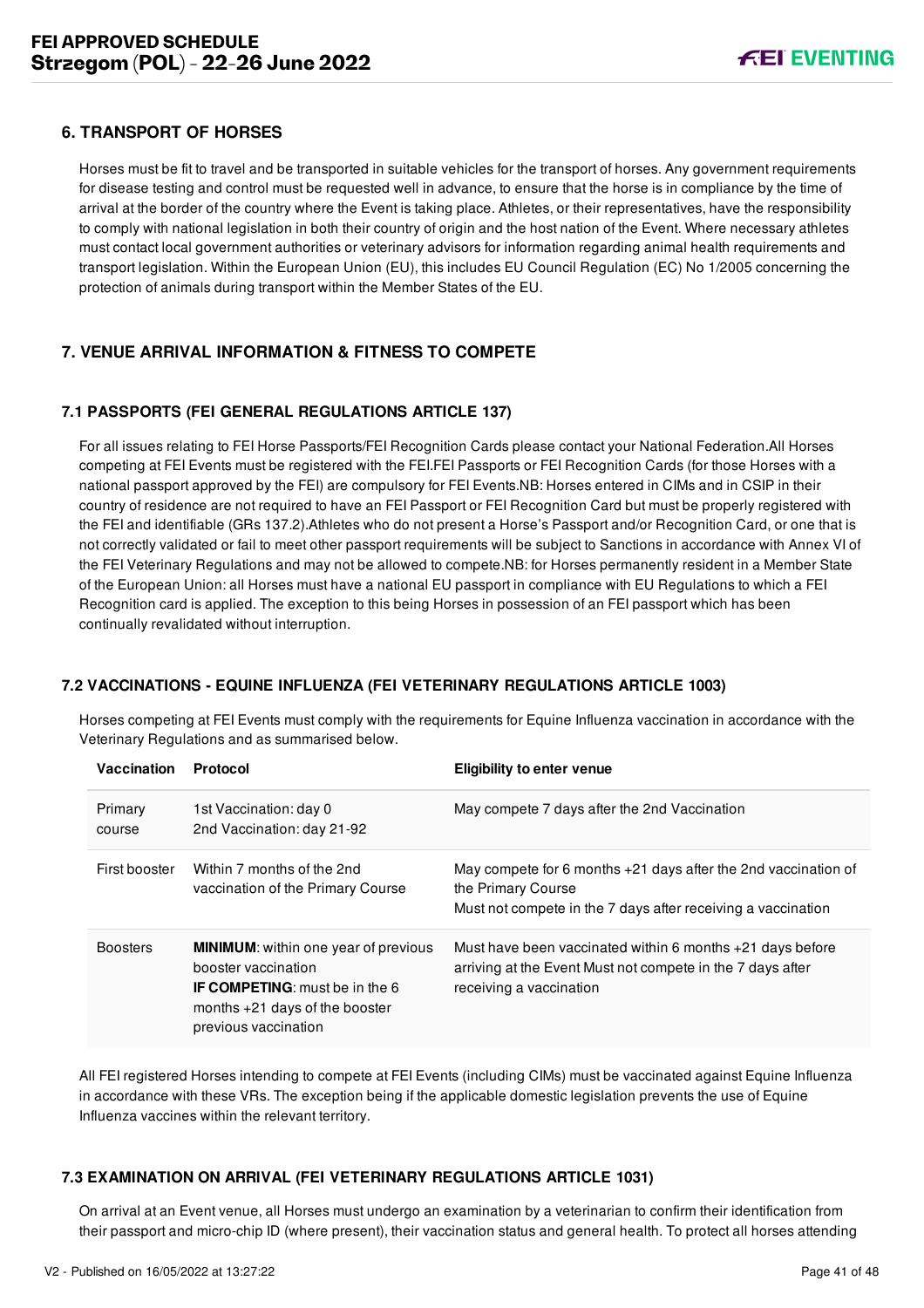events, any Horse with a questionable health status concerning vaccination, disease or other concerns, must be stabled within the isolation facilities provided by the Organising Committee pending a decision on entering the venue. Persons Responsible must fulfil the Horse Health Requirements via the FEI HorseApp in advance of the event which will be checked at the Examination on Arrival.

#### <span id="page-42-0"></span>**7.4 HORSE INSPECTIONS (FEI VETERINARY REGULATIONS ARTICLES 1034-1042)**

All Horses will be assessed for their fitness to compete during the Horse Inspection. Any Horse demonstrating questionable fitness may be referred to the Holding Box for further veterinary examination. Horses not deemed fit to compete by the Inspection Panel will not be permitted to compete.

#### <span id="page-42-1"></span>**7.5 LIMB SENSITIVITY EXAMINATION (FEI VETERINARY REGULATIONS ARTICLE 1048-1053)**

All Horses are subject to examination under the protocol for abnormal limb sensitivity throughout the period of an Event, including, but not limited to, between rounds and before the Jump Off. Horses may be examined once or on multiple occasions during the Period of an Event.Horses may be selected for examination under the protocol randomly or they may be targeted. All Horses selected to be tested must submit promptly to the examination or are subject to immediate disqualification. There is no obligation to examine any specific number of Horses at an Event.

### <span id="page-42-2"></span>**8. EQUINE ANTI-DOPING AND CONTROLLED MEDICATION PROGRAMME (EADCMP)**

#### <span id="page-42-3"></span>**8.1 SAMPLING (FEI VETERINARY REGULATIONS CHAPTER VII)**

All horses competing at FEI Events may be subject to sampling for the presence of Prohibited Substances in accordance with the Anti-Doping and Controlled Medication Regulations (EADCMRs). Horses may be selected for sampling in accordance with obligatory testing, targeted or random sampling procedures. Refer to FEI Financial Charges for details of fees relating to Equine and Human Anti-Doping program (EADCMP), which OCs/NFs have the right to charge to the athlete (applicable for all FEI events worldwide).

#### <span id="page-42-4"></span>**8.2 ELECTIVE TESTING (FEI VETERINARY REGULATIONS ARTICLES 1057 AND 1058)**

Elective Testing may be carried out prior to an Event to check for the presence of prohibited substances. Please refer to <https://inside.fei.org/fei/cleansport/horses>for information and details.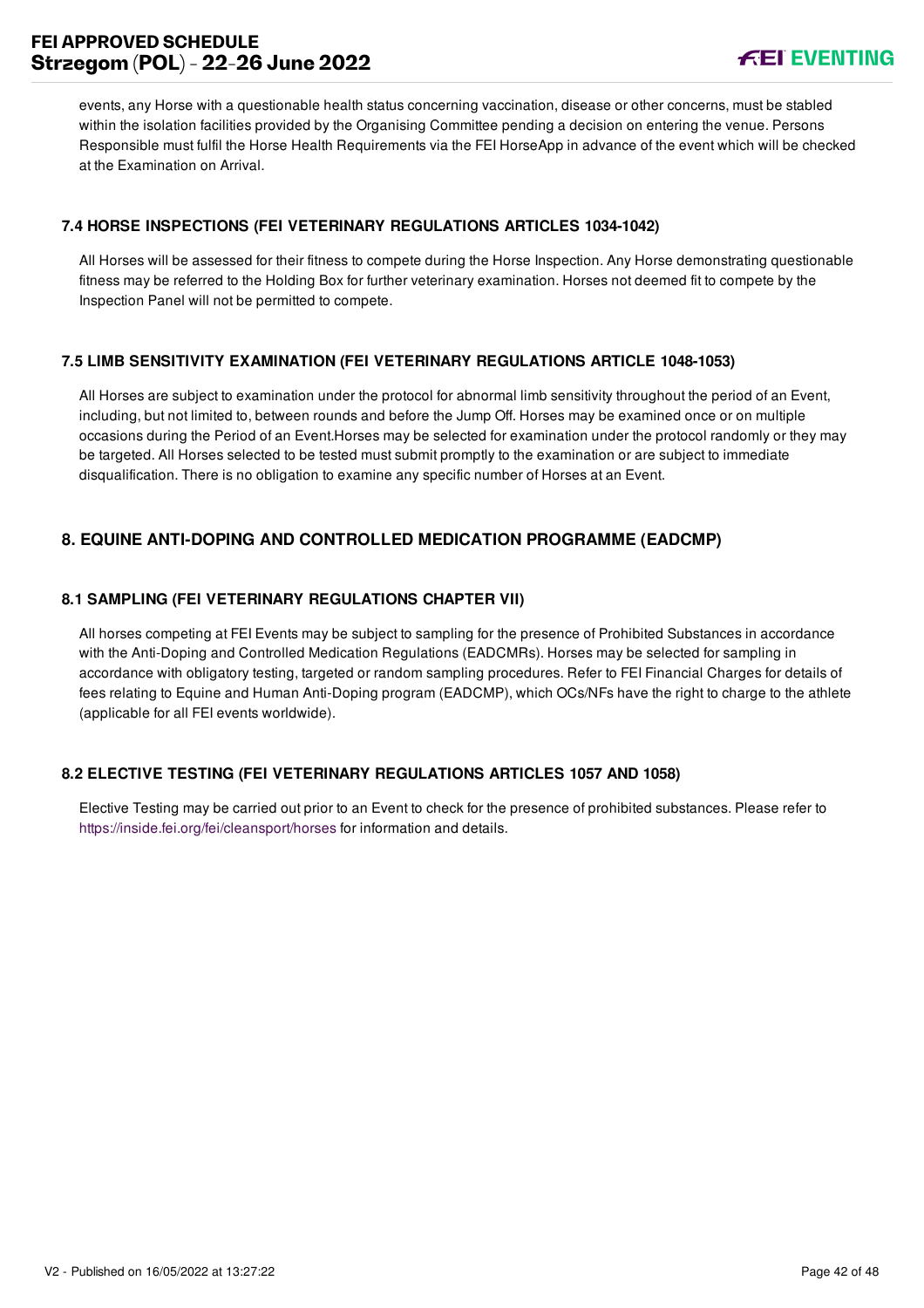# <span id="page-43-0"></span>**XIII. HUMAN ANTI-DOPING**

Athletes can be tested at any FEI Event, by the FEI or by other Anti-Doping Organisations with Testing jurisdiction. Organisers will have the responsibility to provide facilities and staff/volunteers to facilitate such Testing if requested by the FEI as outlined in article 22.3 of the FEIs' Anti-doping Rules for Human Athletes (ADRHA).

The ADRHA rules are published on the FEI's website at [http://inside.fei.org/content/anti-doping-rules.](http://inside.fei.org/content/anti-doping-rules)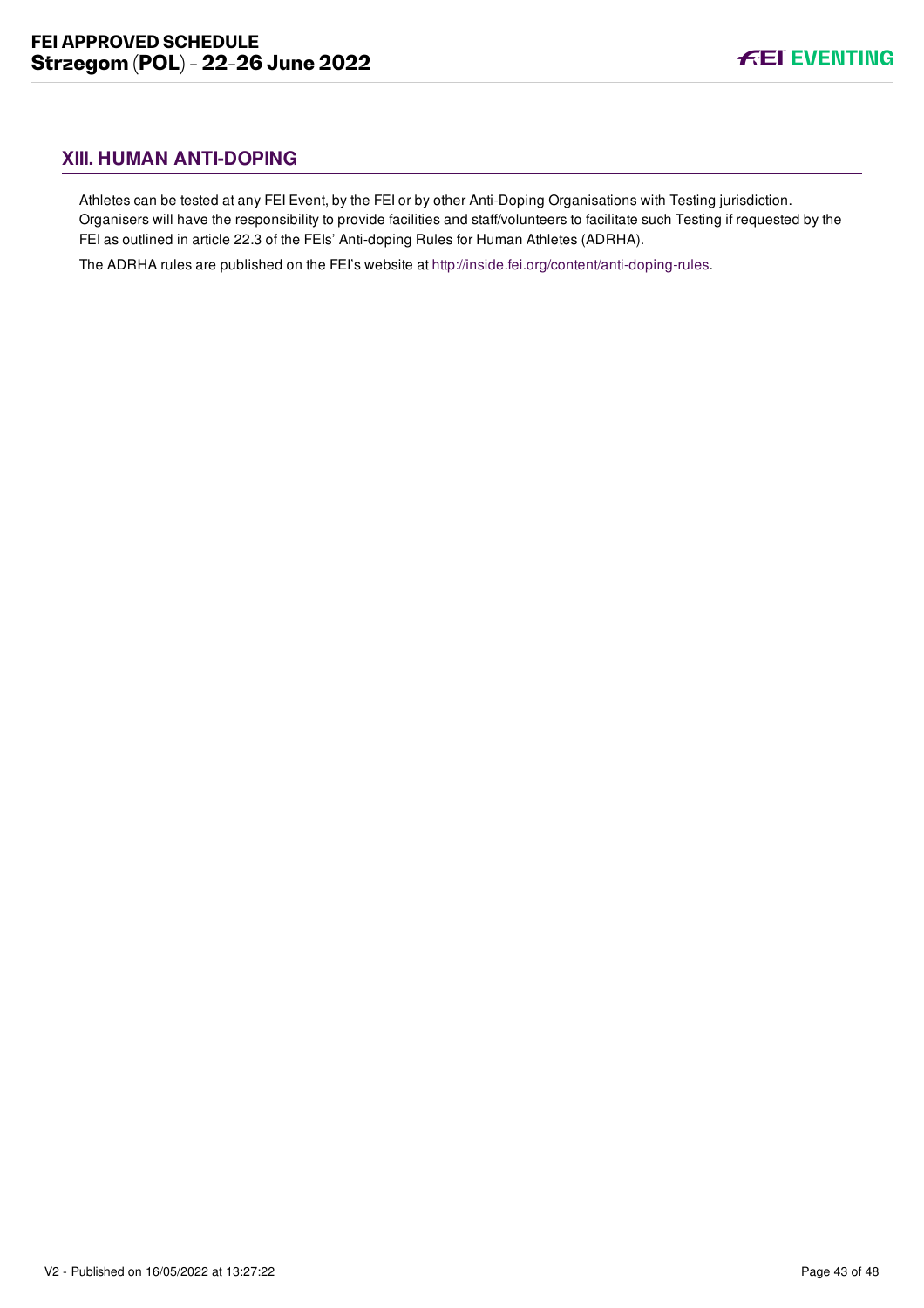# <span id="page-44-0"></span>**XIV. ADDITIONAL INFORMATION**

#### <span id="page-44-1"></span>**1. THE FEI POLICY FOR ENHANCED COMPETITION SAFETY DURING THE COVID-19 PANDEMIC**

[The FEI Policy for Enhanced Competition Safety during the Covid-19 Pandemic \("Policy"\) \(https://inside.fei.org/fei/covid-](https://inside.fei.org/fei/covid-19/return-to-play/policy-tools)19/return-to-play/policy-tools) is mandatory and applies for any FEI Event taking place **as of 1 July 2020**. The Policy has been developed based on currently accepted best practices by the WHO and US Center for Disease Control (CDC) and will be continually reviewed and updated as more information becomes available. It is not intended to replace the applicable guidance and policies from domestic government and health authorities, but to supplement their recommendations with sport specific considerations.

The OC shall submit the risk assessment and mitigation plan (including name and contact details of the person in charge) to the FEI as an annex to the Event Schedule, **at the latest ten (10) working days before the event's deadline for Definite Entries**.

Events for which the FEI has not received the documented risk assessment and mitigation measures plan in accordance with article 2.1.g) of the Policy **will be removed from the FEI calendar** in accordance with Article 112.3 of the FEI General Regulations.

#### ASSUMPTION OF RISK / WAIVER OF LIABILITY

In consideration of being allowed to participate in the Event and related activities, all Participants (as defined in the Policy) acknowledge, appreciate, and agree that:

- 1. Participation includes possible exposure to and illness from infectious diseases including but not limited to COVID-19. While particular rules and personal discipline may reduce this risk, the risk of serious illness and death does exist; and,
- 2. The Participants knowingly and freely assume all such risks, both known and unknown, even if arising from the negligence of the OC or others, and assume full responsibility for their participation; and,
- 3. The Participants willingly agree to comply with the stated and customary terms and conditions for participation as regards protection against infectious diseases. If, however, a Participant observes any unusual or significant hazard during his/her presence or participation, the Participant will remove himself/herself from participation and bring such to the attention of the nearest official immediately; and,
- 4. The Participants, for themselves and on behalf of their heirs, assigns, personal representatives and next of kin, HEREBY RELEASE AND HOLD HARMLESS THE OC AND THE FEI, their officers, officials, agents, and/or employees, other participants, sponsoring agencies, sponsors, advertisers, and if applicable, owners and lessors of premises used to conduct the event ("RELEASEES"), WITH RESPECT TO ANY AND ALL ILLNESS, DISABILITY, DEATH, or loss or damage to person or property, WHETHER ARISING FROM THE NEGLIGENCE OF RELEASEES OR OTHERWISE, to the fullest extent permitted by law.

The Participants confirm to have read this release of liability and assumption of risk agreement, fully understand its terms, understand that they have given up substantial rights.

### <span id="page-44-2"></span>**2. MEDICAL INFORMATION FORM FOR ARMBANDS**

#### Declaration of medical condition

Athletes with medical conditions that may be relevant in the case of a medical emergency are responsible, at every Event when riding, for wearing a medical data carrier\* from a system provider able to communicate information at least in English. Alternatively (and at the minimum) a medical armband of good quality can be used. Athletes who chose to wear an armband [should download and fill the form available for this purpose on the FEI's website http://inside.fei.org/fei/your](http://inside.fei.org/fei/your-role/officials/eventing/forms)role/officials/eventing/forms.

*\* Medical data carrier (also called "medical identification tag"): small emblem or tag worn on a bracelet, neck chain, or on the clothing, intended to alert paramedics/physicians/ first responders that the wearer has an important medical condition.*

Conditions that are relevant include recent head injury, serious past injuries/surgery, chronic health problems such as diabetes, long-term medications and allergies. If in doubt, the athlete should discuss this with his own treating physician."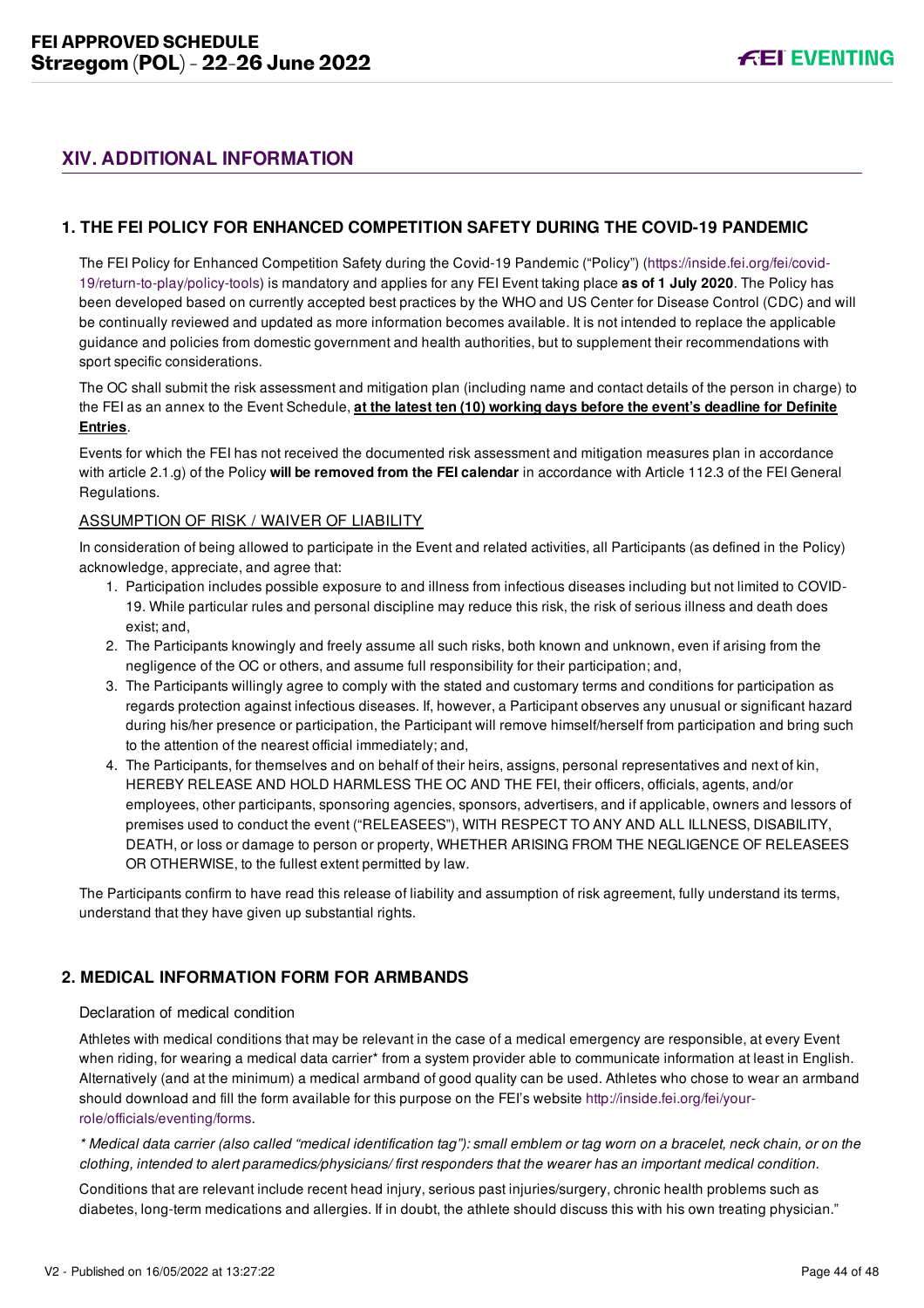#### <span id="page-45-0"></span>**3. INSURANCES AND NATIONAL REQUIREMENTS**

Equestrian sports involve inherent dangerous risks. To the greatest extent permitted by law, the FEI and the FEI Event Organiser shall NOT be liable for any damages relating to loss of property or injury of any kind to Athletes, Owners, Support Personnel or Horses at or in connection with an FEI Event and the FEI expressly excludes all such liability.

#### <span id="page-45-1"></span>**3.1 ATHLETES, OWNERS AND SUPPORT PERSONNEL**

#### **3.1.1 Personal accident and health insurance**

It is your responsibility as an Athlete/Owner/ Support Personnel to ensure that you have adequate personal accident insurance in place to cover your participation at FEI Events and in particular to insure against any personal injury or medical expenses arising from an accident, injury or illness which may occur at a FEI Event.

You should check with your National Federation to confirm if your National Federation's insurance policy (if any) covers personal accidents and/or illnesses, which may occur when you are attending at/participating in FEI Events.

If your National Federation does not have a personal accident/health insurance policy or if the National Federation's insurance policy does not cover personal accident or health claims, then you should obtain your own personal accident and health insurance policy to cover your attendance/participation at FEI Events.

#### **3.1.2 Press equipment**

Press equipment and other items left in the Press workroom, Press lockers, the Press Tribune or anywhere on the showgrounds are left entirely at the owner's risk. The Organising Committee does not accept any responsibility for any loss or damage to such equipment or items. Members of the Press are advised not to leave any equipment or personal items unattended.

#### **3.1.3 Personal property insurance**

You should also ensure that you are insured against property loss, theft or damage, which may occur at an FEI Event.

Again, the advice is to check with your National Federation to confirm if they have an insurance policy in place, which would cover you in case of such property loss, theft or damage. If not, then you should obtain your own personal property insurance to cover such situations.

#### <span id="page-45-2"></span>**3.2 ATHLETES AND OWNERS**

#### **3.2.1 Third party liability insurance**

As an Athlete/Owner you are personally responsible for damages to third parties caused by you, your employees, Support Personnel, your agents or your Horses. You are, therefore, strongly advised to take out third-party liability insurance providing full coverage in relation to FEI Events at home and abroad, and to keep the policy up to date.

The FEI and the Organiser will NOT be responsible for any damage caused to third parties by you, your employees, Support Personnel, your agents or your Horses.

#### **3.2.2 Additional liability information**

No additional information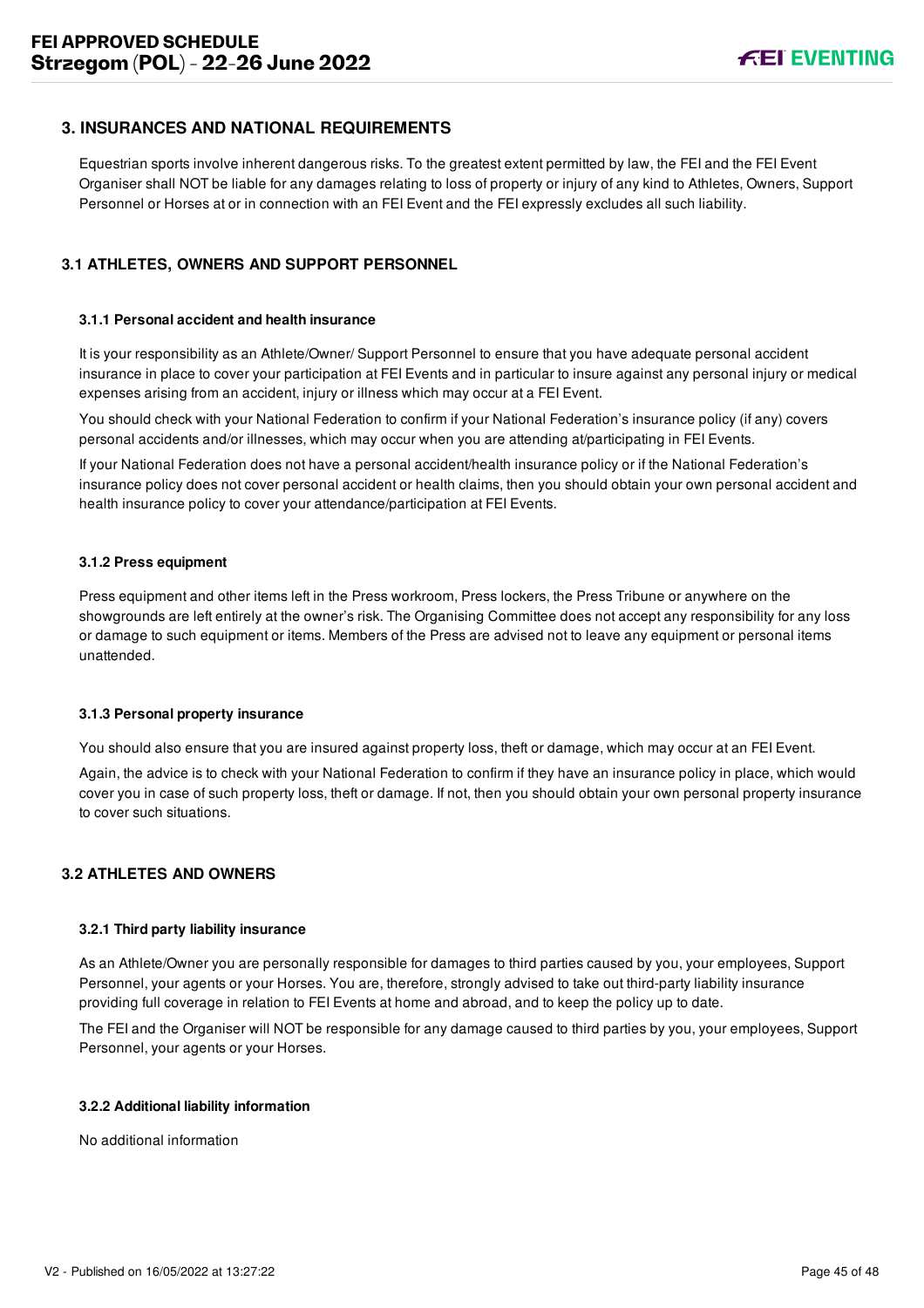#### **3.2.3 Horse insurance**

As an Owner you should ensure that your Horses are adequately insured against any injuries or illnesses they may sustain while participating at a FEI Event.

#### <span id="page-46-0"></span>**4. PROTESTS / APPEALS**

To be valid, all Protests and Appeals must be made in writing and accompanied by a deposit of CHF 150.- or equivalent, as [mentioned in the FEI General Regulations \(Art. 161-162\) available at the following link: https://inside.fei.org/content/general](https://inside.fei.org/content/general-regs-statutes)regs-statutes.

#### <span id="page-46-1"></span>**5. DISPUTES**

In the event of any discussion concerning the interpretation of the schedule (in translated languages), the English version will be decisive.

#### <span id="page-46-2"></span>**6. MODIFICATION TO SCHEDULE**

In exceptional circumstances, together with the approval of Chefs d'Equipe, host NF delegate, if any, and the Ground Jury, the Organiser may change the schedule in order to clarify any matter arising from an omission or due to unforeseen circumstances. Any such changes must be notified to all athletes and officials as soon as possible and they must be reported to the FEI Secretary General by the Technical Delegate.

#### <span id="page-46-3"></span>**7. ADDITIONAL INFORMATION FROM THE ORGANISER**

No additional information

#### <span id="page-46-4"></span>**8. MINIMUM AGE LIMITATION**

| Level       | <b>Athletes</b> | <b>Horses</b> |
|-------------|-----------------|---------------|
| $1^*$       | 12              | 5             |
| $2^*$       | 14              | 6             |
| $3^*$       | 16              | 6             |
| $4^*$       | 18              | 7             |
| $5* + CH4*$ | 18              | 8             |

#### <span id="page-46-5"></span>**9. PRIZE MONEY DISTRIBUTION**

#### **IMPORTANT**

**The total amount of prize money shown for each Competition in the schedule must be distributed. (FEI General Regulations articles 127 and 128)**

The value of the **1st prize must not exceed 1/3 of the total prize money** distributed for the competition. The minimum number of prizes offered for each competition must be allocated on the basis of one prize for every commenced four Athletes, with a minimum of five prizes.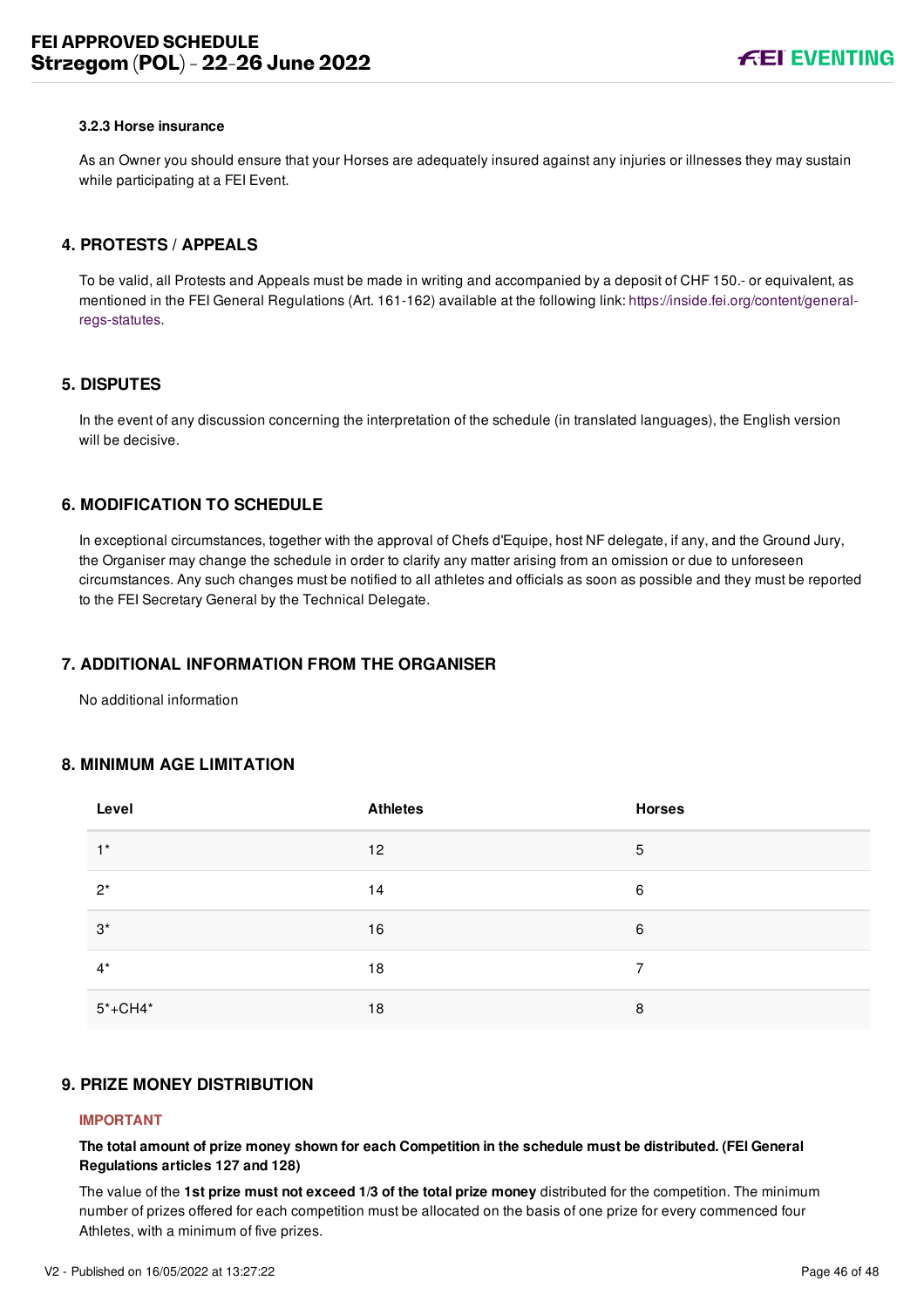#### **DEDUCTIONS FROM PRIZE MONEY AT COMPETITIONS**

**Full details of any deductions from prize money must be outlined in the schedule. This includes government taxes. If it is necessary for Organisers to deduct such taxes, they must provide participants with an official form indicating the amount of tax deducted.**

**The tax form must be provided to the athletes upon arrival and returned to the Organiser prior to departing.**

10%